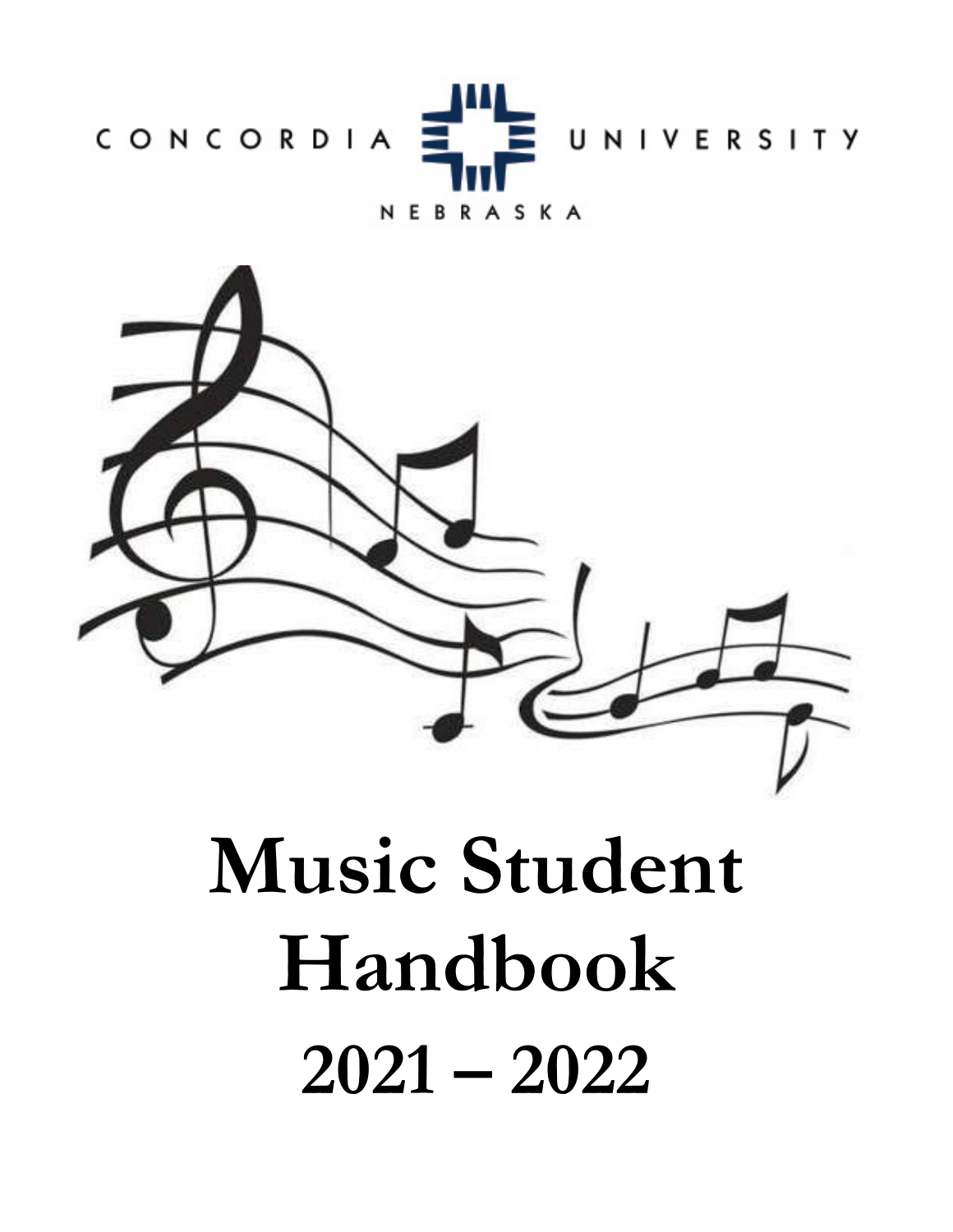# Table of Contents

| Music faculty                                       |              |
|-----------------------------------------------------|--------------|
| Adjunct music faculty                               |              |
| Staff                                               |              |
|                                                     |              |
|                                                     |              |
| Majors in music                                     |              |
| Minors in music                                     |              |
|                                                     |              |
|                                                     |              |
|                                                     |              |
|                                                     |              |
|                                                     |              |
|                                                     |              |
|                                                     |              |
|                                                     |              |
|                                                     |              |
|                                                     |              |
| Choirs                                              |              |
| <b>Instrumental Ensembles</b>                       |              |
|                                                     |              |
| Planning your program                               |              |
| Advising                                            |              |
| Disclaimer                                          |              |
|                                                     | $\, . \, 20$ |
| Notes on required courses for Music Majors          |              |
| Notes on supplemental requirements for Music Majors |              |
|                                                     |              |
|                                                     |              |
|                                                     |              |
|                                                     |              |
| Program Requirements                                |              |
|                                                     |              |
|                                                     |              |
|                                                     |              |
|                                                     |              |
|                                                     |              |
|                                                     |              |
|                                                     |              |
|                                                     |              |
|                                                     |              |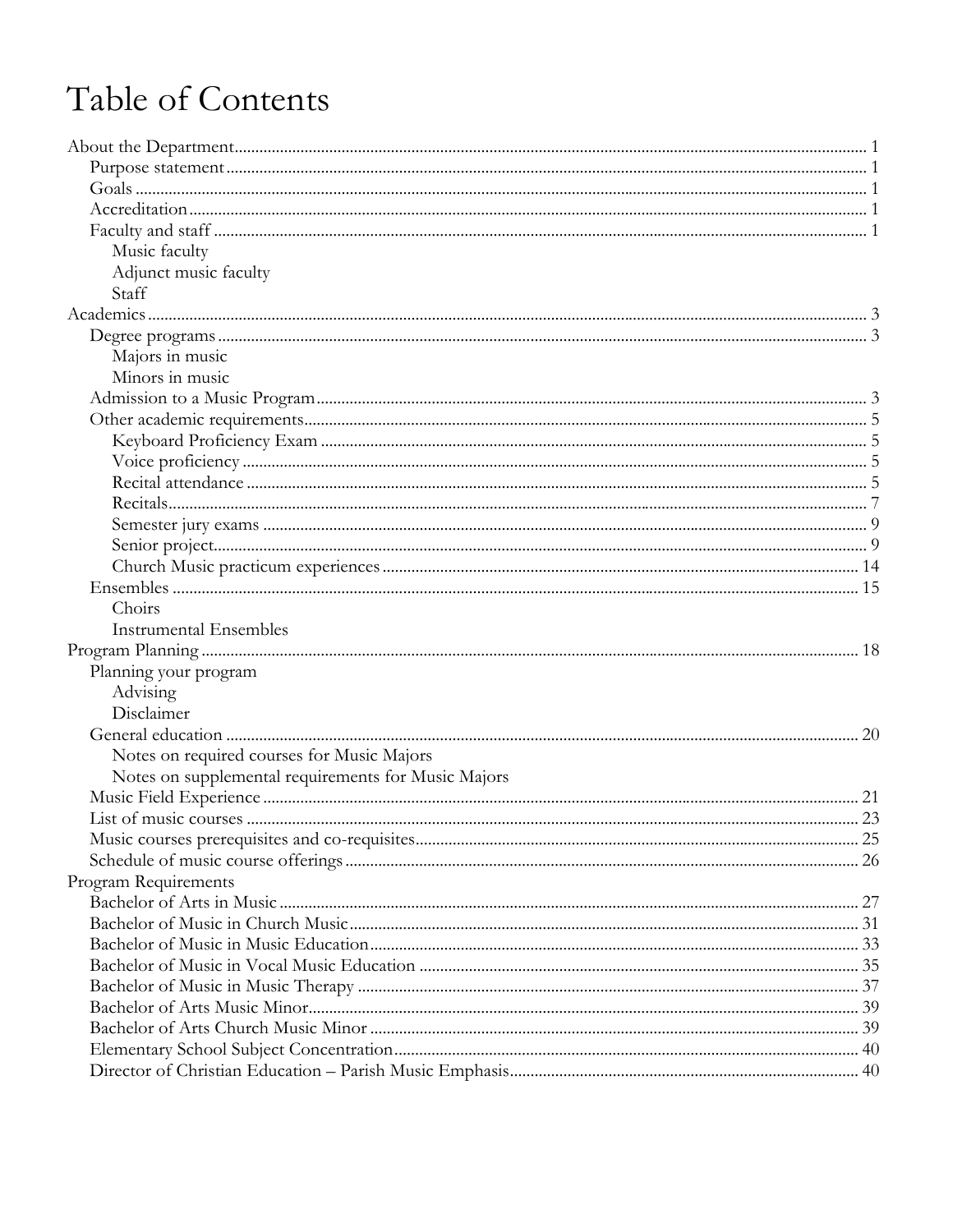| Additional Information |  |
|------------------------|--|
|                        |  |
|                        |  |
|                        |  |
|                        |  |
|                        |  |
|                        |  |
|                        |  |
|                        |  |
|                        |  |
|                        |  |
|                        |  |
|                        |  |
|                        |  |
|                        |  |
|                        |  |
|                        |  |
|                        |  |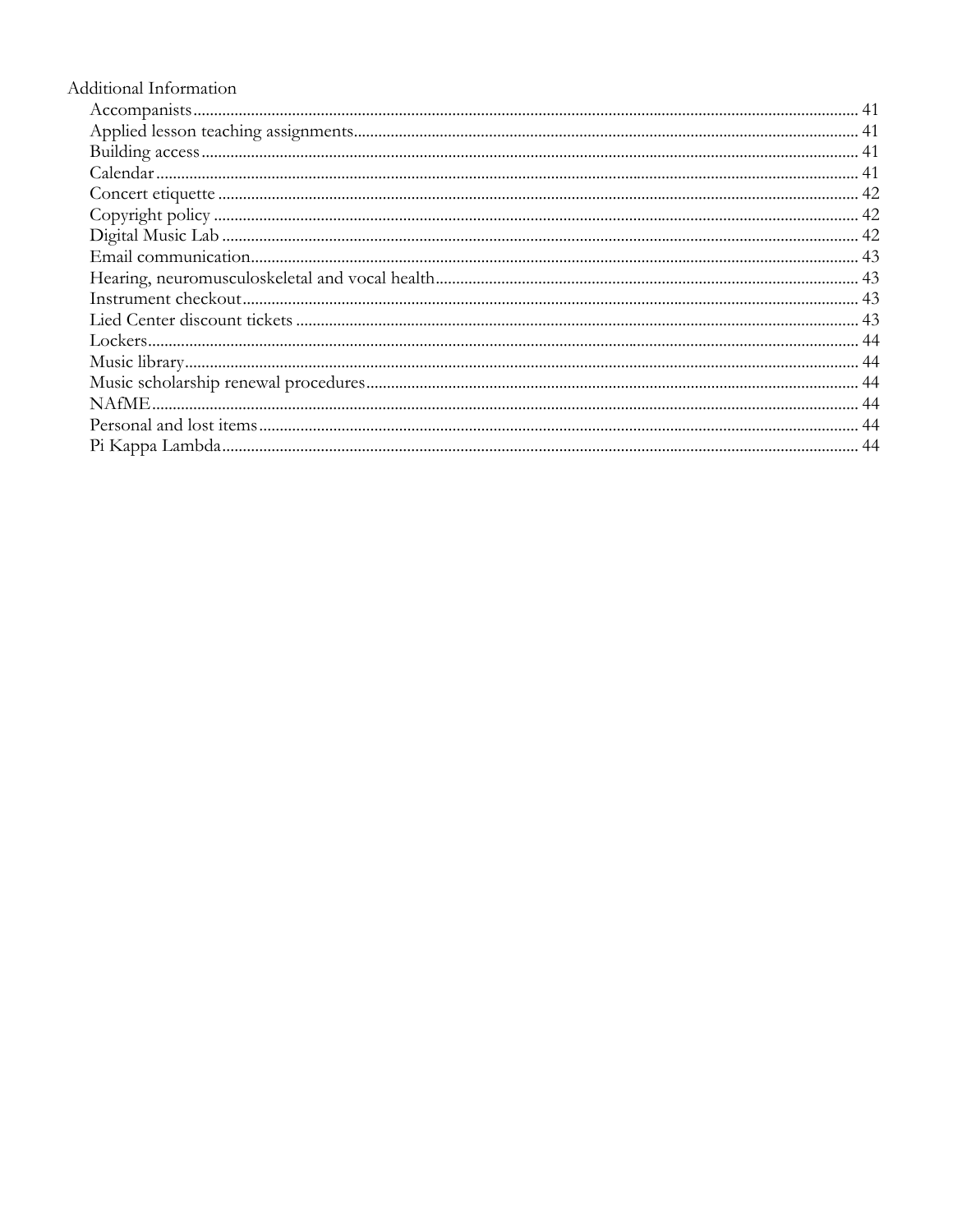# About the Department

### Purpose statement

Concordia's music department exists to prepare students to glorify God in their vocations in the church and world through the study and performance of music.

### Goals

Successful graduates will:

- perform music;
- create music;
- analyze music; and
- understand music in its historical, cultural, and religious context.

Graduates in music education will additionally be able to:

• teach music.

Graduates in church music will additionally be able to:

lead music in a church.

Graduates in music therapy will additionally be able to:

provide clinical music therapy.

### Accreditation

Concordia University, Nebraska is an accredited institutional member of the National Association of Schools of Music. Additionally, the Music Therapy degree program is approved by the American Music Therapy Association.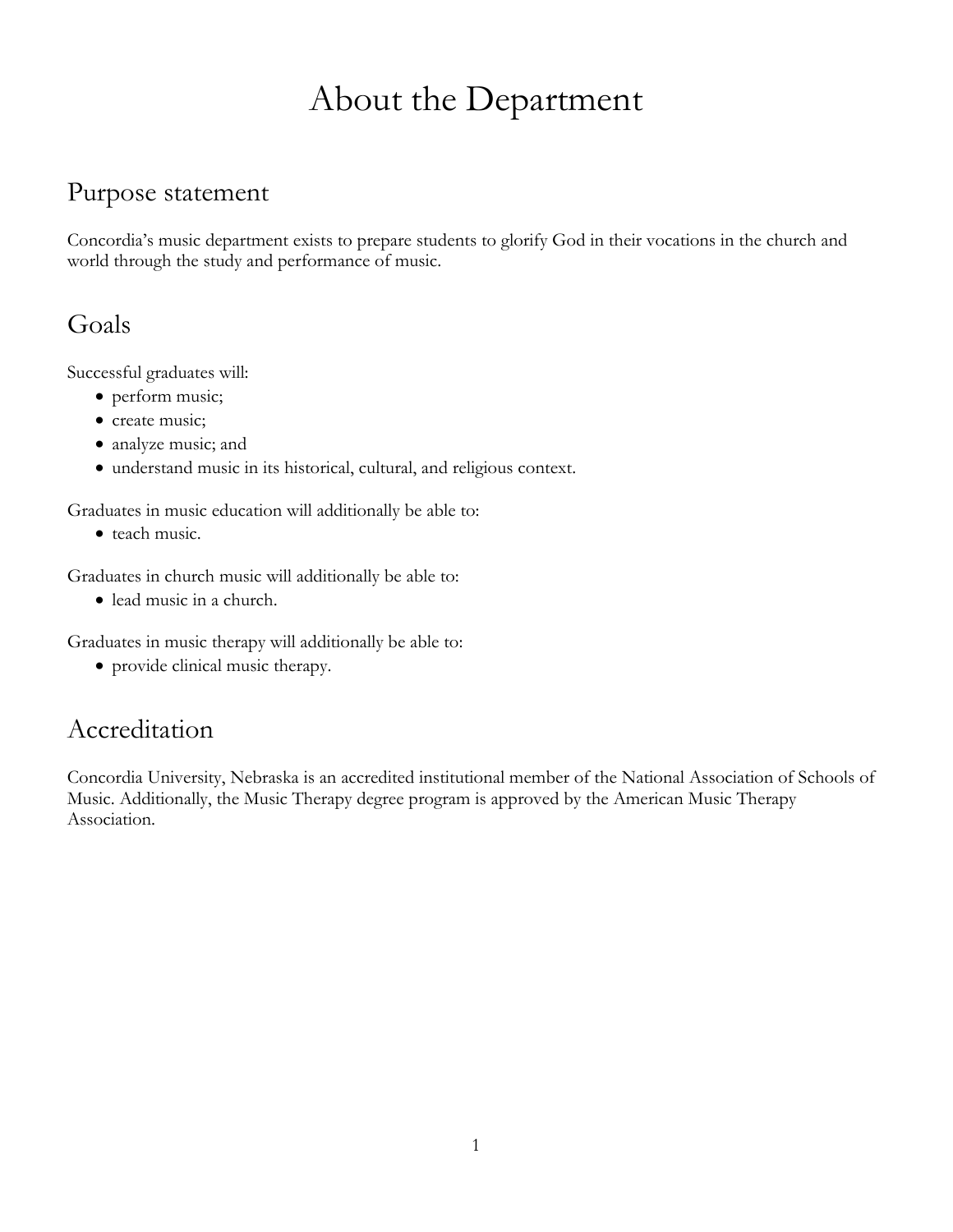### Faculty and staff

### **Music faculty**

| Dr. Jeffrey Blersch                               | Link 137        | x7379 | jeffrey.blersch@cune.edu  |
|---------------------------------------------------|-----------------|-------|---------------------------|
| Dr. Elizabeth Grimpo                              | Jesse 206       | x7265 | elizabeth.grimpo@cune.edu |
| Dr. Joseph Herl                                   | <b>Link 134</b> | x7454 | joseph.herl@cune.edu      |
| Nicole Jacobs                                     | Jesse $102$     | x7198 | nicole.jacobs@cune.edu    |
| Dr. Kurt von Kampen, dept. chair                  | Jesse 101A      | x7378 | kurt.vonkampen@cune.edu   |
| <b>Administrative Assistant</b><br>Debbie Brutlag | Jesse 101       | x7282 | debbie.brutlag@cune.edu   |

**Adjunct music faculty** (contact may be made through the music office)

| Carla Blersch           | piano              |
|-------------------------|--------------------|
| Dr. Talea Bloch         | voice              |
| Dr. Adrienne Dickson    | voice, diction     |
| Anne Gray               | voice              |
| Lorraine Haupt          | flute              |
| Dr. Cristina Vlad Hayes | piano              |
| Catherine Herbener      | piano              |
| Ryann Johnson           | woodwinds          |
| Tom Kelly               | trumpet            |
| Jessica Kite            | handbell choirs    |
| Jim Krutz               | percussion, guitar |
| Dr. Kevin Madden        | low brass          |
| Cassandra McMahan       | music education    |
| Paul Soulek             | organ, Male Chorus |
| Paul von Kampen         | voice              |
| Kirsten Wissink         | strings            |
| Ian Wright              | string techniques  |
| Jesse Wohlman           | voice              |
| Dr. Lisa Zaeva          | voice              |

Faculty and staff mailboxes are located in the Music Office in Jesse Hall, room 101.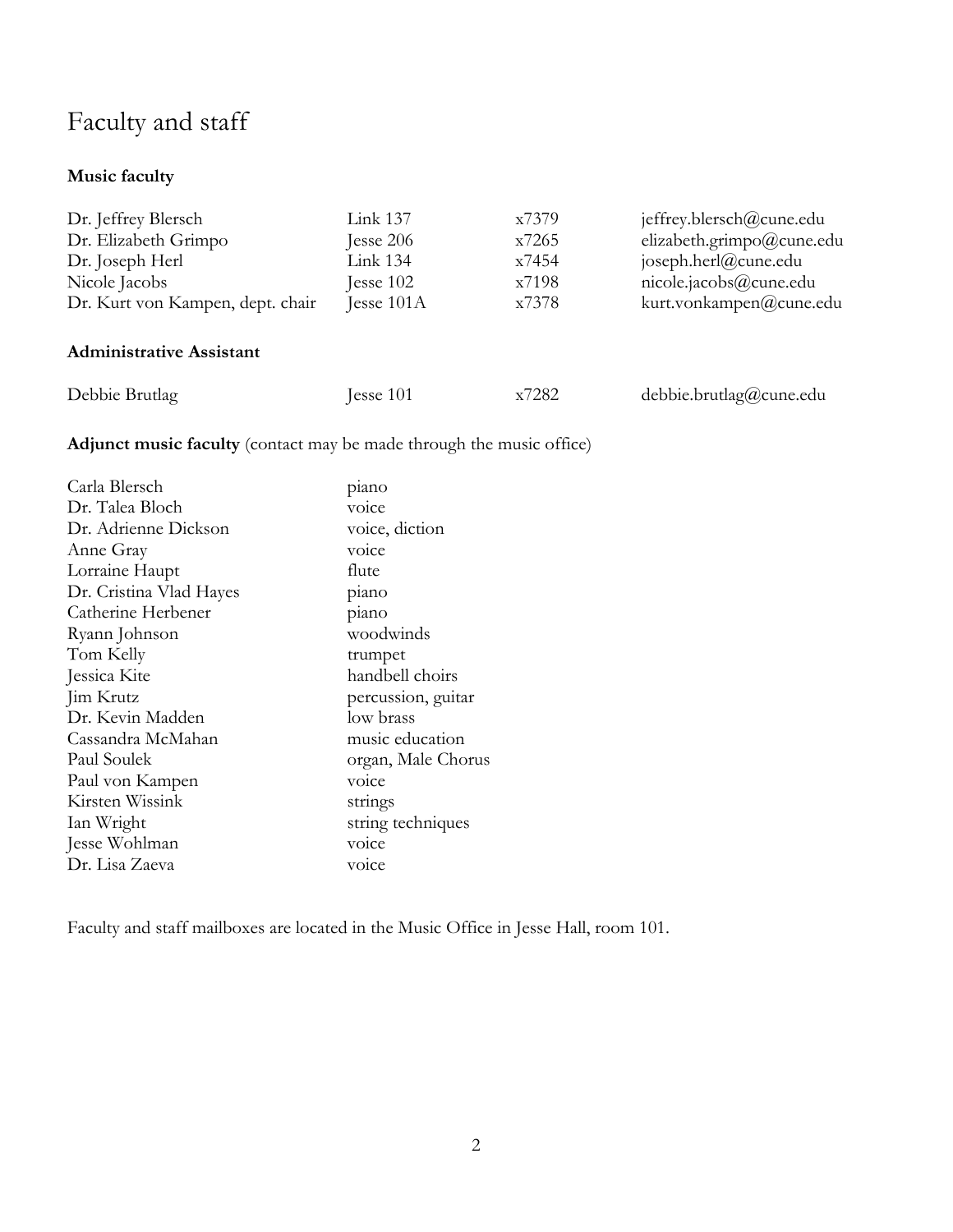# Academics

### Degree programs

Concordia offers the following programs:

#### **Majors in music**

Bachelor of Arts (B.A.) in Music Bachelor of Music (B.Mus.) in Church Music Bachelor of Music (B.Mus.) in Music Education Bachelor of Music (B.Mus.) in Vocal Music Education Bachelor of Music (B.Mus.) in Music Therapy

#### **Minors in music**

B.A. – Music Minor B.A. – Church Music Minor B.S. in Elementary Education – Concentration in Music Director of Christian Education – Parish Music Emphasis

Note: Music minors are available to students not majoring in music.

### Admission to the Music Program

Students who wish to receive a degree in one of the five music majors listed above must apply for admission. The Application for Admission to the Music Program (example on page 4) may be picked up in the music office toward the beginning of your first semester and must be signed and returned to the music office no later than November 1st. Each music major applicant will meet with the full time faculty at the beginning of the spring semester. After these interviews are complete, the department will notify students, their advisors, and (when relevant) the registrar and the head of teacher education of the results.

- Admission: Students, advisors, the registrar and (when relevant) the head of teacher education will be notified of the student's acceptance into a music program.
- Denial of Admission: Students and their advisors will be notified which admission criteria were not met and if the student is eligible to be admitted in that academic year. Students will meet with their instructors, advisor, and possibly the department chair to discuss strategies for successful completion of the admission requirements in the following semester. Students not admitted in their first academic year who still wish to be music majors must reapply the following year.

Students have until the end of their third semester to complete the requirements for admission. After that point, they may not continue to declare a music major with the registrar unless an appeals process has been completed and approved. Music majors who change to another music degree after admittance must notify the music office. Students who change their principal instrument must be reevaluated for competency on the new instrument.

Retention as a music major requires successful completion of all music courses, cumulative music GPA of at least 2.75, and progress in applied lessons, ensembles, and the profession of music. Failure to meet requirements may result in dismissal from the music program at any time. Students who have been dismissed from a major in the Department of Music may appeal to the dean of the College of Arts and Sciences.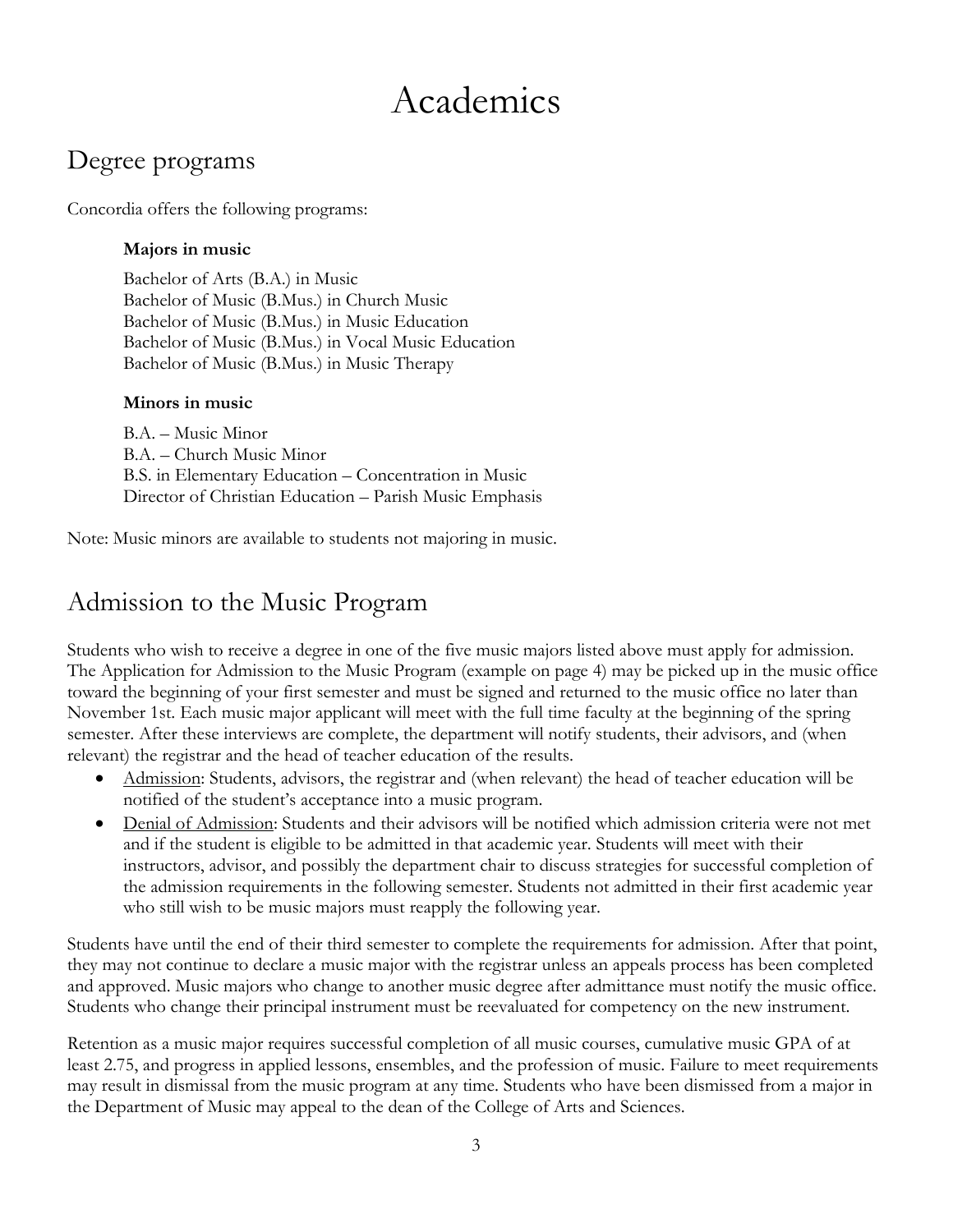### Application for Admission to the Music Program

Name: \_\_\_\_\_\_\_\_\_\_\_\_\_\_\_\_\_\_\_\_\_\_\_\_\_\_\_\_\_\_\_\_\_\_\_\_\_\_\_\_\_\_\_\_\_\_\_\_\_\_\_\_\_\_\_\_\_\_\_\_\_\_\_\_\_\_\_

Program: **\_\_\_\_\_\_** B.Mus. in Church Music

- \_\_\_\_\_ B.Mus. in Music Education
- \_\_\_\_\_ B.Mus. in Vocal Music Education
- \_\_\_\_\_ B.Mus. in Music Therapy
- \_\_\_\_\_ B.A. in Music

To be admitted as a music major, the following requirements must be met by the end of the third semester of taking courses in the music major sequence at CUNE (transfer students should complete as soon as possible):

- Principal Instrument competency
	- o Satisfactory evaluation by the full-time music faculty of performance on a student recital
	- o Recommendation by applied instructor, indicating your technical skill, musicianship, and work ethic are on target for successful completion of the degree
- Keyboard Proficiency exam
	- o Successful completion of at least two sections

*(***All** sections must be completed before the professional semester for B.Mus. in Music Education, B.Mus. in Vocal Music Education, and B.Mus. in Music Therapy students, and before graduation for B.Mus. in Church Music and B.A. in Music students.)

- Grade of  $73\%$  or higher in Mu 102 Aural Skills I
- Grade of  $73\%$  or higher in Mu  $103 -$  Theory I

 Disposition for success as a music major \**as noted by instructor observations in any music course*

- o Exhibit an aptitude for music
- o Demonstrate an eagerness for learning
- o Display personal characteristics suitable for one's career in music
- Approval of the full-time music faculty
	- o Spring interview with full-time music faculty (watch for scheduling details)

I understand that I will be admitted into the music program when the above criteria are successfully met. Additionally, I understand that I must continue to meet the following criteria for retention as a music major:

- $\checkmark$  successful completion of all music courses
- $\checkmark$  a cumulative music GPA of 2.75
- $\checkmark$  commitment to and progress in applied lessons, ensembles, and the profession of music

Failure to continually meet these requirements may result in dismissal from the music program at any time.

Further, I understand that if I am not admitted into the music program by the end of the third semester of taking courses in the music major sequence at CUNE, I may not continue to declare a music major with the Registrar unless an appeals process has been completed and approved.

Signed: \_\_\_\_\_\_\_\_\_\_\_\_\_\_\_\_\_\_\_\_\_\_\_\_\_\_\_\_\_\_\_\_\_\_\_\_\_\_\_\_\_\_\_\_\_\_\_\_\_\_\_\_\_\_\_\_\_\_\_\_\_\_\_\_\_\_\_\_\_\_\_\_\_\_\_

Date: \_\_\_\_\_\_\_\_\_\_\_\_\_\_\_\_\_\_\_\_\_\_\_\_\_\_\_\_\_\_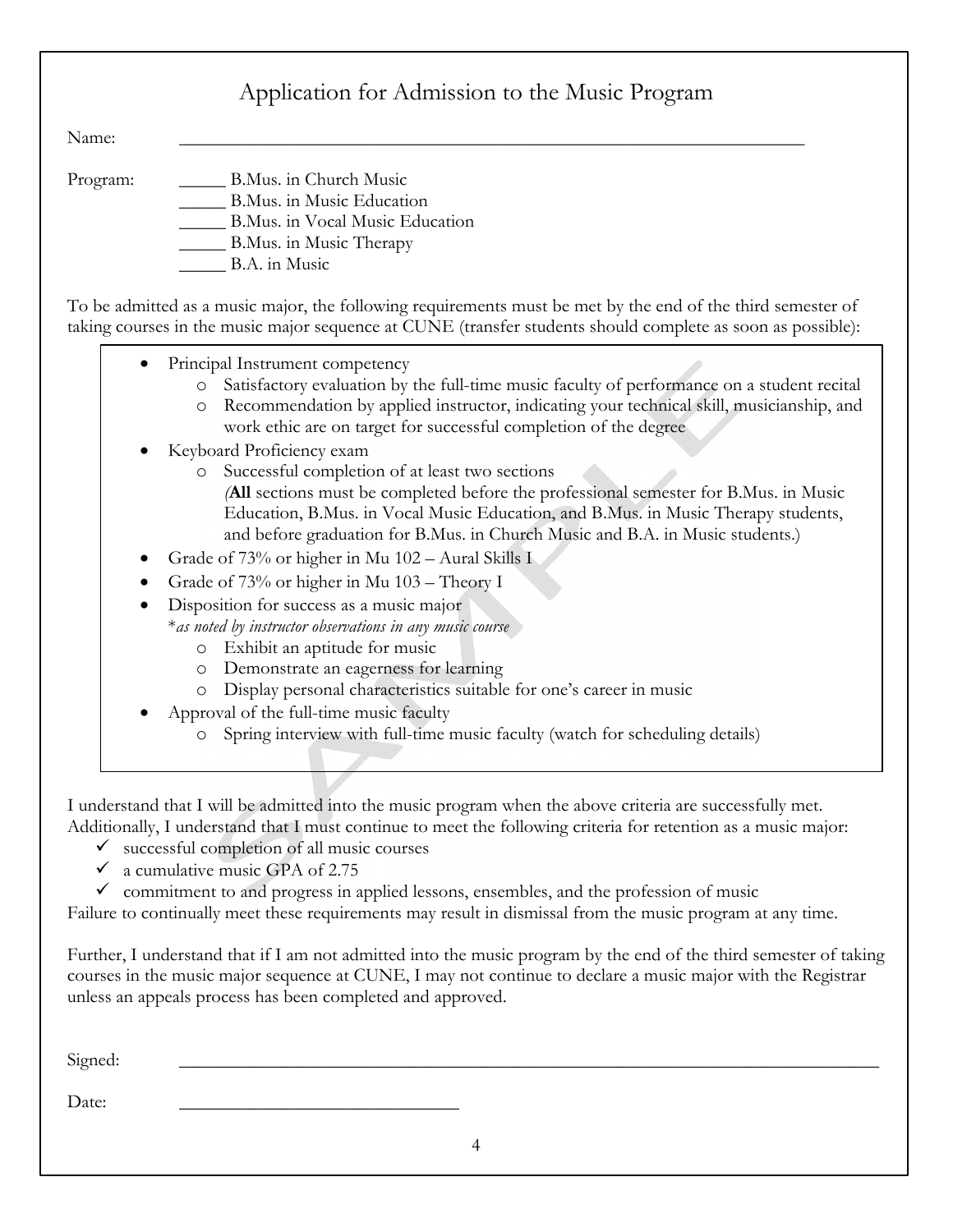### Other academic requirements

#### **Keyboard Proficiency Exam**

All music majors must demonstrate functional keyboard skills by completing the Keyboard Proficiency Exam before graduation. Music Education and Music Therapy students must complete the exam before their professional semester (student teaching or internship).

The Keyboard Proficiency Exam is given once per semester during final exams week—typically on Wednesday. Students may sign up for an exam time on the bulletin board in the lobby. The exam consists of five sections:

- 1. Perform an assigned hymn at a singable tempo.
- 2. Perform a 2-part accompaniment from an elementary school music textbook.
- 3. Improvise a simple chordal accompaniment to a folk melody, according to a lead sheet.
- 4. Transpose the lead sheet with simple chordal accompaniment (from #3) to a key (announced at exam time) one or two accidentals away from the original key on the circle of fifths.
- 5. Sight read a hymn at the examination time.

Music for sections 1–4 of each semester's exam will be available in the music office two weeks prior to the exam so students may practice and prepare. Acceptable tempos for sections 1–4 will be noted in the exam packet. Students must take the exam each semester, but they may take the exam as many times as necessary to pass all five sections. Students who pass some sections of the exam need take or retake only the parts that were not previously passed.

All new music majors, including transfer students, are required to take lessons to prepare for the exam. Those with very little or no keyboard experience should first take MUAP 171 - Beginning Piano. Those with some basic keyboard ability should take MUAP 272 - Keyboard Skills. Students with advanced keyboard skills may request to substitute piano or organ lessons, with the approval of Dr. Grimpo (piano) or Dr. Blersch (organ).

#### **Voice Proficiency**

The B.Mus. programs require that students achieve a certain level of proficiency in singing and vocal production. This may be satisfied in one of two ways, depending on the level of proficiency required by your program. MUAP 151: Satisfied by either (a) taking and passing MUAP 151–Beginning Voice; or (b) being placed in MUAP 251–Voice after singing is evaluated by Dr. Kurt von Kampen. If you audition for the A Cappella Choir, you are evaluated during your ensemble audition and no further action is required on your part. Other students may ask Dr. von Kampen to evaluate their singing at any time. MUAP 251 : Satisfied by taking and passing MUAP 251–Voice.

#### **Recital attendance**

Hearing music performed live is vital to one's musical education. To that end, all music majors are required to complete a total of seven semesters of recital attendance. One semester of recital attendance is defined as attendance at ten concerts, at least three of which must be off-campus. Any recitals attended above the ten minimum per semester will be "banked" for future semesters. You may check your attendance with the administrative assistant at any time, but you will receive a summary at least once per semester. The recital attendance requirement must be completed at least two weeks prior to graduation.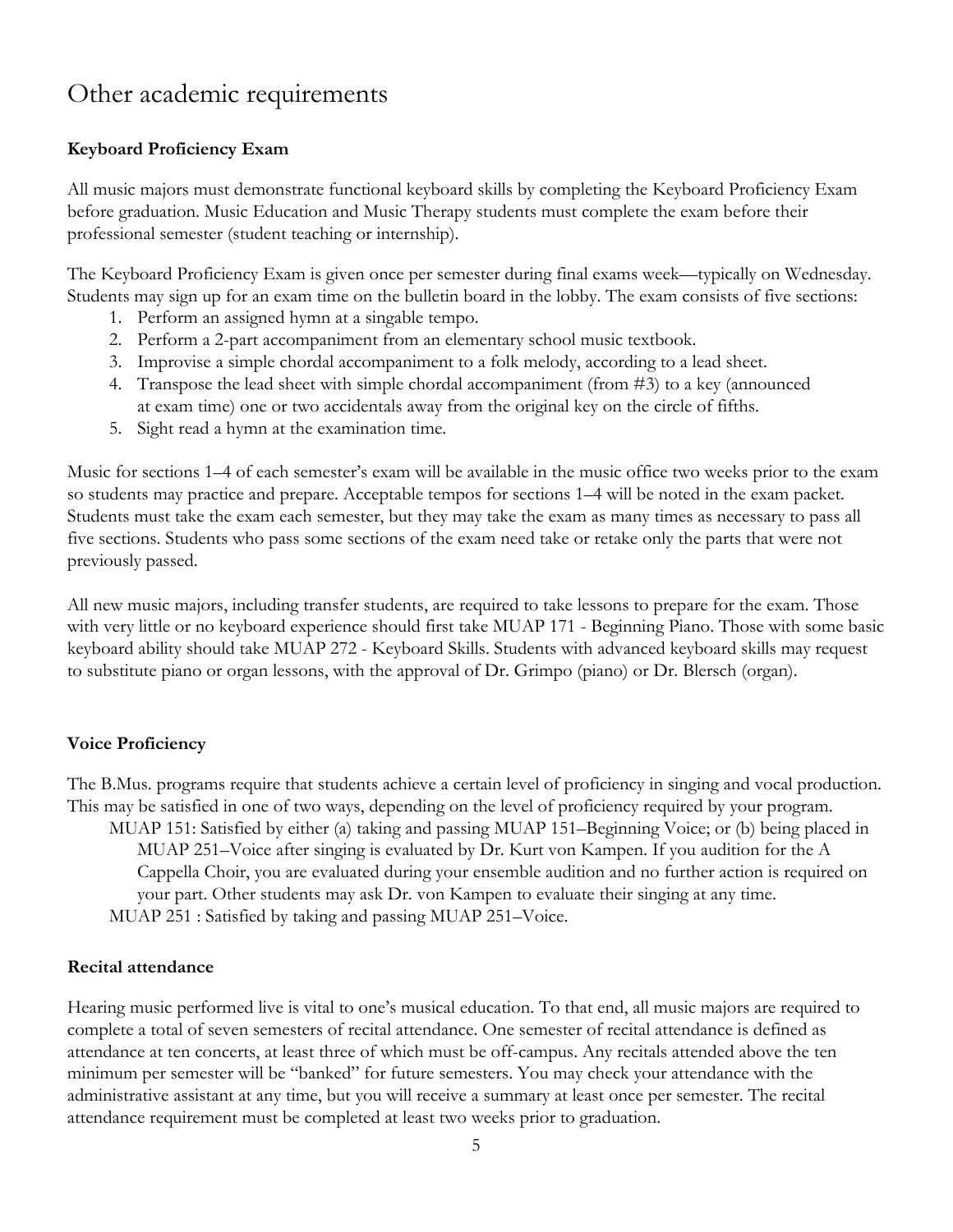#### *On-campus recitals*

On-campus recitals/concerts are performed by Concordia students and ensembles, either on campus or in other locations such as St. John or St. Gregory. To receive credit for attending an on-campus recital, you must present your student ID to the door monitor upon both entering and leaving. The time you enter and leave are recorded electronically, and if your card is swiped only once, if you arrive significantly late or if you leave significantly early you will *not* receive credit for the event. Extenuating circumstances that caused you to arrive late or leave early may be submitted via email to the department administrative assistant for possible approval.

Students are permitted to include ensemble concerts in which they perform as on-campus recital attendance, but only once per a given repertoire. That means a member of a touring ensemble gets one recital counted for all tour performances, both on the road and at home. Ensemble members must swipe their cards to receive credit. If the card reader is not available at an on-campus recital, bring the recital program (with your name written on it) to the music office within one week of the event to receive credit for attending.

#### *Off-campus recitals*

Off-campus recitals/concerts are those *not* offered by Concordia University or, on occasion, those which feature a guest or faculty artist who performs on campus. For concerts to be counted toward the off-campus requirement, they must be of quality literature and reflect a high level of musicianship (collegiate level or higher). Exception: up to one-third of off-campus recitals may be performances by elementary, middle school, or high school ensembles. If you have any questions about whether a particular event will count, contact the music office. Watch the Music Department bulletin board for information about performances and discount tickets (see Lied Center discount tickets, page 41). Once per semester, students may a view live-streamed collegiate or professional-level concerts or recitals and apply them toward this requirement.

To receive credit for any off-campus recital, students must write program annotations (see below) and submit the program and annotations to the music office within one week of the event/viewing. Exception: events attended during the summer will be accepted when you return to campus.

#### *Writing program annotations for off-campus concerts*

Annotations are short, concise statements about what you hear happening in a particular piece. They are not for reviewing the performer; rather, they speak toward the musical characteristics of the composition itself. Here are some things to think about when listening:

- What instrumentation is used? How do the instruments interact with each other? Are any in solo roles? Are others in accompanying roles?
- Describe the melodic line. Is it conjunct? Disjunct? Ornamented? Plain?
- Describe the texture. Contrapuntal? Homophonic?
- Describe the harmonic language. What is the mode? Are traditional, common-practice style harmonic progressions used? Or are the progressions non-traditional? Or is there no sense of tonality at all?
- Describe the form. Is there an easily recognizable pattern to the piece?
- Describe the rhythms. Are they active? Energetic? Relaxed?
- Describe the meter. Is it regular? Irregular? Simple? Compound? Duple? Triple?

You need not try to answer *all* of the above questions for each piece. Instead, select one or two elements that seem important in each piece you hear. Remember that short, concise bullet points are the key. If you're looking for a good book to help guide and focus your listening, refer to Aaron Copland's *What to Listen for in Music*.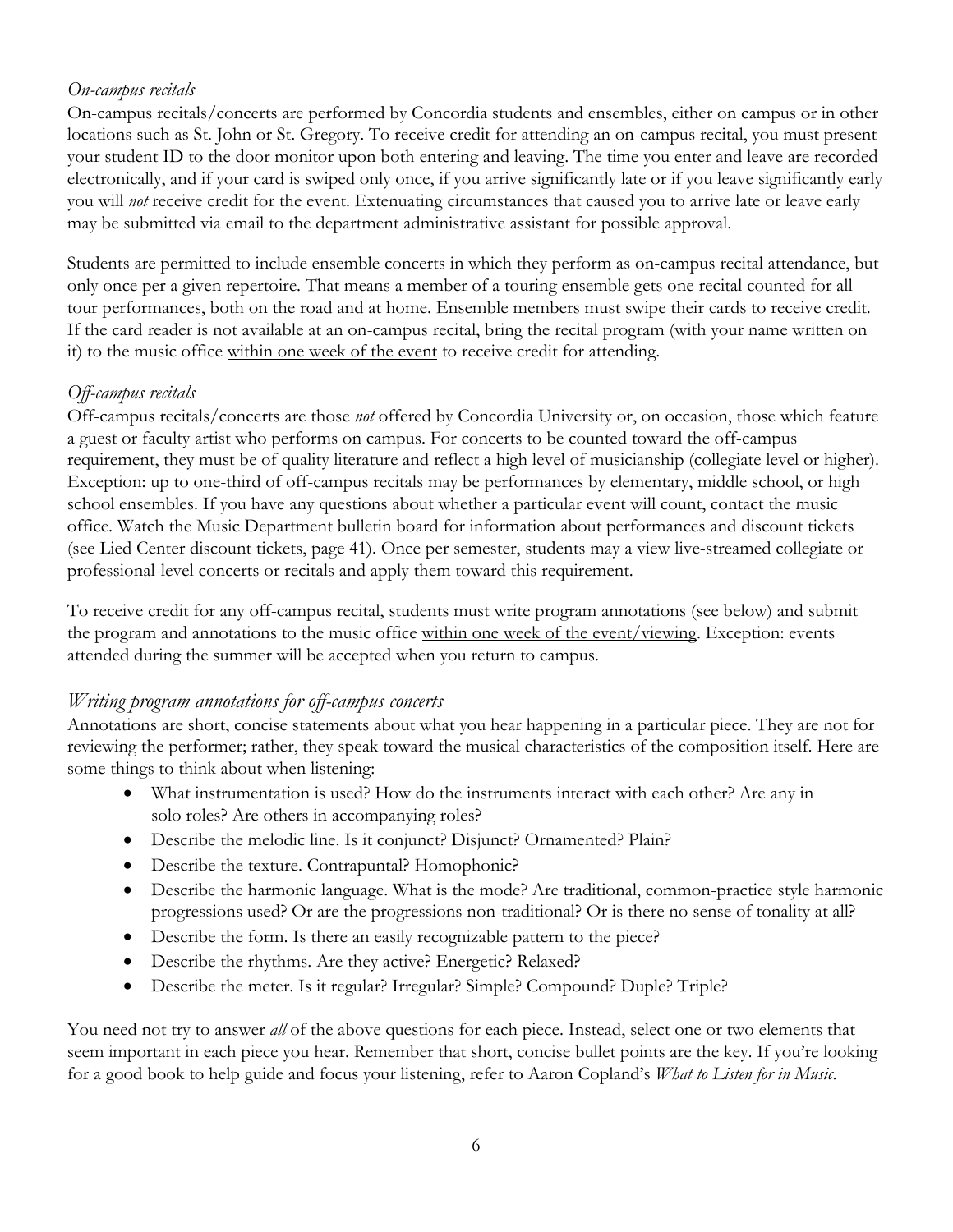Examples of good annotations other students have recorded:

- Highly ornamented melody on the solo.
- Dissonance was used to create uneasiness and terror.
- Good breath control must be reason the long lines of this first section were so legato.
- Full, rich awesome repetitive countermelody in the hands with melody in the pedals.
- Ascending sections of runs created anticipation for resolution.

Comments that are vague or discuss the performers rather than the music itself are poor annotations. Examples:

- I liked the chords. (What kind of chords? What about them did you like?)
- I don't like the performer's voice. (Comment on the composition, not the performer.)
- Sounds strange. (Subjective and vague)

In a few cases, it is acceptable to write a short paragraph immediately following the performance rather than writing annotations during the performance. This option is reserved for performances like musical theater and opera where there are many musical selections all in a similar style or where the house lights are turned down and you are unable to see your program during the performance.

If you have any questions about program annotations, please speak to any faculty member for help.

#### **Recitals**

The Music Department provides frequent performing opportunities for students throughout each semester, including student recitals, honor recitals, and solo recitals. We hope that all students view these recitals as settings in which their gifts are cultivated, shared, and appreciated, all to the glory of God. *See p. 41 for accompanist information.*

#### *Student recitals*

Student recitals are held on selected Wednesdays throughout the semester at 3:40 p.m. All music majors are required to perform a solo (with accompaniment, if applicable) on their principal instrument in one student recital each semester. Failure to meet this requirement will result in the lowering of a student's semester grade by at least one letter grade and will result in a review of the student's progress by the faculty.

At the beginning of each semester, the music office assigns a performance date to each music major. Students and their private instructors will be informed of these assigned recital dates during the first week of class. Students scheduled to perform early in the semester may, with their instructor's permission, choose to perform a piece studied in a previous semester. Students are permitted to change their performance date only if they are able to trade dates with another student. In this case, both students must inform their private instructors and the music office of the change. In cases of serious illness on an assigned performance date, the student will be moved to the next scheduled recital that has an open space.

At least two weeks prior to the recital date, performers must submit to the music office a recital form with performance information and their private instructor's signature. If an accompanist is required, a copy of the music must be submitted with the recital form.

Non-majors who wish to perform and music majors who wish to perform more than once during a semester (on either their principal or a secondary instrument) may do so if there is room on a program. They or their instructors should consult with the music office regarding available dates.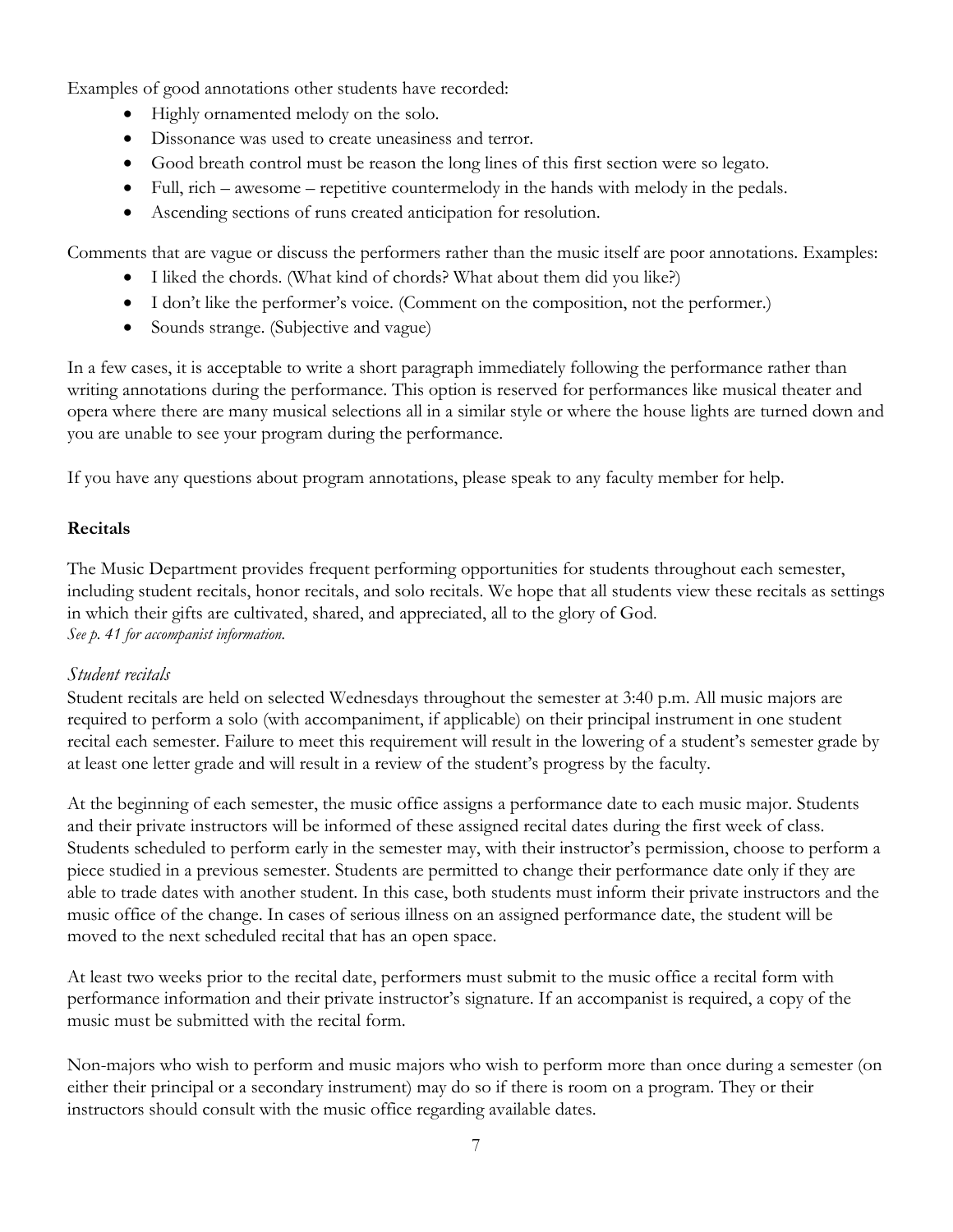#### *Honor recital*

An honor recital is held each semester. Students who wish to audition must be approved by their applied instructor and must complete an audition form. Students may only audition on an instrument they are currently studying at Concordia. The form, available from the instructor or the music office, must be signed by the applied instructor. The completed form and accompanist music, if applicable, must be turned in to the music office at least two weeks prior to the recital auditions. Check the activities calendar for audition and recital dates. The music faculty serves as the jury for the auditions and selects the performers for the recital.

#### *Senior recital*

The senior project, which includes a recital, serves as the capstone experience for all programs in music. *See p. 9 for information on preparing a senior recital.*

#### *Chamber recital*

A chamber recital is held each semester and is open to small collaborations between students and/or faculty. Any combination of instruments and/or voices is welcome. No audition is required; students simply need the permission of a faculty member. These chamber groups are primarily student led, but the groups must perform for at least one faculty member before the recital.

#### *Themed recital*

A themed recital is usually held each spring and is open to any student who has their applied instructor's approval. Past themes have included music of Bach, Schumann, Handel, Mozart, and Women Composers. Each year's recital theme will be announced near the very beginning of the academic year.

#### *Other recitals*

Students interested in preparing a solo recital (for example, a junior recital or a senior recital that is not required by your program), should consult with their applied instructor and the music office for further information.

#### *Recital performance etiquette*

Attire: Choice of clothing should never distract from the performance.

Notes for women:

- 1. If skirts or dresses are worn, they must be knee length or longer when seated.
- 2. Blouses, tops, or sweaters must be non-revealing.
- 3. Hair should be partially or fully pulled back from the face.
- 4. Brass/wind players and singers should wear flats or very low heels to allow for proper breath support.
- 5. Organists should wear pants or long pant skirts. No skirts or dresses should be worn.

#### Notes for men:

- 1. Shirt and tie, dress pants and dress shoes.
- 2. Jacket is optional.

Before your performance, walk quickly and confidently to the spot where you will perform and graciously accept the audience's applause by taking a bow. Then, arrange your music (if applicable\*), check your instrument's tuning (if applicable), and gather your thoughts. If performing with an accompanist, he/she will sense when you are ready and will begin. \*All performances by pianists and singers should be memorized.

After your performance, graciously accept the audience's applause by taking a deep bow, regardless of how the performance went. If you performed with an accompanist, gesture for him/her to stand and bow again together. Then, gather your music (if applicable) and walk quickly off the stage. If you performed with an accompanist, he/she will follow you.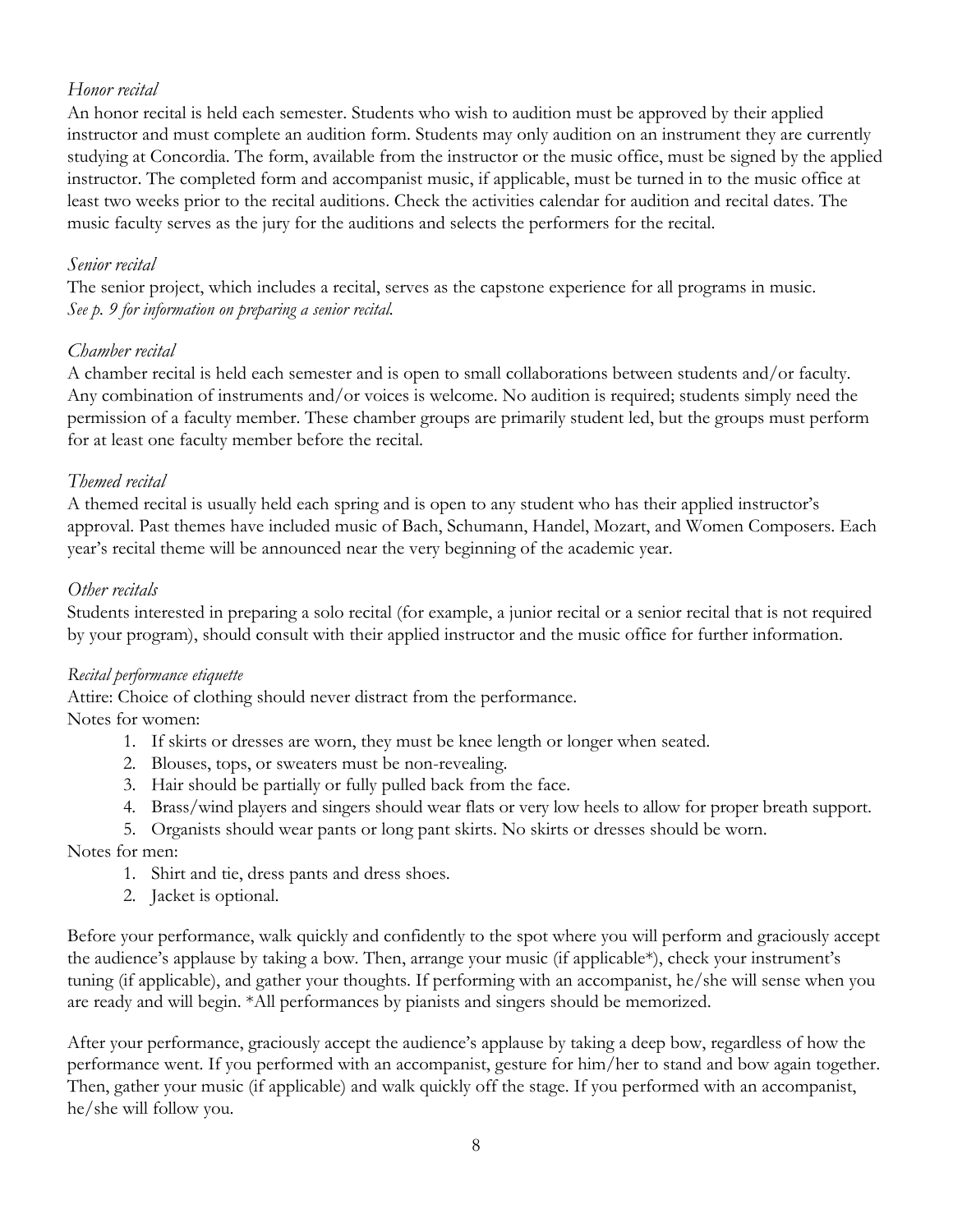#### **Semester jury exams**

All music majors must perform a jury examination on their principal instrument at the end of each semester. Students who had a Senior Recital will still perform a jury at the discretion of their instructor. Seniors can use repertoire from their recital for the jury.

Jury evaluation forms will be sent to you from the Music Office approximately two weeks prior to final exam week. You must complete the top portion of the first page, the literature list of the second page, print (twosided, please) enough copies for each adjudicator, and bring them to the jury. If you prefer, you may pick up multiple blank jury forms from the music office and fill them out by hand rather than printing copies. The completed forms will be available for pick up in the music office starting Thursday afternoon of finals week.

Jury sign-up sheets will be posted on the main bulletin board approximately two weeks in advance of jury dates. Check the sign-up sheets for specific days and times for each instrument. All juries will be completed by the Tuesday of a regular finals week. Sign-up sheets for practice times with the jury accompanist will be posted on Dr. Grimpo's office door (Jesse 206). *See p. 41 for more accompanist information.*

#### **Senior project**

In their senior year, music majors must register for MU 493, Senior Project, concurrently with the 400-level of their principal instrument for 2 credit hours [*Note: students must complete the requirements of the 300-level of study on their principal instrument prior to registering for the 400-level. Students should consult with their private instructor to review the requirements for each level.*]. Students in the B.Mus. in Church Music program and the B.A. in Music – Performance track must take MU 493 for 2 credits. Students in the B.Mus. in Music Education, B.Mus. in Vocal Music Education, B.Mus. in Music Therapy and any non-Performance B.A. tracks take MU 493 for 1 credit. Those obtaining more than one degree complete the larger senior project required by either degree.

The Senior Project allows students to synthesize and demonstrate a firm grasp of musical concepts and knowledge through performance and written language. It consists of two parts: 1) a written project, and 2) a senior recital. Each student's applied music instructor serves as their senior project advisor.

#### *Written portion of the senior project*

The written portion of the senior project is a research paper on a topic of interest in the student's major field of study. Papers should be approximately 2,500 words in length for students registered for 2 credits and approximately 1,250 words for students registered for 1 credit. All topics must be approved by the student's applied instructor. Students may submit an alternative written project proposal to their instructor for their consideration. Examples could be, but are not limited to, composition(s) with significant annotations, or the creation of pedagogical materials to be used in the classroom or with private students. Instructors are not obligated to approve alternative projects if the student does not have sufficient experience in the proposed area. Topics will be approved by the instructor no later than the third week of the semester in which the student is registered for MU 493. The instructor will assign the due date for the written project and may assign due dates for outlines and drafts.

#### *Senior Recital*

A 2 credit recital requires 45 minutes of music; a 1 credit recital requires 25 minutes of music. When possible, students performing 1 credit recitals are encouraged to partner and present two 25-minute recitals on a single program. Students who wish to perform a longer recital may register for MU 493 for 2 credits with their instructor's permission. Students must find and compensate their own accompanist (if needed) for senior recitals.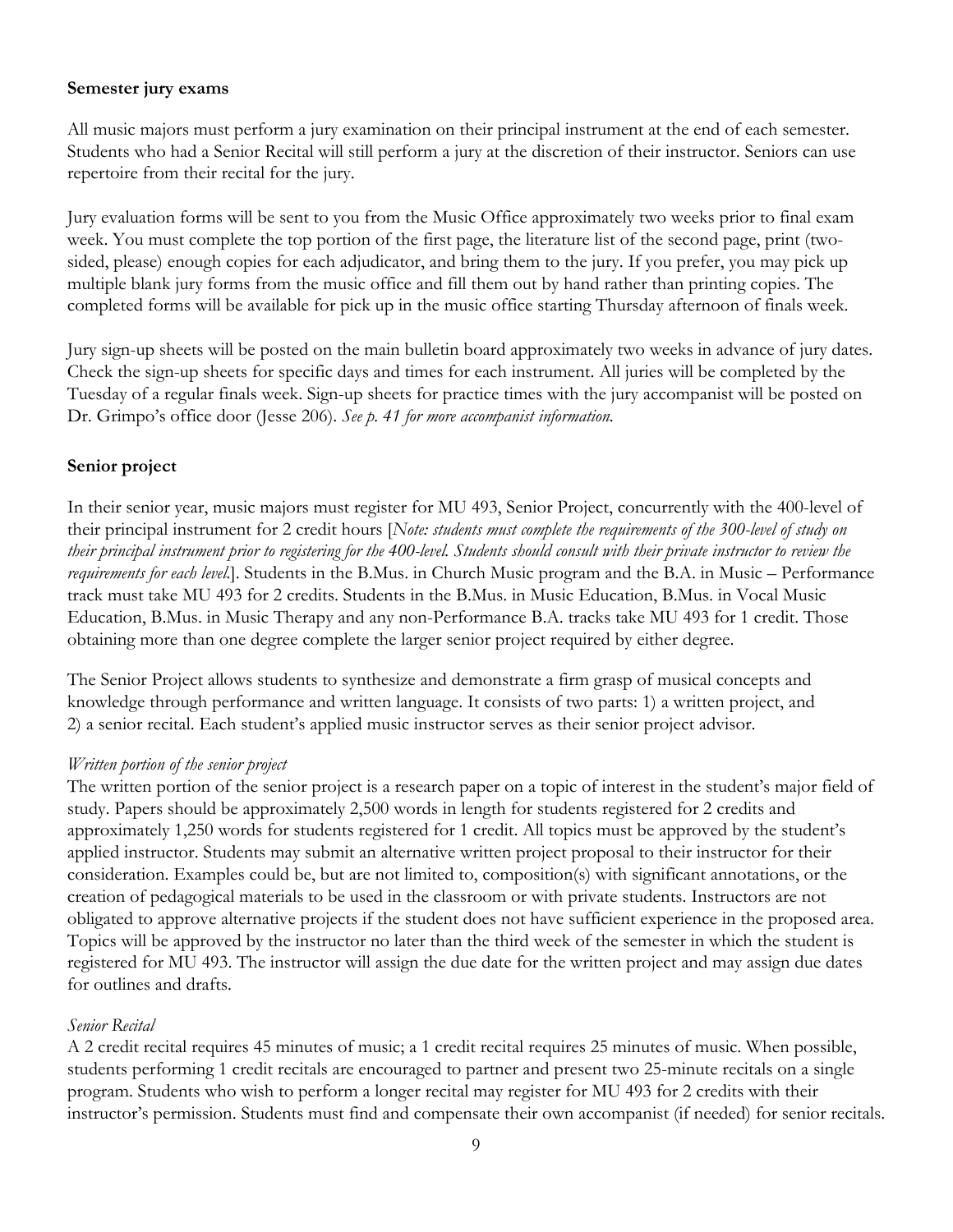A Senior Recital must be scheduled in accordance with the following timelines:

- Students in B.A. in Music and B.Mus. in Church Music must have their recital at least than one month before graduation (summer graduates: no later than one month prior to spring graduation).
- Students in B.Mus. in Music Education, B.Mus. in Vocal Music Education, and B.Mus. in Music Therapy must have their recital at least one month before the end of their last semester of on-campus classes. Their senior recital must be completed before their professional semester.
- Students must consult with their applied instructor, accompanist (if applicable), and the music office to select a date, time and location for the recital.

The department has established the following guidelines for senior recitals:

- The program must consist of music chosen from a broad spectrum of the standard repertoire for your instrument or voice. Pieces that are not part of the accepted standard repertoire will not be permitted (see the following list of sample repertoire). Exception: original, serious compositions may be accepted with the instructor's approval.
- The music office will make all recital programs. All program information must be submitted electronically at least two weeks in advance of the recital date.
- Students may write brief program notes in consultation with their instructor. Please note that these program notes do not fulfill the requirements for the written portion of the senior project. The notes should be emailed to the music office for inclusion on the program. No other verbiage will be permitted on the program (e.g. thank-you statements).
- Students may advertise their recital in an appropriate manner (e.g. posters and campus publications), but at their own expense.
- Senior recitals held on campus are audio recorded. The performing student may request a copy for their files by speaking with the music office *before* the recital.
- The department does not provide receptions for senior recitals, but students are welcome to arrange receptions for themselves at their own expense. Check with the music office to reserve space.

#### *Recital approval jury*

Before a degree recital is allowed, students must perform a jury before members of the music faculty. This must take place during business hours (M-F, 8 AM – 5 PM), at least two weeks prior to the recital date. If a jury is not performed by this time (unless due to circumstances beyond the student's control), then the recital will be postponed. To schedule a jury, the student should contact the music office *well* in advance of the jury deadline and suggest several dates and times they and their accompanist (if applicable) are available for the jury. The administrative assistant will then contact the music faculty and schedule the jury. A minimum of three (3) fulltime faculty members must be available to attend. Applied instructors often attend the juries, but juries may be held without them if necessary.

The music office will email a Jury Approval Form to the student and the applied instructor before the jury takes place. The student is to complete the form, detailing the entire program and specific length of each piece. Note that no encores are permitted on the recital unless approved by the jury. The instructor sign the form indicating their approval of each song listed on the proposed program, and the student must bring several copies of the form with them to the jury.

At the jury, students should be prepared to perform the entire recital as it is to be presented with their accompanist (if applicable). The student will select one piece or movement to perform first. The faculty members will then select additional pieces to hear from the list provided on the Jury Approval Form.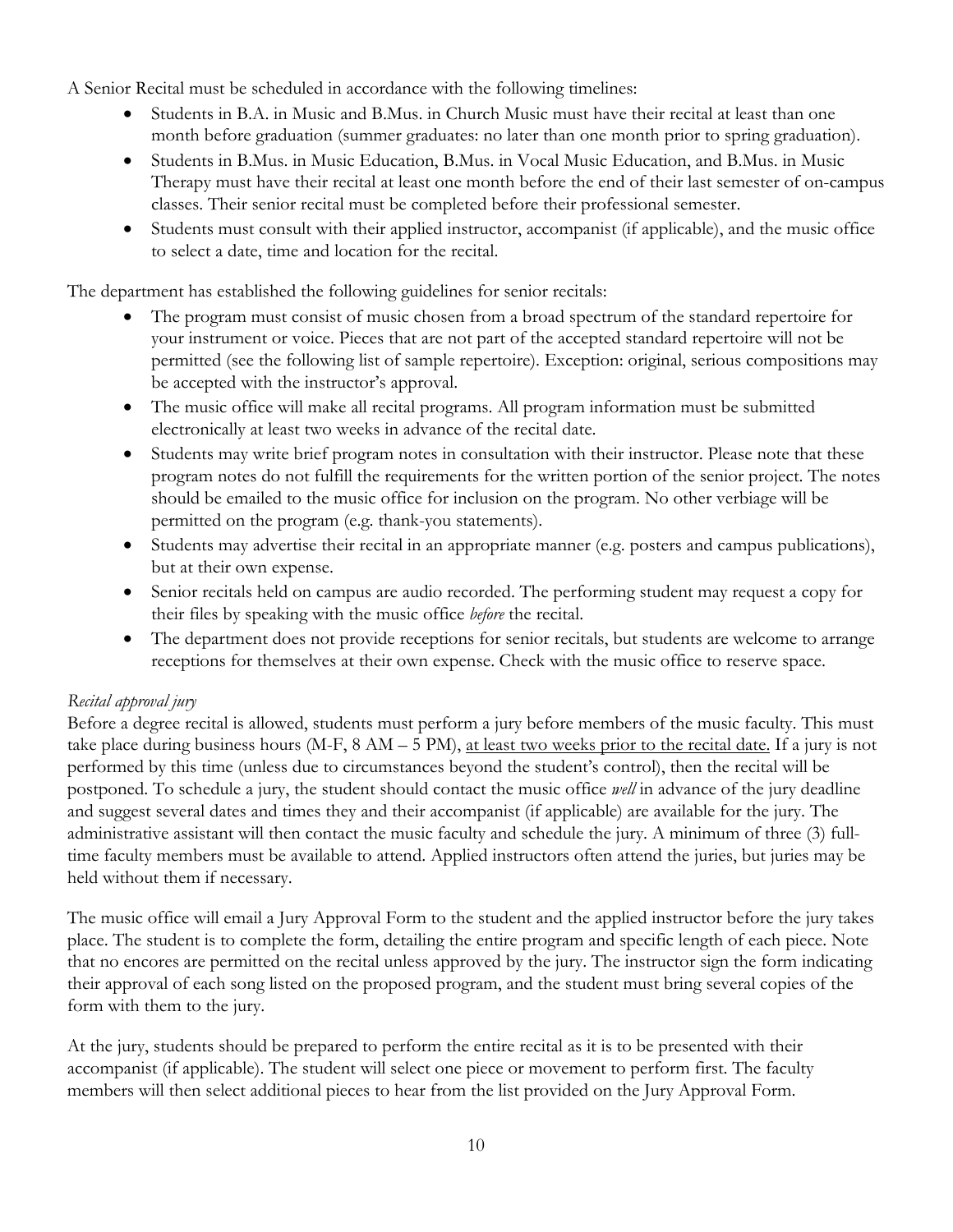Students who are performing one or more pieces with other students (e.g. chamber music, duets) should arrange to have those other students present at their jury whenever possible. If it is not possible to schedule the jury when all performers may be present, then the student must make a video recording of these collaborative performances and have that video available for the faculty to view at the jury. At the jury's conclusion, the faculty will decide if the recital may proceed as planned or if it will need to be postponed.

Students planning recitals that are not required by a degree program, such as Junior recitals, must have the approval of their applied instructor, but a recital jury is not necessary.

#### *Evaluation*

The grade for MU 493 will be determined by averaging the grades of the written portion of the project with the recital portion of the project, each half being weighted at 50%. No student may pass MU 493 without completing both portions of the course.

#### *Sample repertoire—the following lists are representative of literature appropriate for a senior recital.*

#### **VOICE**

- An aria from an oratorio or opera
- Non-English songs from the traditional song repertoire, such as those in Italian, German, French, Russian, or Scandinavian literature. At least two of these must be sung in the original language.
- Sacred or secular songs from the modern American or English song literature

#### PIANO

Senior recital repertoire must contain music that represents several musical eras, similar to the suggestions listed below.

- Baroque: Bach, Sinfonias, Preludes from the Well-Tempered Clavier; Scarlatti Sonatas
- Classical: Movements from Mozart, Haydn, or Beethoven Sonatas
- Romantic: Mendelssohn, Songs Without Words; Schubert, Impromptus; Chopin, Preludes; Waltzes; Schumann, Scenes from Childhood; Forest Scenes
- 20th & 21st Century: any art music appropriate for student's ability

#### **ORGAN**

Senior recital repertoire must contain pieces from the baroque era, romantic era, and the 20th century. Both hymn-based and free compositions should be represented in the program. Representative literature includes:

- Baroque: A major prelude (or toccata or fantasia) and fugue of J. S. Bach (not including the eight "little" preludes and fugues); Bach, chorale preludes from the Orgelbüchlein or Schübler collection; Dietrich Buxtehude, Prelude, Fugue and Chaconne; Johann Pachelbel, chorale preludes; François Couperin, selected movements from the Mass for the Parishes
- Romantic: Felix Mendelssohn, Prelude and Fugue in G Major; Sonata II or VI; Johannes Brahms, chorale preludes; Max Reger, shorter chorale preludes (such as Op. 67); Leon Boëllmann, Suite Gothique
- Twentieth century: Charles Ore, hymn tune preludes; Jean Langlais, selections from Organ Book; Hugo Distler, shorter chorale preludes; Olivier Messiaen, The Celestial Banquet

#### VIOLIN

- Selected studies of Mazas, Sevick, Kayser, Vohlfahrt, and easier Kreutzer
- Solos selected from sonatas of Corelli, Handel; duets of Bartok; easier concerti of Seitz, Vivaldi, and Nardini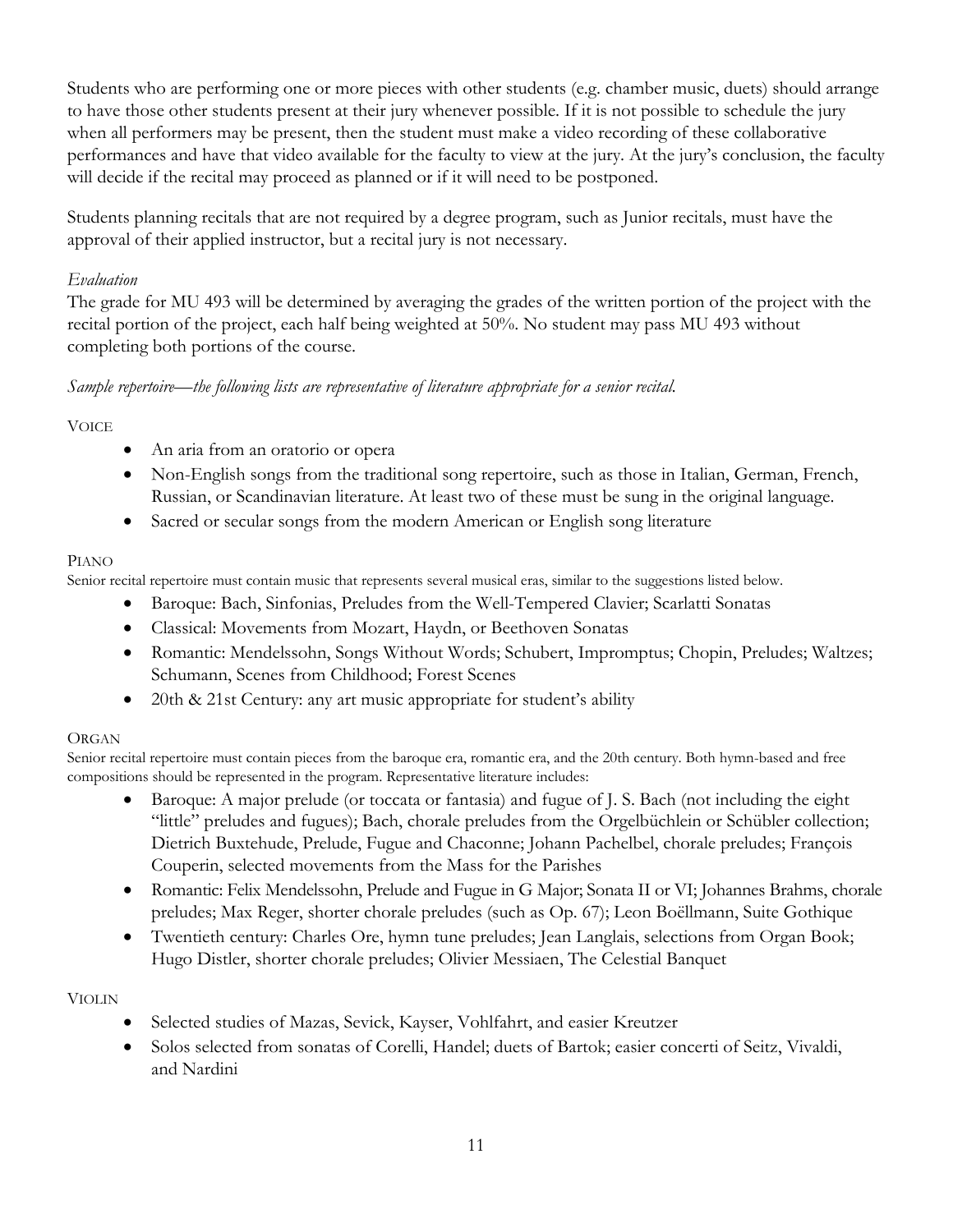#### VIOLA

- Selected studies of Mazas, Sevick, Kayser, Vohlfahrt, and easier Kreutzer
- Selected solos from the sonatas of Marcello, Locatelli, Fasch; the concerti of Hoffmeister, Telemann; and easier contemporary works

#### CELLO

- Selected studies from Sebastian Lee or comparable collection
- Selected solos from the sonatas of Marcello, Telemann, Handel, Vivaldi; easier concerto movements; selected contemporary works

#### DOUBLE BASS

- Selected studies from Zimmerman, Sgmandl
- Selected sonata literature; orchestral studies

#### **GUITAR**

Senior recitals must consist of music representative of the Renaissance, Baroque, Classical, Romantic and 20th Century eras.

- Selected solos from John Dowland, J. S. Bach, Fernando Sor, Mauro Giuliani, Francisco Tarrega, Heitor Villa-Lobos
- Jazz standards and blues

#### FLUTE

• Selected works from the following: Handel, Bach, and Mozart sonatas for flute; Mozart, Concerto in G Major; Poulenc, Flute Sonata; Caplet, Reverie and Petite Waltz; Debussy, Syrinx; Hindemith, Acht Stücke; Sonata for Flute and Piano; Muczynski, 3 Preludes; Barber, Canzone. Selections from the collection Flute Music by French Composers

#### CLARINET

 Selected works from the following: Voxman, Selected Studies; Klose, Method, Part II; Jeanjean, Arabesques; Cavallini, Thirty Caprices; Weber, Concertino; Mozart, Concerto; Rose, 40 Studie.

#### **SAXOPHONE**

• Selected works from the following: Ferling-Mule, 48 Etudes; Voxman, Selected Studies; Karg-Elert, 25 Capricen und Sonaten; Belmont, 20 Etudies Melodiques; Telemann, Sonata in C Minor

#### **OBOE**

 Selected solo repertoire: Marcello, Concerto; Handel, Sonatas; Schumann, Romances; various sonatas or concerti by Vivaldi, Handel, Telemann, Haydn, Mozart, or Bach; works by Kalliwoda, von Weber, Lebrun, etc.

#### BASSOON

• Selected works from the following: Gallieard, Six Sonatas for Bassoon; Telemann, Sonata in F Minor; Vivaldi, Concerto; Phillips, Concert Piece; Julius Weissenborn, Practical Method for Bassoon

#### TRUMPET

- Etudes selected from Arban's Complete Conservatory Method for Cornet or Trumpet; Clarke, Technical Studies; Goldman, Practical Studies
- Solos from the following list or similar works: Barat: Andante et Scherzo; Fantasie in B minor; Haydn: Concerto for Trumpet; Latham: Suite; Peeters: Sonata for Trumpet and Piano; Ropartz: Andante and Allegro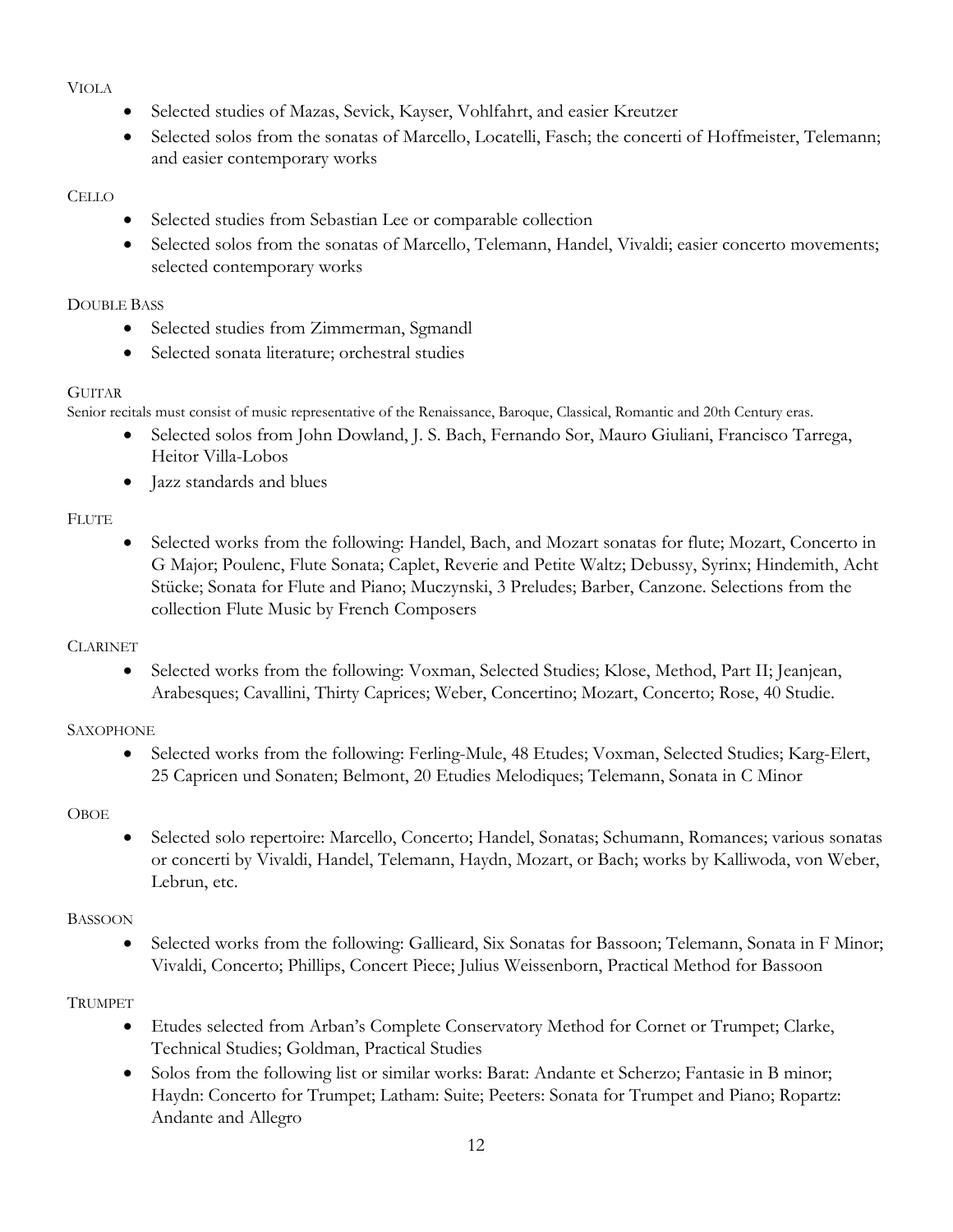#### **HORN**

- Etudes selected from the following books: Arban's Complete Conservatory Method for Cornet or Trumpet; Clarke: Technical Studies; Farkas: The Art of Horn Playing; Kopprasch: 60 Selected Studies; Pottag/Andraud: 335 Selected Progressive and Technical Studies for Horn; Pottag: Preparatory Melodies to Solo Work
- Solos from the following list or similar works: Haydn: Sonata for Horn and Piano; Jones: Solos for the Horn Player; Mozart: Concert Rondo; Concerto No. 3; Saint-Saens: Romance

#### TROMBONE AND EUPHONIUM

 Bellstedt, Napoli Variations; Capuzzi, Andante and Rondo; Davis, Mission Red; Englund, Panorama; Hindemith, Sonata; Horovitz, Sonata; Serocki, Sonatina; Wagenseil, Concerto; Wilder, Sonata

#### TUBA

 Childs, Seaview; Frackenpohl, Concertino and Variations; Galliard, Sonatas; Hartley, Aria and Sonatina; Hindemith, Sonata; Koetsier, Sonata; Spillman, Two Songs; Vaughn Williams, Concerto; Wilder, Sonata; White, Sonata

#### PERCUSSION

- Snare drum: Jason Baker, Lonely City Suite; Michael Colgrass, Six Solos for Unaccompanied Snare Drum; Guy G. Gauthreaux, American Suite for Unaccompanied Snare Drum; Warren Benson, Three Dances for Solo Snare Drum; Edward Freytag, advanced rudimental solos from The Rudimental Cookbook; Eugene Novotney, A Minute of News
- Timpani: Elliott Carter, Eight Pieces for Four Timpani; William Cahn, Six Concert Pieces for Solo Timpani; Raga; Murray Houllif, Suite for Timpani; John Bergamo, Four Pieces for Timpani
- Four-mallet marimba: Kevin Bobo, Echoes; Tracy Thomas, Dream Sequence Nos. 1–3; J. S. Bach, Cello Suites; Violin Partitas; Lute Suites; Gordon Stout, Four Episodes; Eric Sammut, Four Rotations; Paul Smadbeck, Virginia Tate; Rhythm Song; Richard Gibson, Monograph IV; Christopher Dean, Etude for a Quiet Hall
- Four-mallet vibraphone: Tim Huesgen, Trilogy; David Freedman, Mirror from Another; Mark Glentworth, Blues for Gilbert
- Two mallets: Earl Hatch, Furioso and Valse; Fritz Kreisler (arr. G. H. Green), Tambourin Chinois; George Hamilton Green, Eight Rags; Clair Omar Musser, Etude in A-flat Major, Op. 6, no. 2; Prelude, Op. 11, no. 3
- Multiple percussion: Dave Hollinden, Cold Pressed; Lynn Glassock, Different Voices; Wayne Siegel, 42nd Street Rondo (duet); Nebojsa Zivkovic, Trio per Uno, Op. 27 (trio)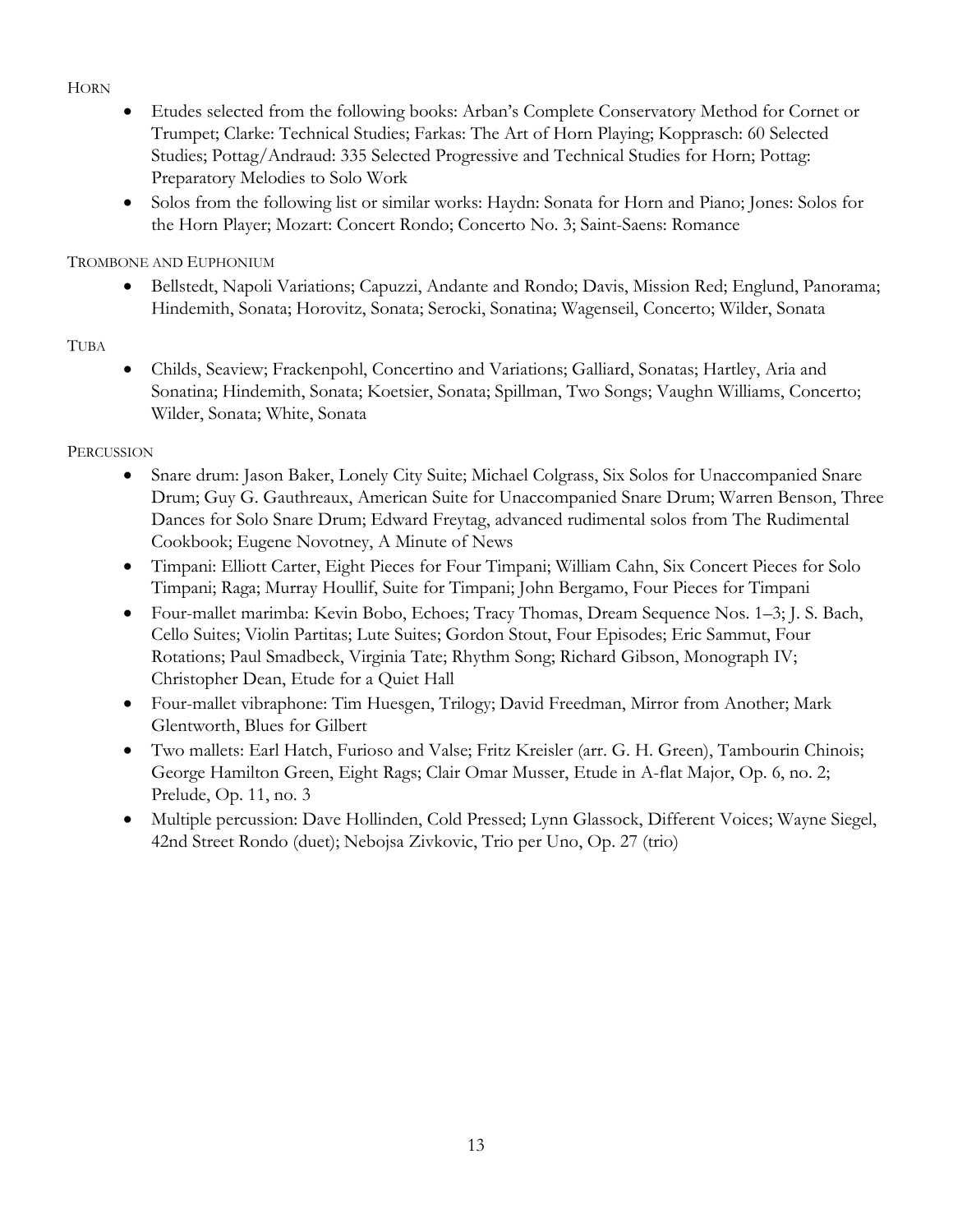#### **Church Music practicum experiences**

Students in the Bachelor of Music in Church Music degree program are required to complete 100 hours of practicum experience before graduation. Students will track their experiences, the type of experience, and number of hours spent in each experience on a form available from the music office. Practicum hours are recorded based on the length of the rehearsal or service. At the end of each semester, the student will submit the form to the music department administrative assistant, who will then enter the information into a cumulative database. The music department will notify each student and their advisor when the requirement has been completed.

Experiences must be completed in the following areas:

- 1. Leading a worship service from the organ/piano, as cantor, or as part of a praise band;
- 2. Singing in, conducting or accompanying a church choir;
- 3. Playing in or conducting a church handbell choir or observing church handbell choir rehearsals;
- 4. Observing, accompanying or conducting a children's or youth choir in a church (including rehearsals);
- 5. Operating or observing the operation of a sound board during a church service or praise band rehearsal;
- 6. Leading musical activities at a retirement community or nursing home.

Students will also be able to apply ½ hour of practicum experience for the following experiences in Concordia's daily chapel services, Evening Prayer, or Praise:

- 1. Serving as organist, pianist, or being part of a praise band;
- 2. Serving as cantor for Evening Prayer;
- 3. Conducting a choral or instrumental ensemble.

Academic advisors will work with students so they may gain a variety of experiences and to ensure that approximately 25 hours of practicum experiences are completed each year. Practicum experiences need not be limited to Seward-area churches. Students may gain practicum hours at home during breaks and summers.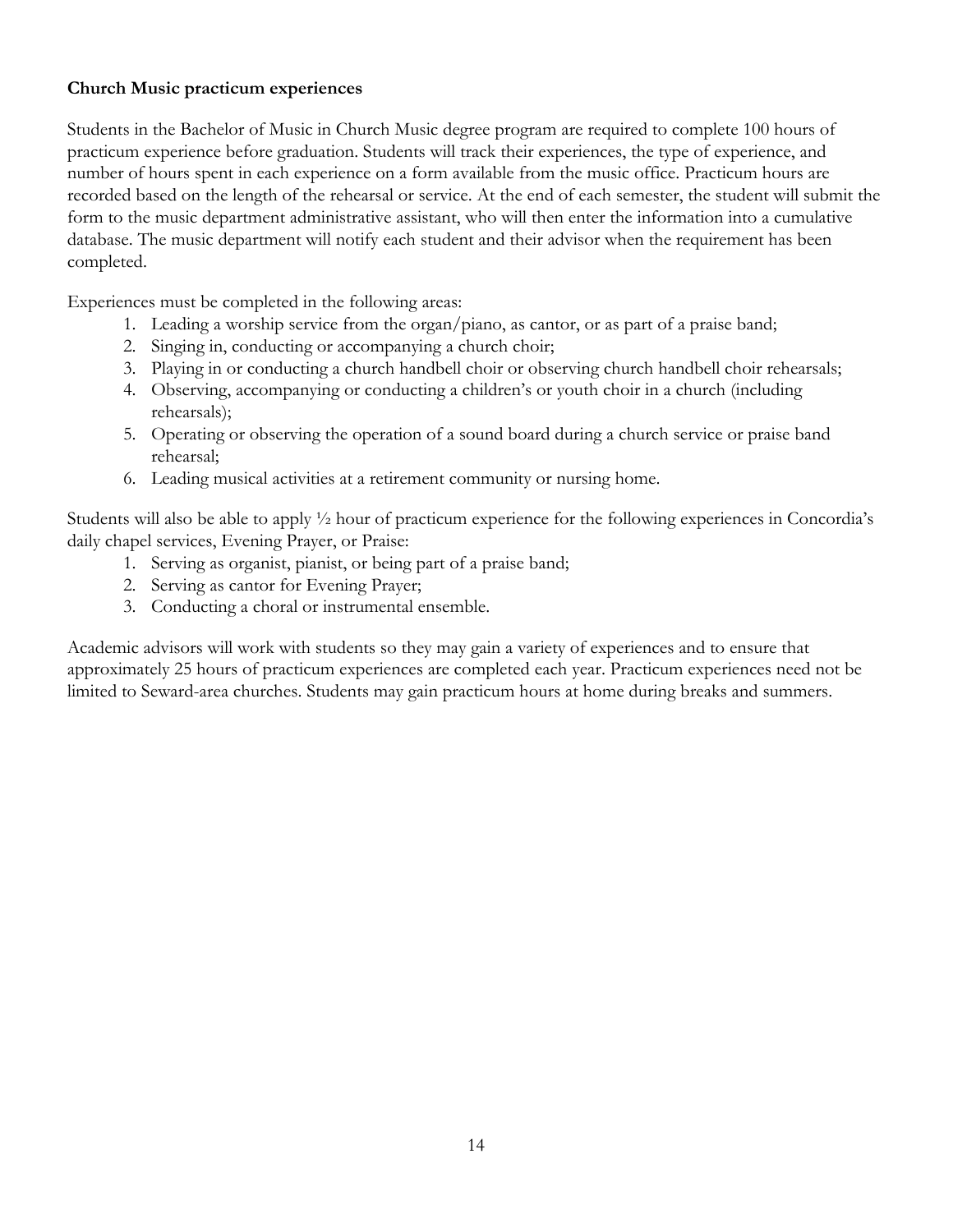### Ensembles

#### **Choral Ensembles**

*University A Cappella Choir* (MU 236-01), founded in 1939, is one of the most well-known choirs in the Lutheran Church. It is Concordia's premier choir and one of the most active performance ensembles in the music program. The choir is well traveled, having toured nearly every state in the union and many foreign countries. In addition, the choir has sung for regional, national, and international conventions and competitions. Repertoire performed by the A Cappella Choir is of the highest level and includes both accompanied and unaccompanied sacred and secular works from all historical periods. The choir rehearses Monday through Friday from 11:40 a.m. to 12:30 p.m. and members are encouraged to take applied (private) voice lessons. Audition required. Conductor: Kurt von Kampen.

*University Chamber Choir/Vocal Jazz Choir* (MU 237-01) is a 16-voice select choir that sings a diverse repertoire of both classical chamber vocal music and vocal jazz. Each year during second semester, the Chamber Choir takes an extended weekend tour. Past tours have taken the choir to Phoenix, Orlando, Los Angeles, San Francisco, and Denver. The Vocal Jazz Choir performs at the annual winter and spring JazzFest, and regional vocal jazz festivals. Membership is selected from the A Cappella choir. Conductor: Kurt von Kampen.

*Male Chorus* (MU 232-01) is a men's choir of 25-30 members. Repertoire of the ensemble is chosen from the full spectrum of sacred and secular choral music from early historical periods to the present. The select ensemble performs for on-campus chapel services, Christmas at Concordia, a Spring Concert and various regional performances as chosen by the conductor. Male Chorus may combine with Cantamus as desired by the conductors of both ensembles to give students a mixed choir experience. The ensemble rehearses Monday, Wednesday, and Friday from 11:40 to 12:30 p.m. Audition required. Conductor: Paul Soulek.

*Cantamus* (MU 233-01) is a women's choir of 45-55 members. Repertoire of the ensemble is chosen from the full spectrum of sacred and secular choral music from early historical periods to the present. The select ensemble performs for on-campus chapel services, Christmas at Concordia, a Spring Concert and various regional performances. The Cantamus choir may combine with the Male Chorus as desired by the conductors of both ensembles to give students a mixed choir experience. The ensemble rehearses Monday, Wednesday, and Friday from 11:40 to 12:30 p.m. Audition required. Conductor: Jeffrey Blersch.

*Mixed Chorus* (MU 234) is a non-auditioned SATB choir. The focus of this choir is on choral/vocal technique and performance of easy to medium sacred choral literature for on campus chapel worship and occasional worship services at St. John. Rehearses Tuesday evenings. No audition is required. Conductor: Carol McDaniel.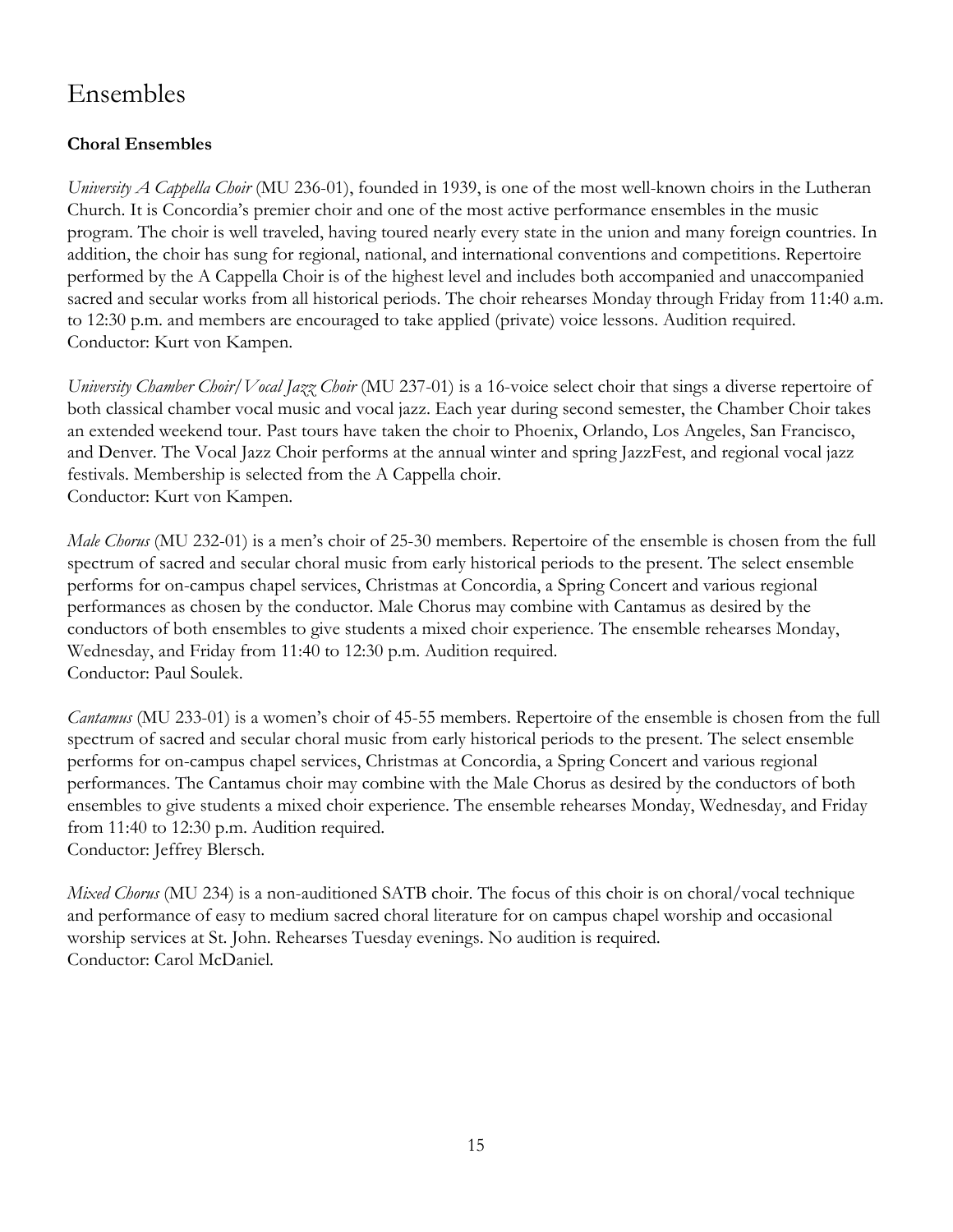#### **Instrumental Ensembles**

*University Concert Band* (MU 241-01) is the university's premier instrumental ensemble. Repertoire for the ensemble is chosen from the entire spectrum of wind ensemble and concert band literature and includes everything from traditional literature to newly commissioned works. The Concert Band and keeps an active rehearsal schedule and travels both regionally and nationally. Rehearsals are Monday, Tuesday, and Thursday from 3:40 to 5:00 p.m. Audition required.

Interim Conductor: Kurt von Kampen.

*University Band* (MU 241-01) performs a diverse array of sacred and traditional band repertoire. Membership is open to all Concordia students and members of the community. The group rehearses on Tuesday evenings. University Band is an open enrollment ensemble with auditions conducted for placement within each section. Conductor:

*Concordia Handbell Choirs* (MU 147 & 247) participate in chapel, worship services, and concerts each semester. There are two sections of handbell choir, a beginning and an advanced group. Both choirs rehearse Tuesdays and Thursdays. The beginning choir rehearses 6:00 to 6:50 p.m. and the advanced group rehearses 5:05 to 5:55 p.m. Each handbell choir is composed of 14 members. Prior ringing experience is not required for the beginning ensemble, however you must have the ability to read music. Audition required.

Conductor: Jessica Kite.

*Chamber Orchestra* (MU 248-01) is open to all students who play a wind, brass, string, or percussion instrument and desire to play music from the classical repertoire. Rehearsals are Sunday and Thursday evenings. Auditions for part placement take place at the beginning of the semester. Conductor:

#### **Student-led Ensembles**

*Bulldog Pep Band* performs regularly for home football, basketball and volleyball games to provide spirit and entertainment for the athletic games. Rehearsals are Wednesday from 5:00 to 6:00 p.m. Auditions for part placement take place at the beginning of the semester. Conductor: Bulldog Pep Band is currently student-led

*University Praise Bands* are open to all students who sing and or play an instrument and desire to play at chapel and other various special events, student led events, and road trips. Auditions for part placement take place at the beginning of the semester. University Praise Bands are supervised through the campus pastor's office.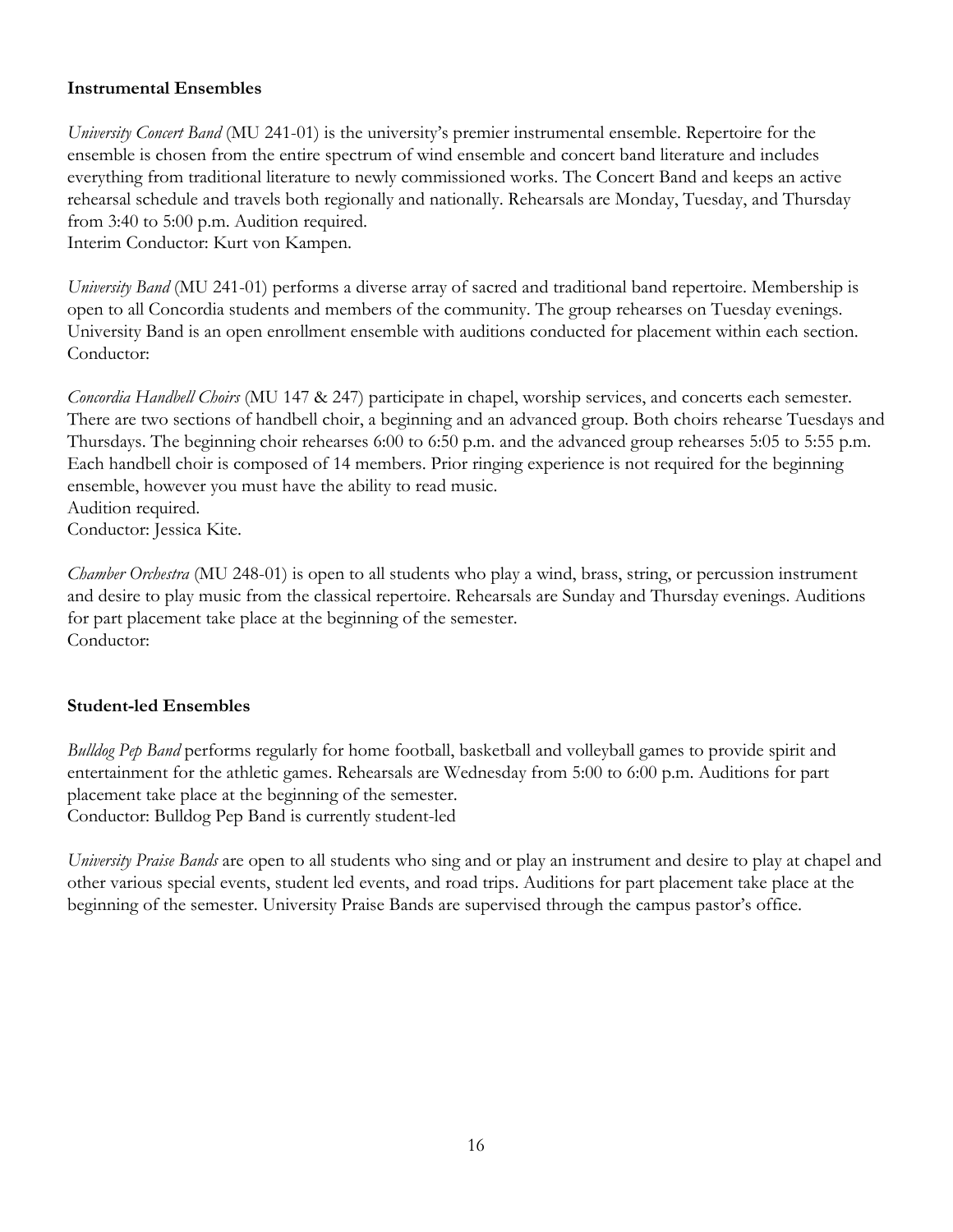# Program Planning

### Planning your program

It is important that you become familiar with what courses you need to take and what other requirements you need to fulfill in order to create your four-year or five-year plan with your advisor. The requirements fall into the following categories:

- General education courses and supplemental requirements (pp. 19-20)
- Music major course plans (pp. 27-38)
- Music major supplemental requirements:
	- o Application for Admission (pp. 3-4)
	- o Keyboard Proficiency Exam (p. 5)
	- o Voice proficiency as required for Bachelor of Music programs (p. 5)
	- o Recital attendance (pp. 5-6)
- Requirements for dual major, if applicable
- Electives, if needed to reach the minimum 120 hours required for graduation

#### **Advising**

Toward the end of the freshman year, students select an academic advisor in their major area. Students who major in two or more areas may select an advisor in any of their subjects, but choosing a music advisor is generally recommended because of the fairly complex music program requirements. Your first-year advisor will guide you through the process of selecting an advisor. Schedule a meeting with your advisor at least once each semester before you register for the next semester's classes. It is your responsibility to initiate this meeting.

When you first meet with your music advisor, bring an outline of your course plan, showing which required courses you intend to take each semester until you graduate. Course Plans for required music courses for all music majors are provided in the Program Requirements section of this handbook (pp 27-48). The order of music courses described in these is designed to help you finish your program on time, and if not planned carefully, taking music courses in a different order may require additional semesters. With that in mind, music majors should use these music course plans as the basis for their full course plan. Your full plan may change, but having one quickly tells you how much room you have for electives and how many credits you need to take each semester in order to graduate as planned.

#### **Disclaimer**

Students must complete the academic requirements listed in their catalog year. However, the Music Department reserves the right to change procedures from year to year and students are obligated to follow the most current Music Student Handbook procedures.

The university catalog is the official repository of academic requirements. This handbook is intended to assist music students, and while every effort has been made to ensure its accuracy, the Music Department is not infallible. Therefore, we are not responsible for errors in this handbook. Similarly, your advisor will make every effort to assist you in planning your program, but you alone are responsible for making sure you have fulfilled all graduation requirements for your program(s).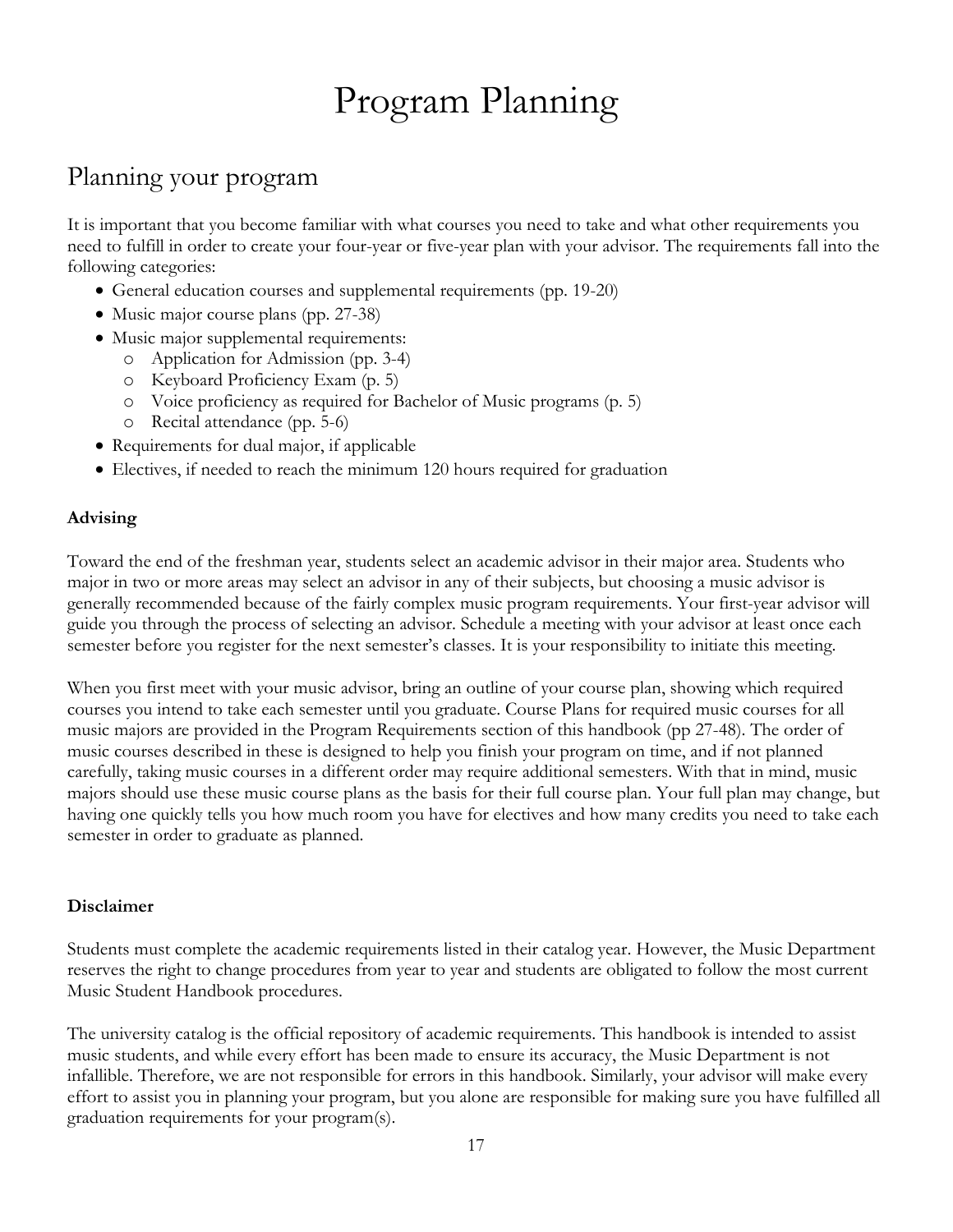### General education (s*ee 2021-22 undergraduate catalog*)

The general education curriculum consists of courses and experiences required of every student in the university. Concordia's general education has two components: (1) a set of required courses and (2) a set of supplemental requirements.

The actual number of credit hours that a student needs to take to fulfill the general education requirements varies from program to program. In some programs, some required courses are waived because their content is included in one or more courses in the major. In addition, the content of the supplemental requirements is usually covered in courses in your major, but in some cases it is not, meaning that you need to take an additional course to fulfill that requirement.

This section attempts to explain how the general education program affects music majors. Note that the net number of hours required varies depending upon your program.

#### **Notes on required courses for Music Majors:**

**Fine Arts requirements:** Part of the general education curriculum requires 6 credit hours of fine arts courses from two of the following areas: music, art, or drama. Music courses that all music majors must take will automatically fulfill part of this 6 hour requirement. Students must also tale at least one course in art or drama.

**Oral Communication:** For students in the Bachelor of Music in Music Education or Bachelor of Music in Vocal Music Education program, the 3-credit required course in oral communication is fulfilled by MUED 301.

#### **Notes on supplemental requirements for Music Majors:**

The following tables show the supplemental general education requirements for each music degree:

#### **Bachelor of Arts – Music Major**

Requirement Fulfilled by 2 Global/multicultural studies courses MU 213 & any "GMC" course 1 Service-learning course any "SL" course Writing-intensive course MU 211 Information literacy MU 211 Financial literacy FINL 100 & 400 (can be 0 credits) Capstone MU 493

- 48 (general education requirement)
- − 3-5 (fine arts credits from music courses)
- 2 (service learning)
- $1-2$  (GMC)
	- 48 Total net credit hours of general education courses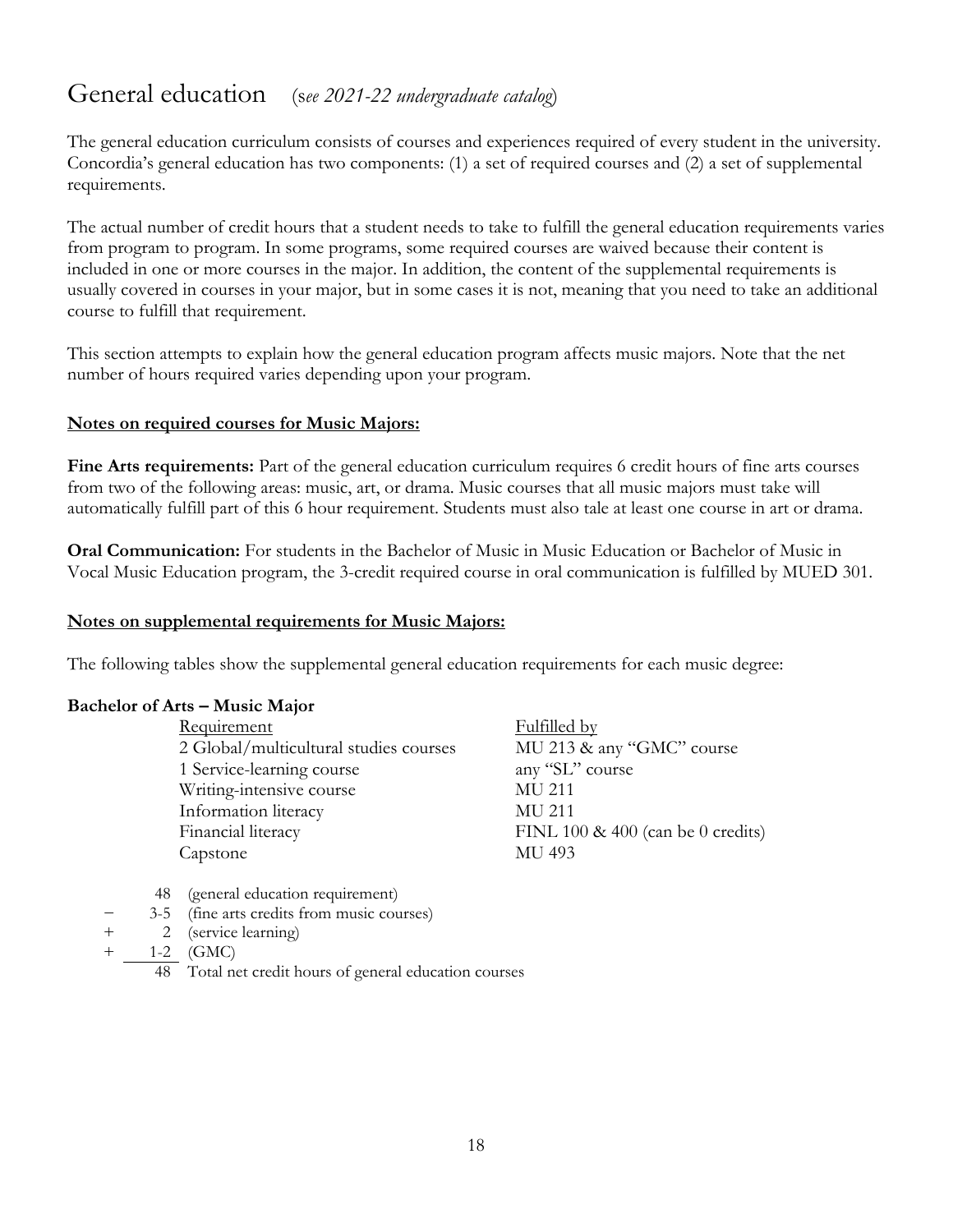#### **Bachelor of Music in Church Music**

Requirement How fulfilled

 2 Global/multicultural studies courses MU 213 & any "GMC" course 1 Service-learning course CHMU 390 Writing-intensive course MU 211 Information literacy MU 211 Financial literacy FINL 100 & 400 (can be 0 credits) Capstone MU 493

48 (general education requirement)

- − 3-5 (fine arts credits from music courses)
- + 1-2 (GMC)
	- 45-47 Total net credit hours of general education courses

#### **Bachelor of Music in Music Education or Vocal Music Education**

| Requirement                            | How fulfilled                     |
|----------------------------------------|-----------------------------------|
| 2 Global/multicultural studies courses | MU 213 & EDUC 224 or EDUC 225     |
| 1 Service-learning course              | MUED 451                          |
| Writing-intensive course               | <b>MU 211</b>                     |
| Information literacy                   | <b>MU 211</b>                     |
| Financial literacy                     | FINL 100 & 400 (can be 0 credits) |
| Capstone                               | MU 493                            |
|                                        |                                   |

48 (general education requirement)

- − 3-5 (fine arts credits from music courses)
- 3 (oral communication—satisfied by teacher education major)

40-42 Total net credit hours of general education courses

#### **Bachelor of Music in Music Therapy**

Specific Gen Ed requirements:

- Global/Multi-Cultural Studies must take SOC 201
- Health & Human Performance must take HHP 100 & HHP 238 (offered alternate springs)
- Math must take MATH 122
- Natural Sciences must take CHEM 109 & Bio 243 (included in clinical foundations core)
- Social Sciences must take PSY 101 (included in clinical foundations core) & SOC 101

| Requirement                            | How fulfilled                     |
|----------------------------------------|-----------------------------------|
| 2 Global/multicultural studies courses | MU 213 & SOC 201                  |
| 1 Service-learning course              | MT 469                            |
| Writing-intensive course               | <b>MU 211</b>                     |
| Information literacy                   | <b>MU 211</b>                     |
| Financial literacy                     | FINL 100 & 400 (can be 0 credits) |
| Capstone                               | MU 493                            |

48 (general education requirement)

- − 3-5 (fine arts credits from music courses)
- − 3 (PSY 101)

− 3 (BIO 243)

37-39 Total net credit hours of general education courses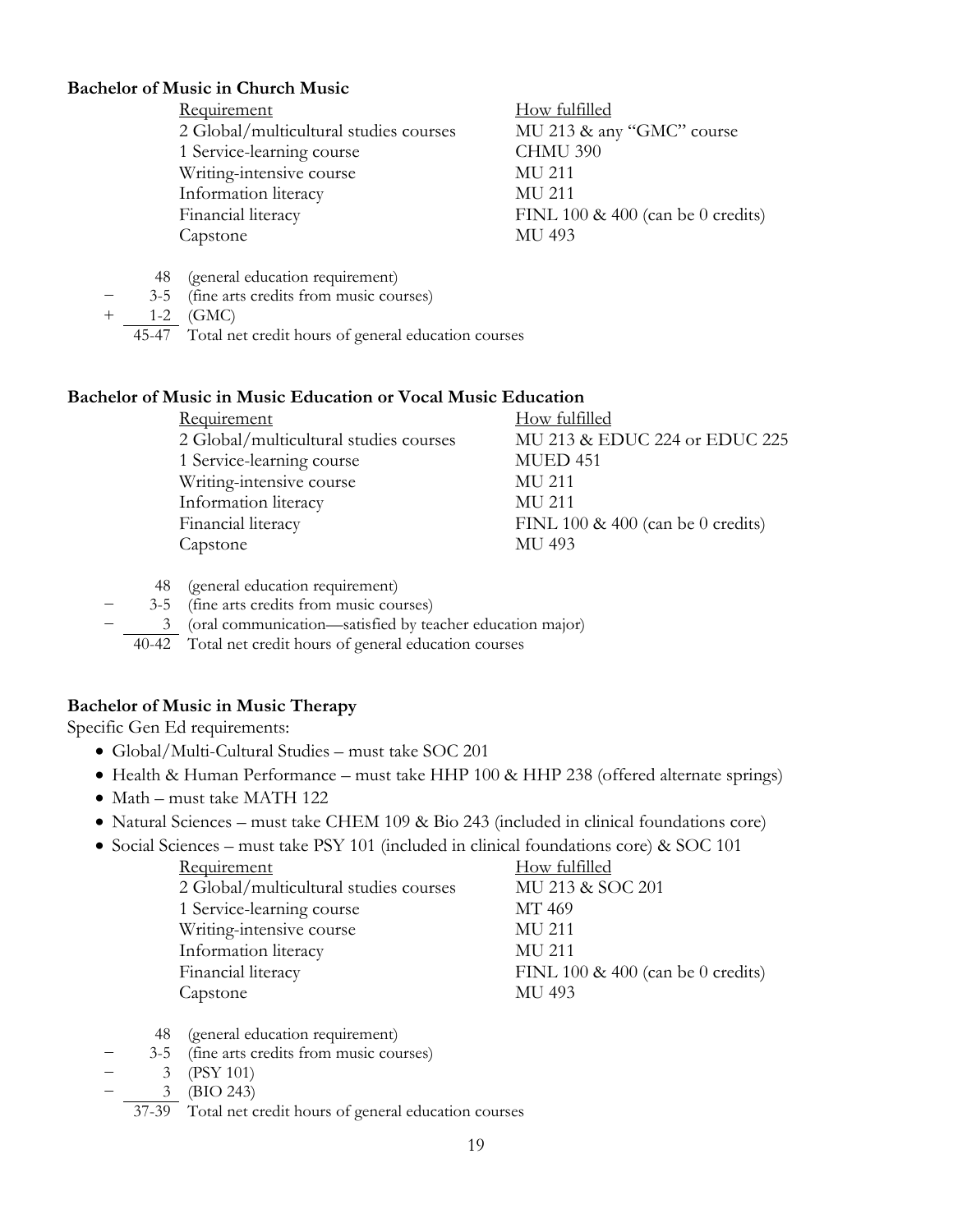*[This page is intentionally left blank]*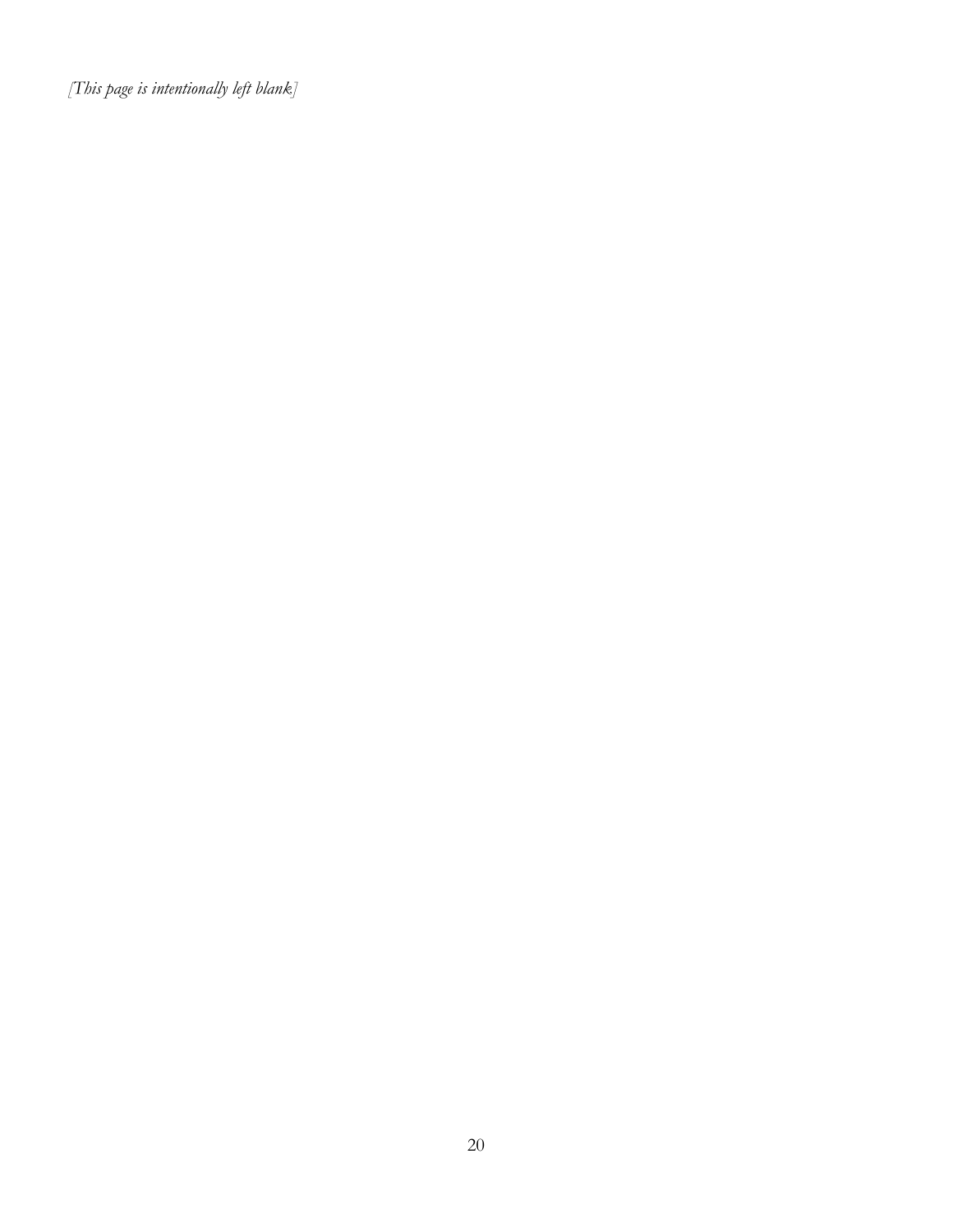### Music Education Field Experiences

Forty hours of field experiences are completed in four music education courses in addition to the field experiences that are part of courses taught by the Education Department. These four courses are:

- MUED 201, Introduction to Music Education (10 hours)
- MUED 301, Elementary Music Methods (10 hours)
- MUED 302, Instrumental Music Methods (10 hours)
- MUED 303, Choral Music Methods (10 hours)

The field experiences for MUED 201 will be assigned by the Education Department and will be completed in local schools.

Students are responsible for designing their own field experience project for MUED 301, 302, and 303. This allows each student the opportunity to complete an experience relevant to their own interests, and to allow students to seek out collaborations with excellent teachers outside of the Seward area schools.

#### **Requirements for MUED 301, 302, and 303 Field Experiences**

- 1. The ten-hour experience for each class should be done in one setting (as opposed to completing two hours with one teacher, two hours with another teacher, etc.);
- 2. At least 5 of the 10 hours in each course must involve teaching on your part. (Up to 5 hours of observation are permitted in each course.)
- 3. Each project must have an on-site supervisor who can certify that you have completed the project. In most cases, this will be your cooperating teacher.
- 4. The field experiences for each course must be completed by the last day of class of the semester in which you are enrolled in that particular course. Failure to do so will automatically result in a grade of 'incomplete' for the course. You may, however, arrange to complete your field experience for a course prior to the beginning of the semester, provided you have the course instructor's permission to do so (see "procedures" below). This may be especially beneficial for second semester courses if you know that you are not available to complete field experiences during spring break due to tours or other travel plans.

#### **Procedures for Arranging and Completing Field Experiences**

- 1. Arrange an experience (see ideas below). Agree upon date(s) and times and what your specific responsibilities will be. Be sure to ask about procedures that you must follow to be approved to be in the particular school; different schools have different procedures.
- 2. Complete the form "Field Experience Involvement Proposal" and take it to the appropriate course instructor for their approval. Do not complete the experience without first obtaining approval from the course instructor.
- 3. Complete the experience and, at the conclusion of the experience have your on-site supervisor sign the bottom of the "Field Experience Involvement Proposal."
- 4. Return the form to your course instructor when the experience is complete and complete the required reflection assignments in the course.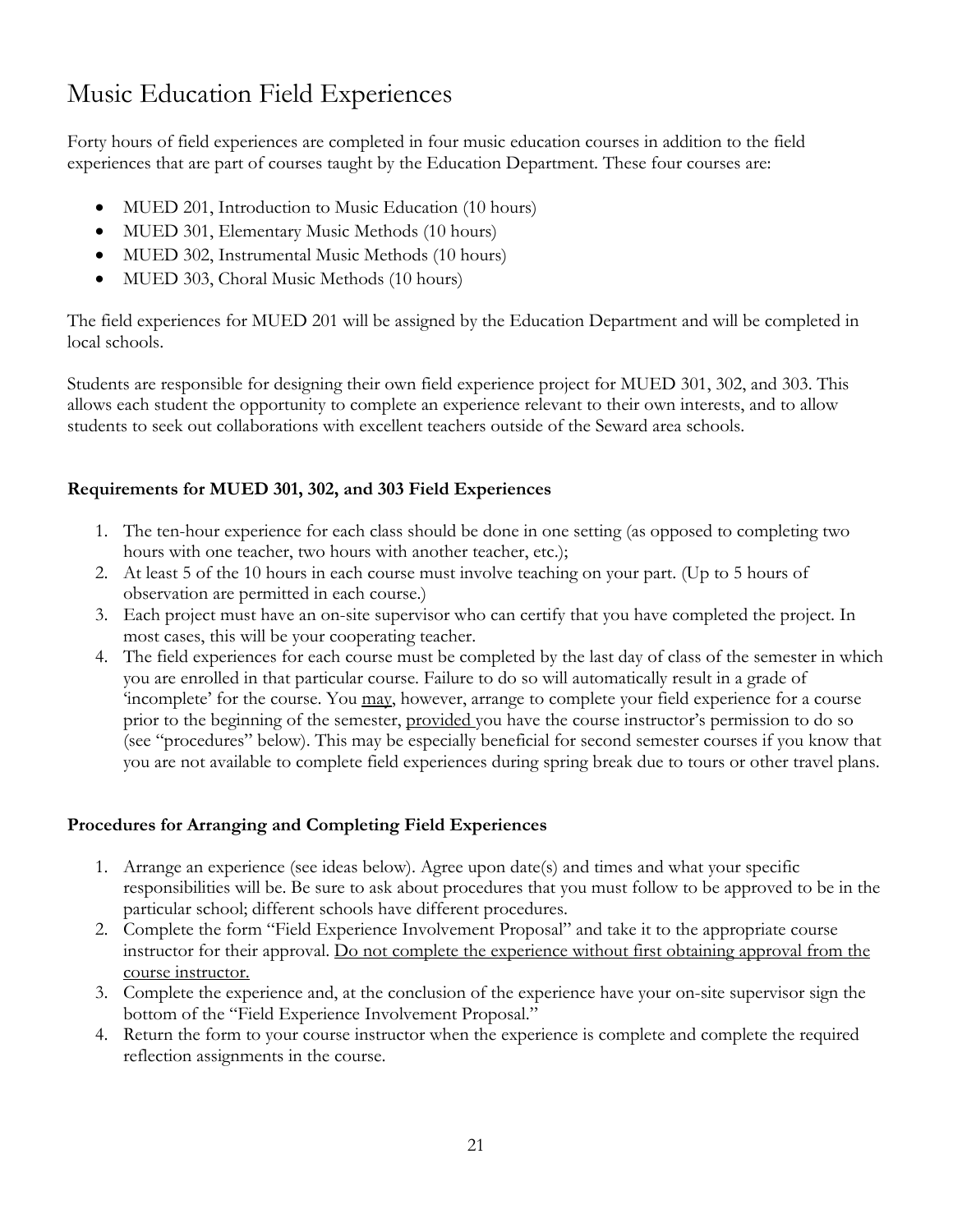#### **Ideas for Creating Field Experiences**

Field experiences may be completed in traditional classroom environments as well as in alternative settings. Please note the following:

- 1. You may not complete field experiences for MU301, 302, or 303 in Seward Public or parochial schools unless you are an alumnus of Seward High School or have special permission from the Director of Field Experiences.
- 2. If you wish to utilize Lincoln Public Schools, you must work through Concordia's Director of Field Experiences to set up the assignment. It is often helpful to do this one semester in advance. It may be necessary to get an updated background check.
- 3. Students may, of course, arrange experiences with schools in their hometown or elsewhere which may be completed during college breaks. Please consult with the Director of Field Experiences when you have questions about rules and procedures dictated by specific school districts.

If you wish to complete field experiences in alternative environments, here are a few ideas outside of the traditional classrooms that would be acceptable:

#### MUED 301

- Working with a community youth choir (such as the Nebraska Youth Honor Choir, sponsored by the city of Seward);
- Working with Kindermusik classes, or similar toddler/pre-school music programs;
- Private music studio instruction to children 6<sup>th</sup> grade or younger *(Note: if you are teaching lessons on your own*, *you will need to have someone who can serve as the on-site sponsor of the experience.)*;
- Leading music at VBS;
- Leading or assisting in the leadership of children's music rehearsals or performances at a church.

#### MUED 302

- Assisting with summer high school band camps at home before classes begin in the fall;
- Assisting with summer community bands *(Note: check with Dr. Schultz first)*;
- Private music studio instruction to middle school or high school instrumental students *(Note: if you are teaching lessons on your own, you will need to have someone who can serve as the on-site sponsor of the experience.)*;
- Leading or assisting with church instrumental ensemble performances;
- Leading sectional rehearsals in bands or orchestras.

#### MUED 303

- Working with a community youth choir (such as the Nebraska Youth Honor Choir, sponsored by the city of Seward);
- Working with a summer youth/high school choir. This may be a civic choir (such as the Seward High School Chamber Choir) or it may be in a church;
- Leading or assisting with church performances;
- Private music studio instruction to middle school or high school vocal students *(Note: if you are teaching lessons on your own, you will need to have someone who can serve as the on-site sponsor of the experience.);*
- Assist with rehearsal or production of an elementary, middle school, or high school musical.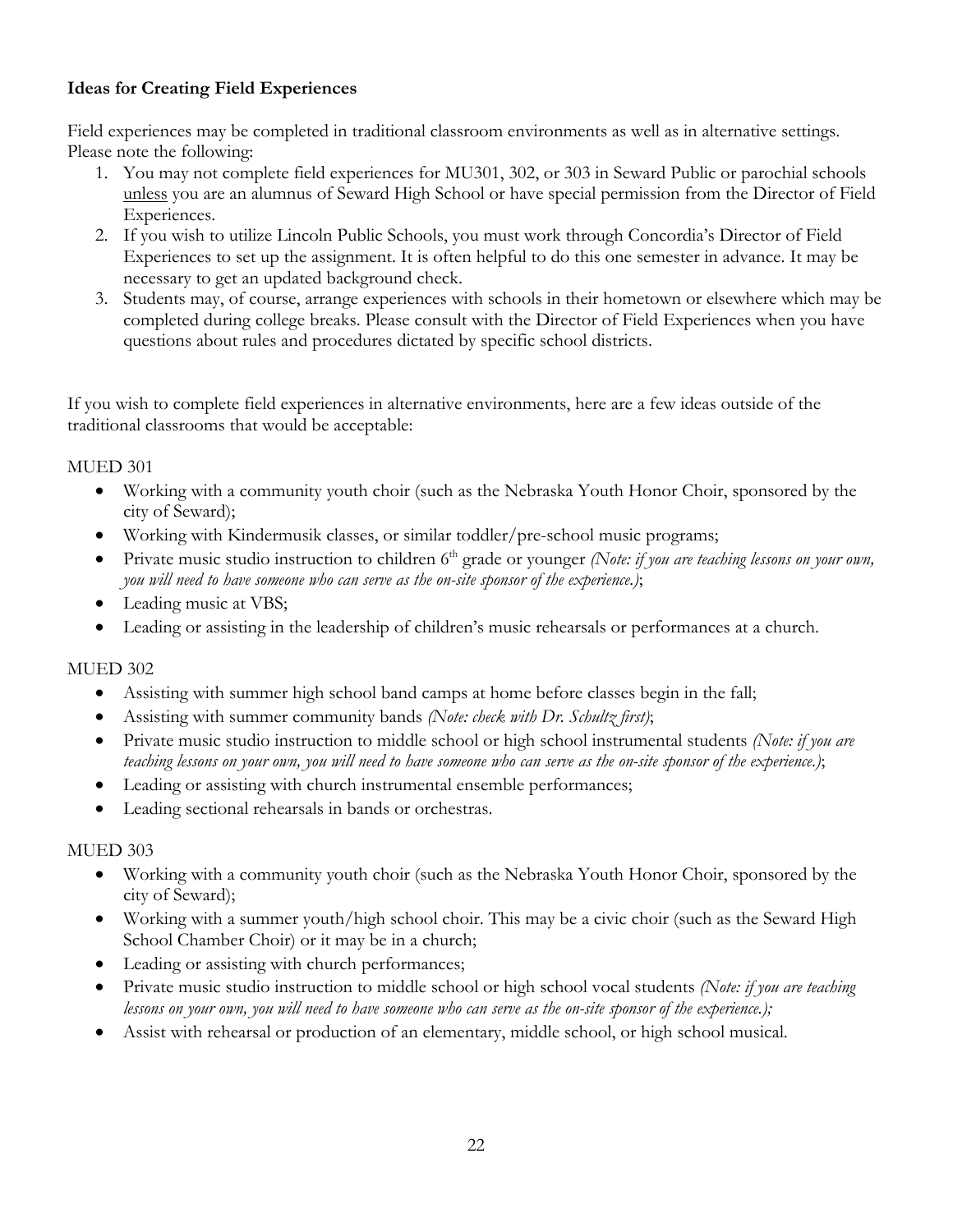### List of music courses

#### **Subject**

COURSE  $#$  – Title (credit hours)

#### **MUSIC**

MU 102 – Aural Skills I (1) MU 103 – Music Theory I (3) MU 104 – Aural Skills II (1) MU 105 – Music Theory II (3) MU 111 – Music Appreciation (3) MU 112 – Film Music (3) MU 114 – Jazz: An American Experience (3) MU 115 – History of Rock (3) MU 202 – Aural Skills III (1) MU 203 – Music Theory III (3) MU 204 – Aural Skills IV (1) MU 205 – Music Theory IV (3) MU 211 – Music History to 1750 (3) MU 212 – Music History since 1750 (3) MU 213 – World Music (3) MU 251 – Conducting I (2) MU 253 – Conducting II (2) MU 303 – Arranging (2) MU 320 – Seminar in Music (3) MU 354 – Diction (2) MU 399 – Independent Study in Music (1-3) MU 493 – Senior Project (1-2) MU 232 – Male Chorus (0-1) MU 233 – Cantamus (0-1) MU 234 – Mixed Chorus (0-1) MU 236 – A Cappella Choir (0-1) MU 237 – Chamber Choir (0-1)

MU 241 – Symphonic Band (0-1)  $MU$  243 – Bulldog Band (0-1) MU 244 – Brass Ensemble (0-1)

MU 246 – Jazz Ensemble (0-1) MU 247 – Handbell Choir (0-1) MU 248 – Chamber Orchestra (0-1)

MU 245 – Small ensembles (0-1) [offered as needed]

#### **CHURCH MUSIC**

- CHMU 221 Introduction to Church Music (2) CHMU 313 – Christian Hymnody (2) CHMU 320 – Church Choral Methods (2) CHMU 325 – Organ Literature and Design (2) CHMU 390 – Service Project in Church Music (1)
	- CHMU 411 Christian Liturgy (3)
	- CHMU 421 Church Music Administration (2)

#### **MUSIC THERAPY**

- MT 161 Introduction to Music Therapy (3)
- MT 166 Foundations of Music Therapy (3)
- MT 266 Pre-practicum (1)
- MT 268 Methods of Music Therapy: Physical Goals (3)
- MT 269 Practicum I: Physical Goals (1)
- MT 360 Songwriting and Improv for Music Therapists (2)
- MT 366 Methods of Music Therapy: Comm. Goals (3)
- MT 367 Practicum II: Communication Goals (1)
- MT 368 Methods of Music Therapy: Psychological Goals (3)
- MT 369 Practicum III: Psychological Goals (1)
- MT 466 Professional Development for Music Therapists (3)
- MT 467 Practicum IV: Competency Development (1)
- MT 468 Program Development for Music Therapists (3)
- MT 469 Practicum V: Internship Preparation (1)
- $MT 494 Internship (0-3)$

#### **MUSIC EDUCATION**

- MUED 201 Introduction to Music Education (3)
- MUED 221 Woodwind Techniques (1)
- MUED 222 Brass Techniques (1)
- MUED 223 Percussion Techniques (1)
- MUED 224 String Techniques (1)
- MUED 301 Elementary Music Methods (3)
- MUED 302 Instrumental Music Methods (3)
- MUED 303 Choral Music Methods (3)
- MUED 401 Organization and Administration of PreK-12 Music Programs (2)
- MUED 451 Student Teaching Seminar (0)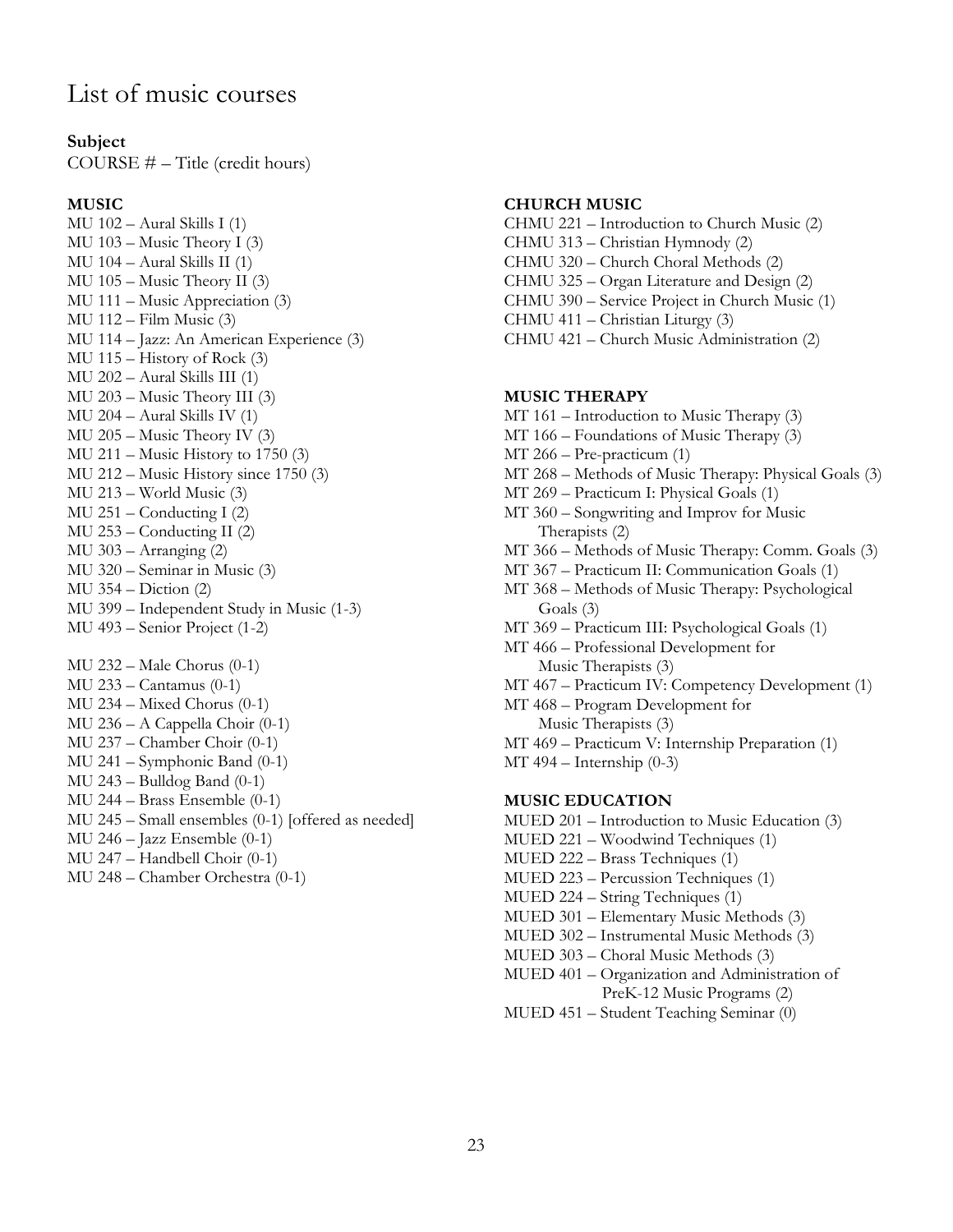#### **APPLIED MUSIC**

There are four levels of instruction. Students with no prior experience or training should register for 100-level course. Students with prior experience and/or training should register for the 200-level. Advanced skills and abilities are required to register for 300 & 400 level courses and instructor permission is required. MUAP 151–Beginning Voice, MUAP 161– Beginning Guitar and MUAP 171–Beginning Piano are group lessons. Applied music lessons *cannot* be taken for 0 credits.

 $MUAP x11 - Trumpet (1-2)$ MUAP x12 – Horn (1-2) MUAP x13 – Trombone (1-2) MUAP x14 – Euphonium (1-2) MUAP x15 – Tuba (1-2)  $MUAP$  x21 – Flute (1-2) MUAP x22 – Oboe (1-2) MUAP x23 – Bassoon (1-2) MUAP x24 – Clarinet (1-2) MUAP x25 – Saxophone (1-2)  $MUAP x31 - Violin (1-2)$ MUAP x32 – Viola (1-2) MUAP x33 – Cello (1-2) MUAP x34 – Double Bass (1-2) MUAP x41 – Percussion (1-2)  $MUAP$  x51 – Voice (1-2)  $MUAP$  x61 – Guitar (1-2) MUAP x62 – Bass Guitar (1-2)  $MUAP x71 - Piano (1-2)$ MUAP x81 – Organ (1-2) MUAP 291, 391, 491 – Composition (1-2)

MUAP 272 – Keyboard Skills (1) MUAP 385 – Service Playing I (1) MUAP 386 – Service Playing II (1)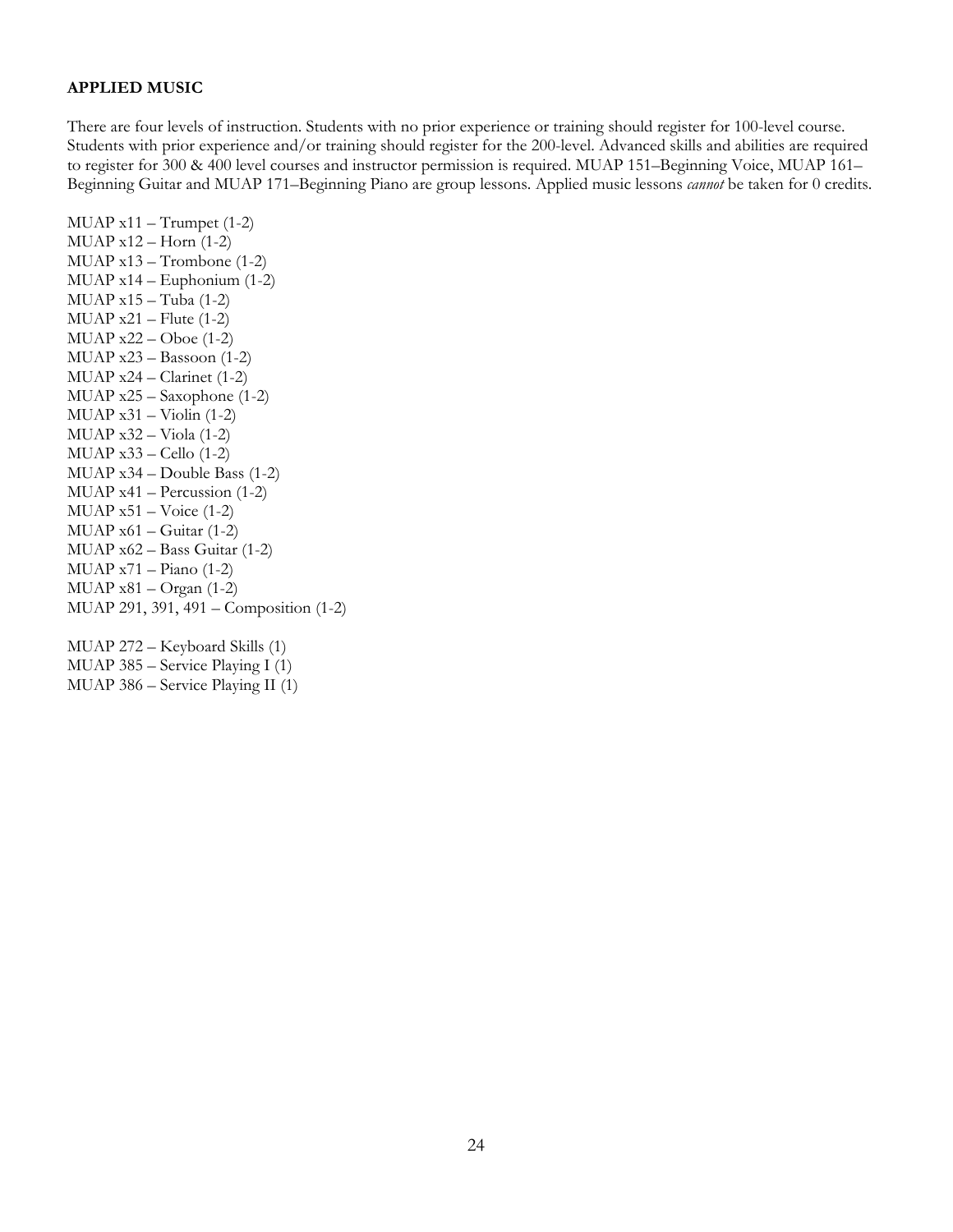### Music courses prerequisites and corequisites

- MU 102 Aural Skills I Corequisite: MU 103.
- MU 103 Music Theory I Corequisite: MU 102.
- MU 104 Aural Skills II Prerequisite: A grade of C or higher in MU 102. Corequisite: MU 105.
- MU 105 Music Theory II Prerequisite: a grade of C or higher in MU 103. Corequisite: MU 104.
- MU 202 Aural Skills III Prerequisite: a grade of C or higher in MU 104. Corequisite: MU 203.
- MU 203 Music Theory III Prerequisite: grade of C or higher in MU 105. Corequisite: MU 202.
- MU 204 Aural Skill IV Prerequisite: a grade of C or higher in MU 202. Corequisite: MU 205.
- MU 205 Music Theory IV Prerequisite: a grade of C or higher in MU 203. Corequisite: MU 204.
- MU 211 Music History to 1750 Prerequisite: MU 105.
- MU 212 Music History since 1750 Prerequisite: MU 105.
- MU 213 World Music Prerequisite: MU 105.
- MU 253 Conducting II Prerequisite: MU 251.
- MU 303 Arranging Prerequisite: MU 105.
- MU 320 Seminar in Music Prerequisite: MU 211 or 212 (whichever is relevant), or instructor permission.
- MU 493 Senior Project Corequisite: 2 hours of 400-level applied instruction on principal instrument (all music majors).
- CHMU 320 Church Choral Music Methods Prerequisite: MU 251.
- CHMU 390 Service Project in Church Music Prerequisites: junior standing in the church music program and instructor permission.
- CHMU 421 Church Music Administration Pre- or Corequisites: CHMU 313 and CHMU 411, or instructor permission.
- MUAP 291, 391, 491 Composition Prerequisite: MU 105 or instructor permission.
- MUAP 386 Service Playing II Prerequisite: MUAP 385.
- MUED 301 Elementary Music Methods Prerequisite: MUED 201 and admission to the teacher education program. For music education majors only.
- MUED 302 Instrumental Music Methods Prerequisite: MUED 201 and admission to the teacher education program. For music education majors only.
- MUED 303 Choral Music Methods Prerequisites: MUED 201, MU 251 and admission to the teacher education program. For music education majors only.
- MUED 401 Organization and Administration of PreK-12 Music Programs Prerequisite: MUED 201 and admission to the teacher education program. For music education majors only.
- MT 166\* Foundations of Music Therapy Prerequisite: MT 161.
- MT 266\* Pre-Practicum Prerequisite: MT 166.
- MT 268\* Methods: Physical Goals Prerequisites: MT 266, admission into the Music Therapy program, complete 1 semester of guitar, 2 semesters of piano (or Keyboard Skills) and 1 semester of voice. Corequisite: MT 269 For music therapy majors only.
- MT 269\* Practicum I Prerequisite: MT 266. Corequisite: MT 268. For music therapy majors only.
- MT 360\* Songwriting and Improv Prerequisites: MT 368, 369, complete 2 semesters of applied guitar and students must pass the Keyboard Proficiency Exam. For music therapy majors only.
- MT 366\* Methods: Comm. Goals Prerequisites: MT 268, MT 269. Corequisite: MT 367. For music therapy majors only.
- MT 367\* Practicum II Prerequisites: MT 266, MT 269. Corequisite: MT 366. For music therapy majors only.
- MT 368\* Methods: Psych. Goals Prerequisites: 366, MT 367. Corequisite: MT 369. For music therapy majors only.
- MT 369\* Practicum III Prerequisites: MT 366, MT 367. Corequisite: MT 368. For music therapy majors only.
- MT 466\* Professional Dev. Prerequisite: senior standing. For music therapy majors only.
- MT 467\* Practicum IV Prerequisites: MT 368, MT 369, instructor permission, senior standing. For music therapy majors only.
- MT 468\* Program Dev. Prerequisite: Senior standing. For music therapy majors only.
- MT 469\* Practicum V Prerequisites: MT 467, senior standing, instructor permission. For music therapy majors only.
- MT 494 Internship Prerequisites: Senior standing, instructor permission. For music therapy majors only.
- \*A grade of B- or higher in this course is required to register for the next semester of MT courses. *See p. 38 for course plan.*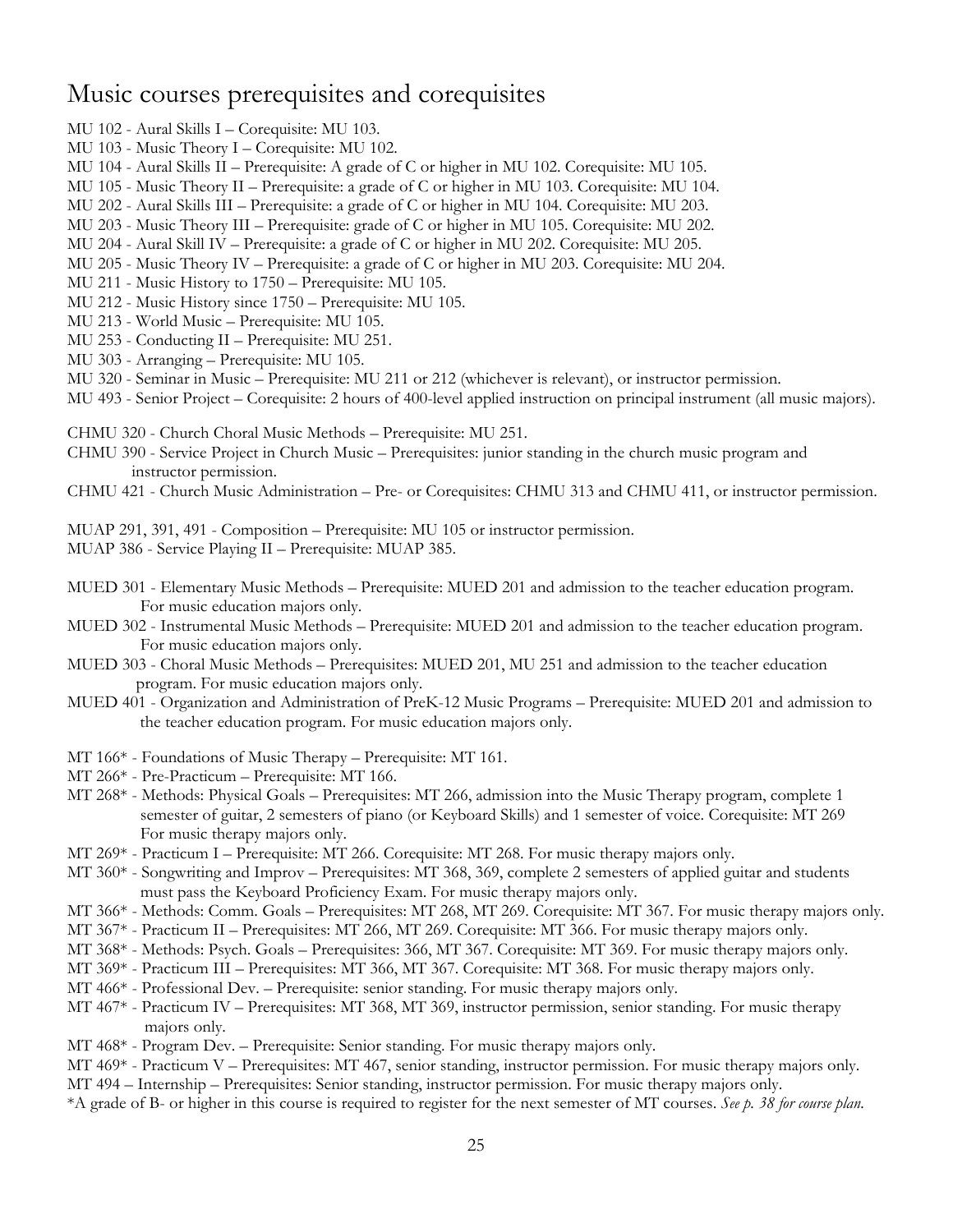#### Schedule of music course offerings

Courses offered every semester: CHMU 390 – Service Project All ensembles MU 493 – Senior Project All applied lessons MT 494 – Internship MUED 451 – Student Teaching Seminar [first 8 wks]

Courses offered every fall:

MU 102 – Aural Skills I MU 103 – Music Theory I MU 111 – Music Appreciation MU 114 – Jazz: An American Experience MU 202 – Aural Skills III MU 203 – Music Theory III MU 211 – Music History to 1750 MU 251 – Conducting I

Courses offered every spring:

 MU 104 – Aural Skills II MU 105 – Music Theory II MU 112 – Film Music MU 115 – History of Rock MU 204 – Aural Skills IV MU 205 – Music Theory IV MU 212 – Music History since 1750 MU 213 – World Music MU 253 – Conducting II MU 303 – Arranging

- MUED 201 Intro to Music Ed MUED 221 – Woodwind Techniques MUED 224 – String Techniques MUED 302 – Instrumental Music Methods MUED 401 – Org & Admin MT 161 – Introduction to Music Therapy MT 266 – Pre-practicum MT 360 – Song writing & Improv f/Therapists MT 366 – Methods: Communication Goals MT 367 – Practicum II: Comm Goals MT 466 – Professional Development MT 467 – Practicum IV: Competency Dev
- MUED 222 Brass Techniques MUED 223 – Percussion Techniques MUED 301 – Elementary Music Methods MUED 303 – Choral Music Methods MT 166 – Foundations of Music Therapy MT 268 – Methods of Music Therapy: Physical Goals MT 269 – Practicum I: Physical Goals MT 368 – Methods: Psychological Goals MT 369 – Practicum III: Psy Goals MT 468 – Program Development MT 469 – Practicum V: Internship Prep

Courses offered in 2020–21, then every other year (2022–23, 2024–25): FALL 2020, 2022, 2024… CHMU 313 – Christian Hymnody CHMU 325 – Organ Lit & Design MU 320 – Seminar in Music SPRING 2021, 2023, 2025... CHMU 221 – Intro to Church Music CHMU 421 – Church Music Administration

Courses offered in 2021-22, then every other year (2023–24, 2025-26): FALL 2021, 2023,2025… CHMU 320 – Church Choral Methods CHMU 411 – Christian Liturgy SPRING 2022, 2024, 2026…

MU 354 – Diction

MU 112 – Film Music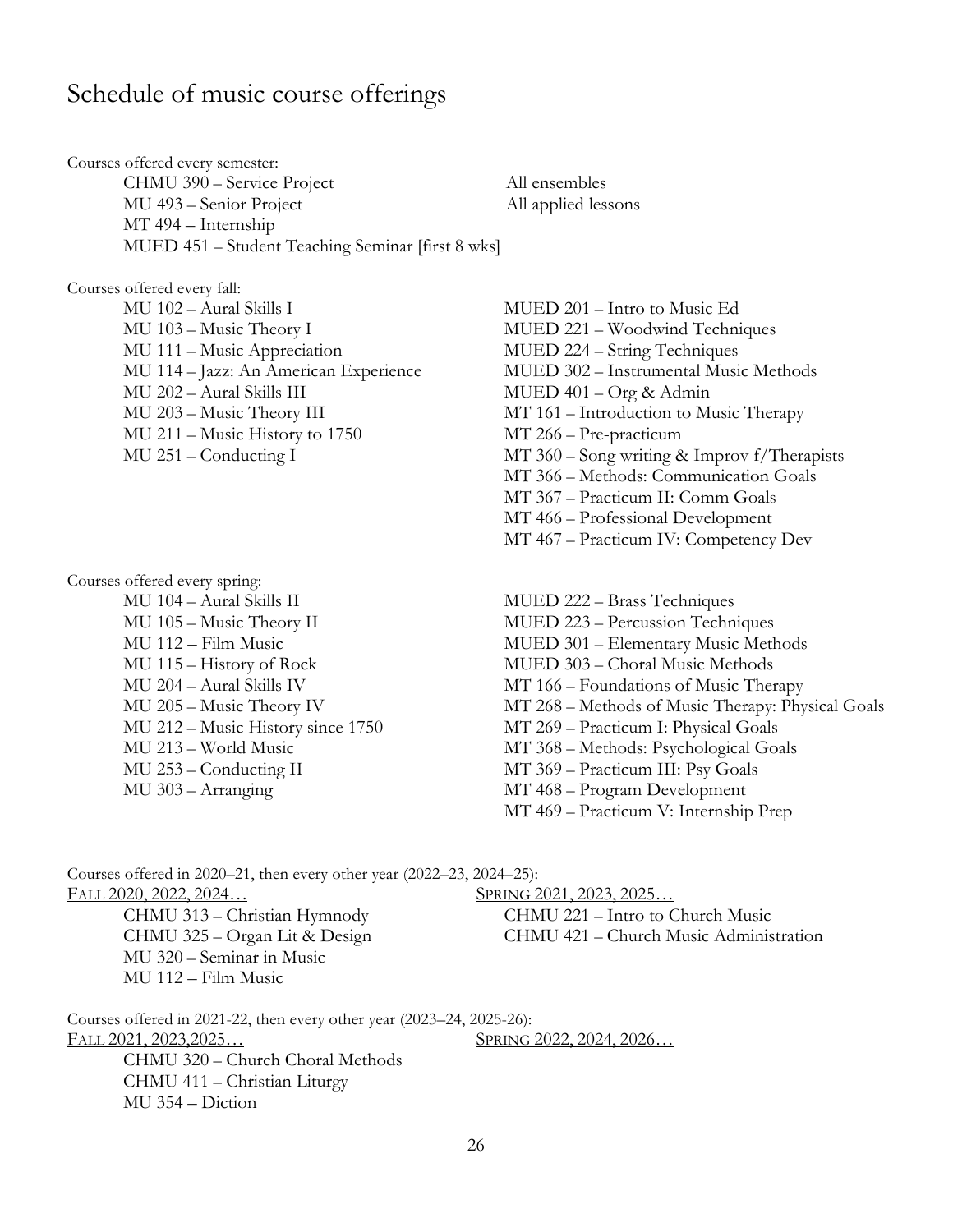## Program Requirements

#### Bachelor of Arts — Music Major [4-year program]

*This program is designed for undergraduates who wish to major in music as a part of a liberal arts program irrespective of specific career goals. This degree serves individuals who seek a broad program of general education rather than intense specialization in the undergraduate years. It may be appropriate for students whose professional aspirations require a B.A. degree before continuing further studies. The Bachelor of Arts – Music Major assumes adequate performance skills to play in student recitals and the ability to synthesize basic aspects of music theory, history and performance practice in the presentation and writing of a senior project.* 

| <b>Prescribed Music Courses and Music Electives</b><br>49-54                |                                            |                    |                                                                                              |  |
|-----------------------------------------------------------------------------|--------------------------------------------|--------------------|----------------------------------------------------------------------------------------------|--|
| [Number of hours may be reduced by 4 if ensembles are taken for zero hours] |                                            |                    |                                                                                              |  |
| Minor and/or General Electives<br><b>General Education</b>                  |                                            | $17 - 25$<br>46-49 | [Refer to p. 19 for details]                                                                 |  |
| <b>Total Hours</b>                                                          |                                            | 120                | [minimum hours needed to receive degree]                                                     |  |
| <b>Music Core</b>                                                           |                                            |                    |                                                                                              |  |
| <b>MU 102</b>                                                               | Aural Skills I                             | 1                  | [take concurrently with Theory I]                                                            |  |
| <b>MU 103</b>                                                               | Theory I                                   | 3                  |                                                                                              |  |
| <b>MU 104</b>                                                               | Aural Skills II                            | 1                  | [take concurrently with Theory II]                                                           |  |
| <b>MU 105</b>                                                               | Theory II                                  | $\mathfrak{Z}$     |                                                                                              |  |
| <b>MU 202</b>                                                               | Aural Skills III                           | 1                  | [take concurrently with Theory III]                                                          |  |
| <b>MU 203</b>                                                               | Theory III                                 | 3                  |                                                                                              |  |
| <b>MU 204</b>                                                               | Aural Skills IV                            | 1                  | [take concurrently with Theory IV]                                                           |  |
| <b>MU 205</b>                                                               | Theory IV                                  | $\mathfrak{Z}$     |                                                                                              |  |
| <b>MU 211</b>                                                               | Music History to 1750                      | $\mathfrak{Z}$     |                                                                                              |  |
| <b>MU 212</b>                                                               | Music History since 1750                   | $\mathfrak{Z}$     |                                                                                              |  |
| <b>MU 213</b>                                                               | World Music                                | $\mathfrak{Z}$     |                                                                                              |  |
| MU 320*                                                                     | Seminar in Music                           | $\overline{3}$     |                                                                                              |  |
| Performance                                                                 |                                            |                    |                                                                                              |  |
|                                                                             | Principal Instrument                       | $8\phantom{.0}$    |                                                                                              |  |
|                                                                             | Ensembles - 4 semesters                    | $0 - 4$            | [may take for 0 credit hours]                                                                |  |
| MU 493                                                                      | Senior Project                             | $1 - 2$            | [2 credits required only for Performance track]                                              |  |
| Additional music requirements                                               |                                            |                    |                                                                                              |  |
|                                                                             | Keyboard Proficiency<br>Recital Attendance |                    | [pass Keyboard Proficiency Exam; see p. 5]<br>[see $p. 5$ ]                                  |  |
| <b>Music Electives</b>                                                      |                                            |                    |                                                                                              |  |
|                                                                             | Area of emphasis                           | 6 or 7             | [see next page]                                                                              |  |
|                                                                             | Electives                                  | 6 or 5             | [12 credits music electives required in total]<br>[MU 111 may not be applied to this degree] |  |

\*Course offered alternate years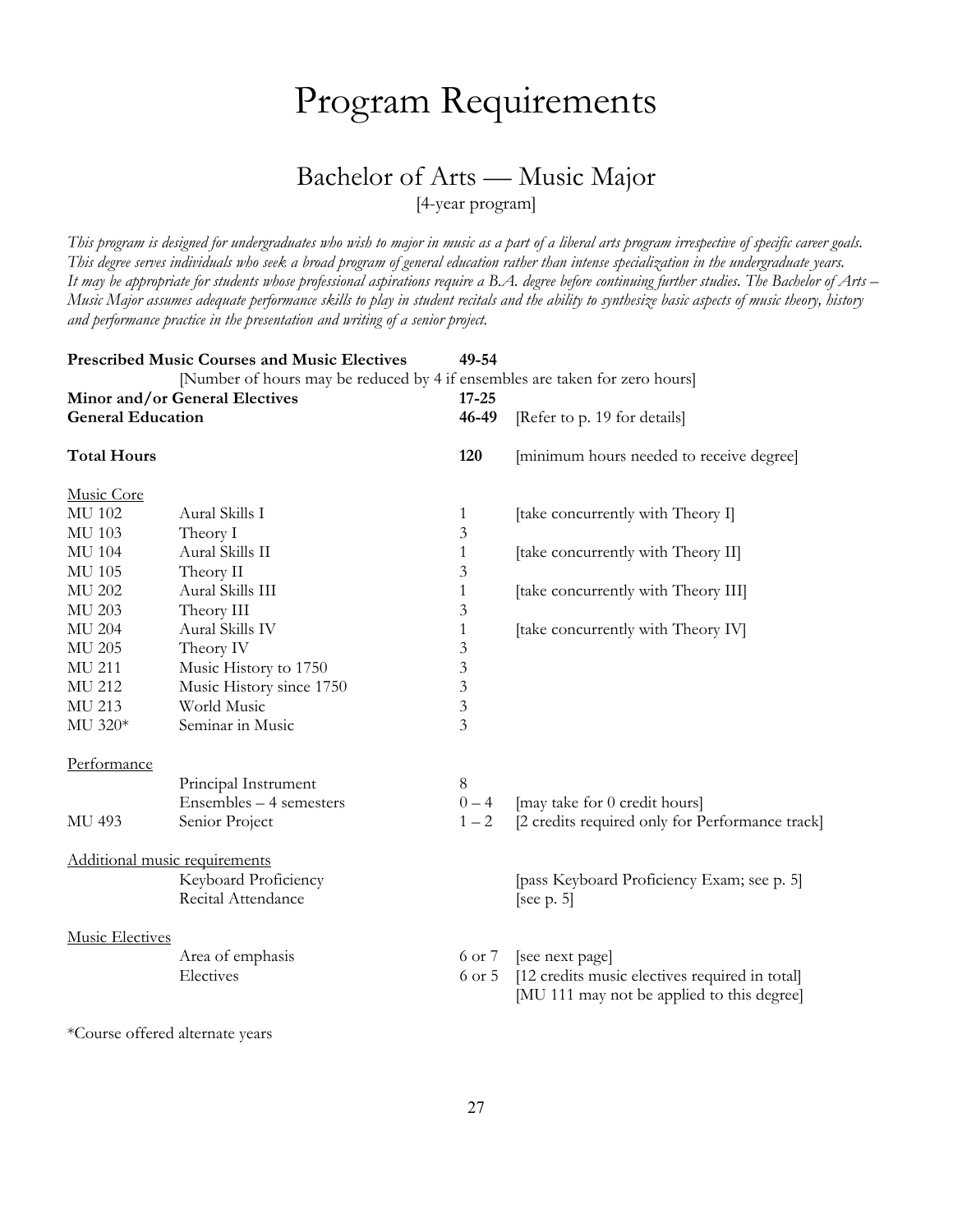#### **Bachelor of Arts — Areas of Emphasis**

*Select from the following areas:* 

| Church Music |                                                   |                             |
|--------------|---------------------------------------------------|-----------------------------|
| CHMU 313     | Christian Hymnody                                 | $\mathcal{D}_{\mathcal{L}}$ |
| CHMU $411*$  | Christian Liturgy                                 | $\mathcal{Z}$               |
| Choose from: |                                                   |                             |
|              | CHMU $221^*$ – Introduction to Church Music (2)   |                             |
|              | CHMU 320 <sup>*</sup> – Church Choral Methods (2) |                             |
|              | CHMU 421* - Church Music Administration (2)       |                             |

**Conducting** 

| MU 251 | Conducting I                      |         |
|--------|-----------------------------------|---------|
| MU 253 | Conducting II                     |         |
| MU 399 | Independent Study in              |         |
|        | Choral or Instrumental Conducting | $2 - 3$ |

General Studies

Select 6 hours from:

 Any additional music courses with prefixes MU, CHMU, MUED or MT. MU 111, MUAP courses and Ensembles may not be used for these electives.

**Performance** 

Principal instrument (6 additional hours, for a total of 14) Requires a 2-credit MU 493 – Senior Project

| Theory and Composition |             |         |  |
|------------------------|-------------|---------|--|
| MU 303                 | Arranging   |         |  |
| MUAP 291               | Composition | $1 - 2$ |  |
| MUAP 391               | Composition | $1 - 2$ |  |
| MUAP <sub>491</sub>    | Composition | $1 - 2$ |  |

\*Course offered alternate years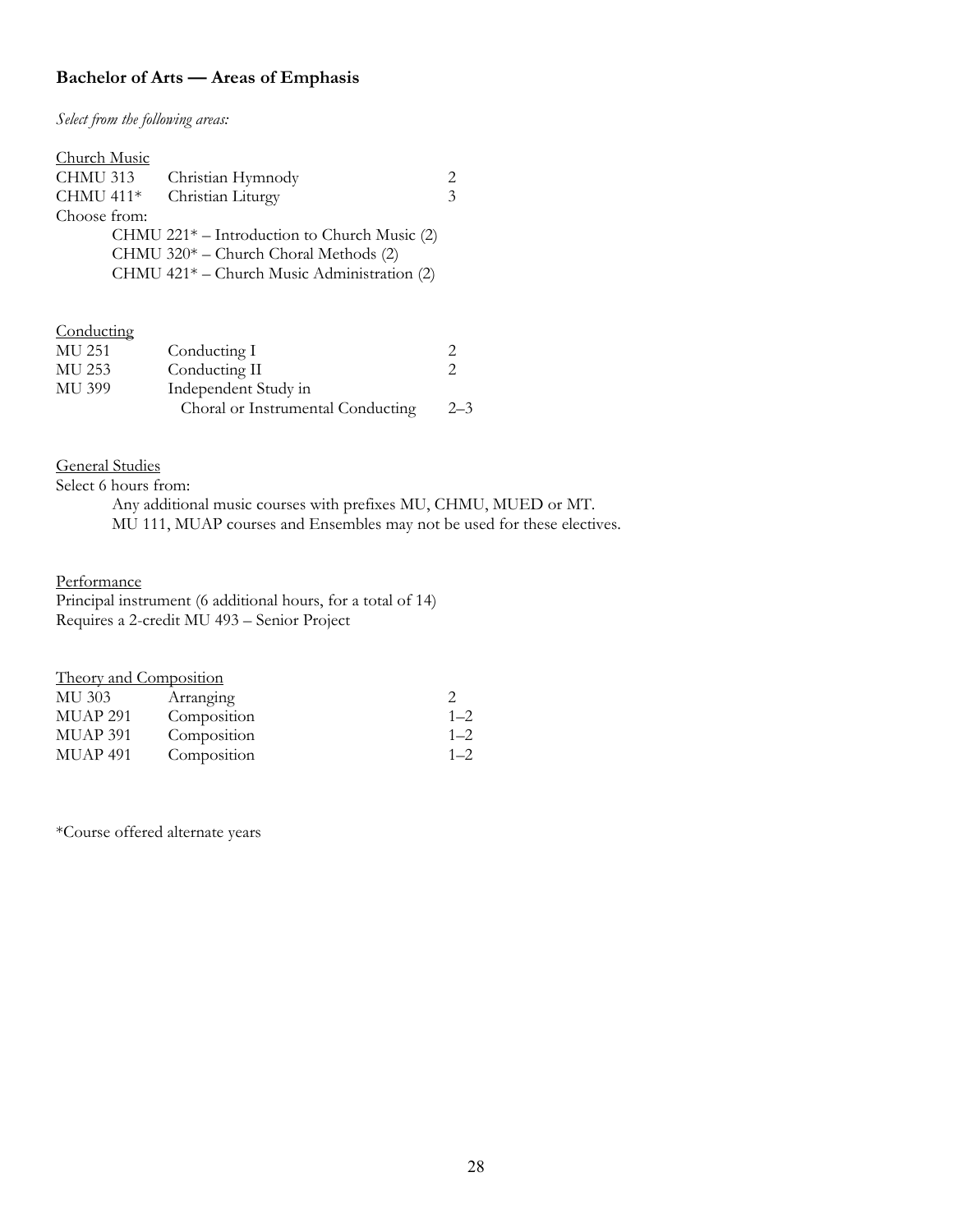#### **Bachelor of Arts – Music Major | Course Plan**

| (Students entering in odd-numbered years)                                                                                                                                                                                                                                                                                                       |                                                                                                                                                                                                                                                                          | (Students entering in even-numbered years)                                                                                                                                                                                                                                                                                                                                                                                                                                                                                                                                                                                          |  |  |
|-------------------------------------------------------------------------------------------------------------------------------------------------------------------------------------------------------------------------------------------------------------------------------------------------------------------------------------------------|--------------------------------------------------------------------------------------------------------------------------------------------------------------------------------------------------------------------------------------------------------------------------|-------------------------------------------------------------------------------------------------------------------------------------------------------------------------------------------------------------------------------------------------------------------------------------------------------------------------------------------------------------------------------------------------------------------------------------------------------------------------------------------------------------------------------------------------------------------------------------------------------------------------------------|--|--|
| Year 1, Fall Semester<br>$\bullet$ MU 102-Aural Skills I (1)<br>• MU 103-Music Theory I (3)<br>• Principal Instrument (1)<br>• Students with little/no<br>keyboard take MUAP 171;<br>otherwise MUAP 272-Keyboard<br>Skills (1) in preparation for<br>Keyboard Proficiency Exam<br>$\bullet$ Ensemble (0 or 1; total of 4<br>semesters required) | Year 1, Spring Semester<br>• MU 104-Aural Skills II (1)<br>• MU 105-Music Theory II $(3)$<br>• Principal Instrument (1)<br>· MUAP 272-Keyboard Skills<br>(1) taken until Keyboard<br>Proficiency Exam completed<br>• Ensemble (0 or 1; total of 4<br>semesters required) | Year 1, Fall Semester<br>Year 1, Spring Semester<br>$\bullet$ MU 102-Aural Skills I (1)<br>• MU 104-Aural Skills II (1)<br>• MU 103-Music Theory I (3)<br>• MU 105-Music Theory II $(3)$<br>· Principal Instrument (1)<br>• Principal Instrument (1)<br>• Students with little/no keyboard<br>· MUAP 272-Keyboard Skills (1)<br>taken until Keyboard<br>take MUAP 171; otherwise<br>Proficiency Exam completed<br>MUAP 272-Keyboard Skills (1)<br>in preparation for Keyboard<br>$\bullet$ Ensemble (0 or 1; total of 4<br>Proficiency Exam<br>semesters required)<br>$\bullet$ Ensemble (0 or 1; total of 4<br>semesters required) |  |  |
| Year 2, Fall Semester<br>• MU 202-Aural Skills III (1)<br>• MU 203-Music Theory III (3)<br>$\bullet$ MU 211–Music Hist. to 1750 (3<br>• Principal Instrument (1)<br>$\bullet$ Ensemble (0 or 1; total of 4<br>semesters required)                                                                                                               | Year 2, Spring Semester<br>• MU 204-Aural Skills IV (1)<br>• MU 205-Music Theory IV (3)<br>• MU 212-Music History since<br>1750(3)<br>• Principal Instrument (1)<br>$\bullet$ Ensemble (0 or 1; total of 4<br>semesters required)                                        | Year 2, Fall Semester<br>Year 2, Spring Semester<br>• MU 202-Aural Skills III (1)<br>• MU 204-Aural Skills IV (1)<br>• MU 203-Music Theory III (3)<br>• MU 205-Music Theory IV (3)<br>• MU 211-Music Hist. to 1750 (3)<br>• MU 212-Music History since<br>1750(3)<br>• Principal Instrument (1)<br>• Principal Instrument (1)<br>$\bullet$ Ensemble (0 or 1; total of 4<br>$\bullet$ Ensemble (0 or 1; total of 4<br>semesters required)<br>semesters required)                                                                                                                                                                     |  |  |
| Year 3, Fall Semester<br>• Principal Instrument (1)<br>$\bullet$ Ensemble (0 or 1; total of 4<br>semesters required)<br>• Music electives *** $(3)$ [12 credits<br>total required)                                                                                                                                                              | Year 3, Spring Semester<br>$\bullet$ MU 213-World Music (3)<br>• Principal Instrument (1 or 2)<br>$\bullet$ Ensemble (0 or 1; total of 4<br>semesters required)<br>• Music electives *** (3) [12<br>credits total required]                                              | Year 3, Fall Semester<br>Year 3, Spring Semester<br>• MU 320 – Seminar in Music $(3)^*$<br>· MU 213-World Music (3)<br>• Principal Instrument (1)<br>· Principal Instrument (1 or 2)<br>$\bullet$ Ensemble (0 or 1; total of 4<br>• Ensemble (0 or 1; total of 4<br>semesters required)<br>semesters required)<br>• Music electives *** (3) [12 credits<br>• Music electives *** (3) [12 credits<br>total required]<br>total required]                                                                                                                                                                                              |  |  |
| Year 4, Fall Semester<br>• MU 320*-Seminar in Music (3)<br>• Principal Instrument (1 or 2)<br>$\bullet$ Ensemble (0 or 1; total of 4<br>semesters required)<br>• Music electives***(3) [12 credits<br>total required]                                                                                                                           | Year 4, Spring Semester<br>• MU 493-Senior Project (1 or 2;<br>see $p. 26$<br>· Principal Instrument-400<br>level** $(2)$<br>• Ensemble (0 or 1; total of 4<br>semesters required)<br>• Music electives *** $(3)$ [12<br>credits total required]                         | Year 4, Fall Semester<br>Year 4, Spring Semester<br>• Principal Instrument (1 or 2)<br>• MU 493-Senior Project (1 or 2;<br>see $p. 26$<br>• Ensemble (1; may audit; total of<br>4 semesters required)<br>· Principal Instrument-400<br>$level** (2)$<br>• Music electives *** (3) [12 credits<br>$\bullet$ Ensemble (0 or 1; total of 4<br>total required]<br>semesters required)<br>• Music electives *** $(3)$ [12<br>credits total required]                                                                                                                                                                                     |  |  |

\* Course offered in alternate years.

\*\* Must complete 300-level principal instrument before registering for 400-level.

\*\*\* Ensembles taken for credit beyond the 4 hours required may be counted toward the elective credits, but not the area of emphasis. Applied music credits taken beyond the 14 required on the principal instrument may likewise be counted toward elective credit.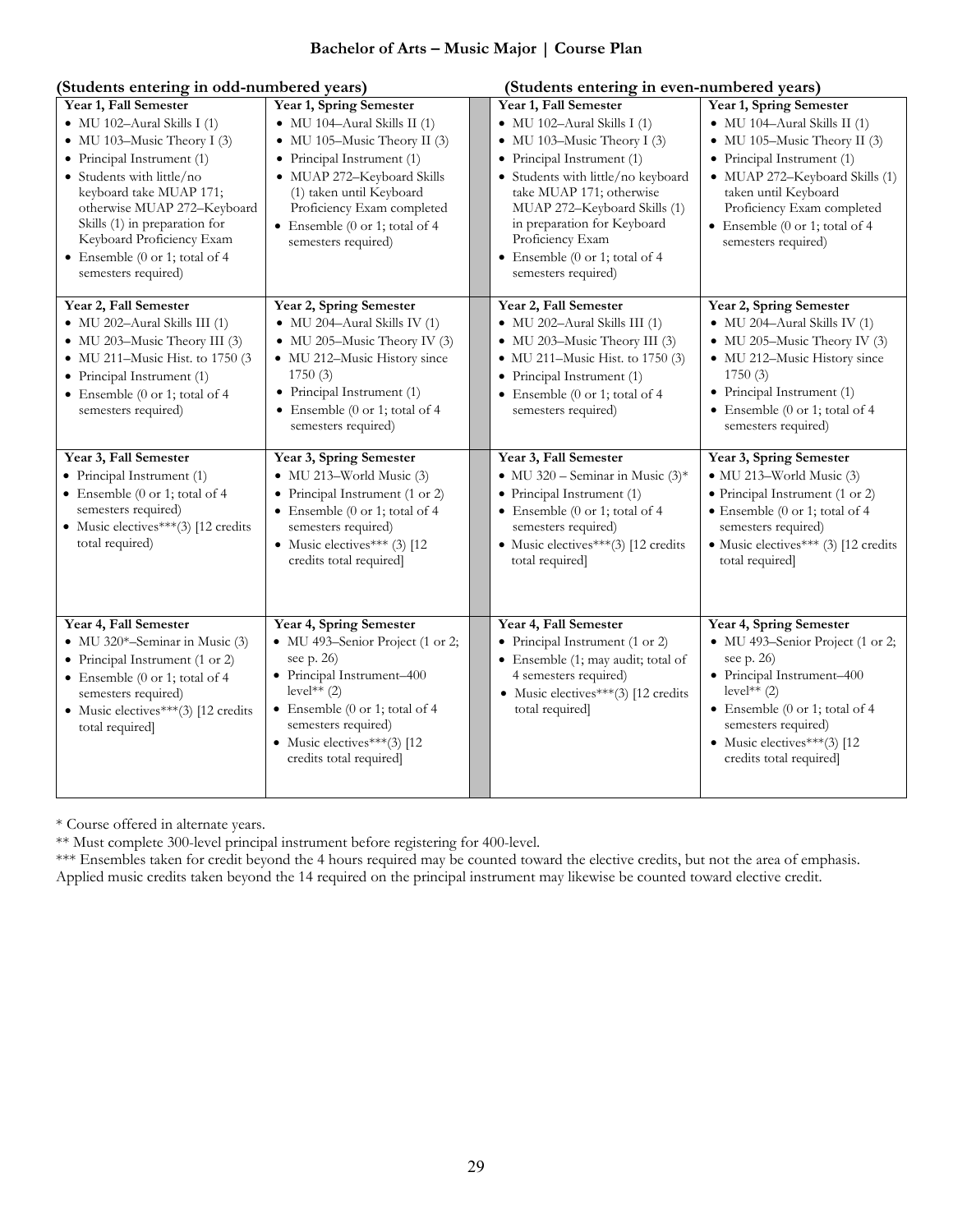*[This page is intentionally left blank]*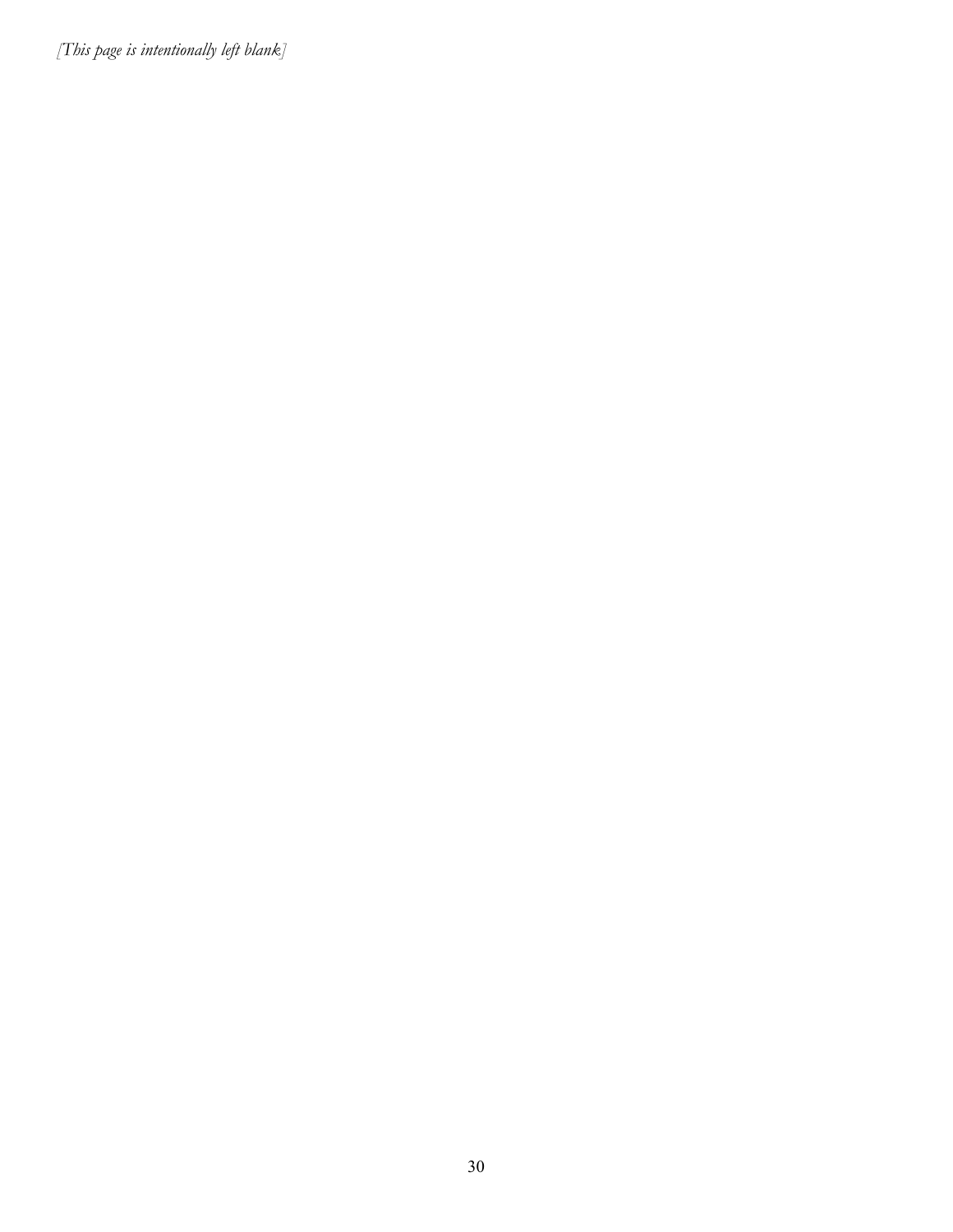### Bachelor of Music in Church Music

[4-year program]

*The church music degree program prepares students to lead and direct a comprehensive music ministry in a variety of parish settings. Emphasis is placed upon leading the song of the congregation through the organ, the piano, the choirs, and the instrumentalists. This degree leads to rostered status in the Lutheran Church – Missouri Synod as a Director of Parish Music for individuals who are members of an LCMS congregation. This program may be taken concurrently with the B.M. In Vocal Music Education as a double major.* 

| <b>Prescribed Music Courses</b>    |                                                                             | 78             |                                                                                                    |
|------------------------------------|-----------------------------------------------------------------------------|----------------|----------------------------------------------------------------------------------------------------|
|                                    | [Number of hours may be reduced by 8 if ensembles are taken for zero hours] |                |                                                                                                    |
| Theology                           |                                                                             | 9              |                                                                                                    |
| <b>General Education</b>           |                                                                             | 45-47          | [Refer to p. 19 for details]                                                                       |
| <b>Total Hours</b>                 |                                                                             | 132-134        |                                                                                                    |
| <b>Supportive Courses in Music</b> |                                                                             |                |                                                                                                    |
| <b>MU 102</b>                      | Aural Skills I                                                              | $\mathbf{1}$   | [take concurrently with Theory I]                                                                  |
| <b>MU 103</b>                      | Theory I                                                                    | $\mathfrak{Z}$ |                                                                                                    |
| <b>MU 104</b>                      | Aural Skills II                                                             | $\mathbf{1}$   | [take concurrently with Theory II]                                                                 |
| <b>MU 105</b>                      | Theory II                                                                   | $\mathfrak{Z}$ |                                                                                                    |
| <b>MU 202</b>                      | Aural Skills III                                                            | $\mathbf{1}$   | [take concurrently with Theory III]                                                                |
| <b>MU 203</b>                      | Theory III                                                                  | $\mathfrak{Z}$ |                                                                                                    |
| <b>MU 204</b>                      | Aural Skills IV                                                             | $\,1\,$        | [take concurrently with Theory IV]                                                                 |
| <b>MU 205</b>                      | Theory IV                                                                   | $\mathfrak{Z}$ |                                                                                                    |
| <b>MU 211</b>                      | Music History to 1750 (WI)                                                  | $\mathfrak{Z}$ |                                                                                                    |
| <b>MU 212</b>                      | Music History since 1750                                                    | $\overline{3}$ |                                                                                                    |
| MU 213                             | World Music (GMC)                                                           | $\overline{3}$ |                                                                                                    |
|                                    | Electives in Music                                                          | $\overline{4}$ | [MU 111 may not be applied to this degree]                                                         |
|                                    |                                                                             |                |                                                                                                    |
| Church Music Major Area            |                                                                             |                |                                                                                                    |
|                                    | Principal Instrument<br>Ensembles - must include:                           | 14<br>8        |                                                                                                    |
|                                    |                                                                             |                | [may take for 0 credit]<br>a minimum 4 semesters choral ensembles and 1 semester handbell ensemble |
| MU 493                             | Senior Project                                                              | $\overline{c}$ | [see $p. 9$ ]                                                                                      |
| <b>MU 251</b>                      | Conducting I                                                                | $\overline{c}$ |                                                                                                    |
| MU 253                             | Conducting II                                                               | $\overline{c}$ |                                                                                                    |
| <b>MU 303</b>                      | Arranging                                                                   | $\overline{c}$ |                                                                                                    |
| <b>CHMU 221*</b>                   | Introduction to Church Music                                                | $\overline{c}$ |                                                                                                    |
| CHMU 313*                          | Christian Hymnody                                                           | $\overline{c}$ |                                                                                                    |
| CHMU 320*                          | Church Choral Methods                                                       | $\overline{c}$ |                                                                                                    |
| CHMU 325*                          | Organ Literature and Design                                                 | $\overline{c}$ |                                                                                                    |
| CHMU 390                           | Service Project in Church Music (SL)                                        | $\,1\,$        |                                                                                                    |
| <b>CHMU 411*</b>                   | Christian Liturgy                                                           | $\mathfrak{Z}$ |                                                                                                    |
| CHMU 421*                          | Church Music Administration                                                 | $\overline{c}$ |                                                                                                    |
| MUAP 385                           | Service Playing I                                                           | $\mathbf{1}$   |                                                                                                    |
| MUAP 386                           | Service Playing II                                                          | 1              |                                                                                                    |
| MUED 201                           | Intro to Music Education                                                    | 3              |                                                                                                    |
|                                    | Voice Proficiency                                                           |                | [satisfy level of MUAP 251; see p. 5]                                                              |
|                                    | Keyboard Proficiency                                                        |                | [pass Keyboard Proficiency Exam; see p. 5]                                                         |
|                                    | Church Music Practicum                                                      |                | [see $p. 14$ ]                                                                                     |
|                                    | Recital Attendance                                                          |                | [see $p. 5$ ]                                                                                      |
|                                    |                                                                             |                |                                                                                                    |
| Theology                           | THEO 241, 242, 251 or 252 Biblical Interpretation                           | 3              |                                                                                                    |
| <b>THEO 361</b>                    | Christian Doctrine I                                                        | $\mathfrak{Z}$ |                                                                                                    |
| THEO 362                           | Christian Doctrine II                                                       | $\overline{3}$ |                                                                                                    |
|                                    |                                                                             |                |                                                                                                    |

\*Courses offered alternate years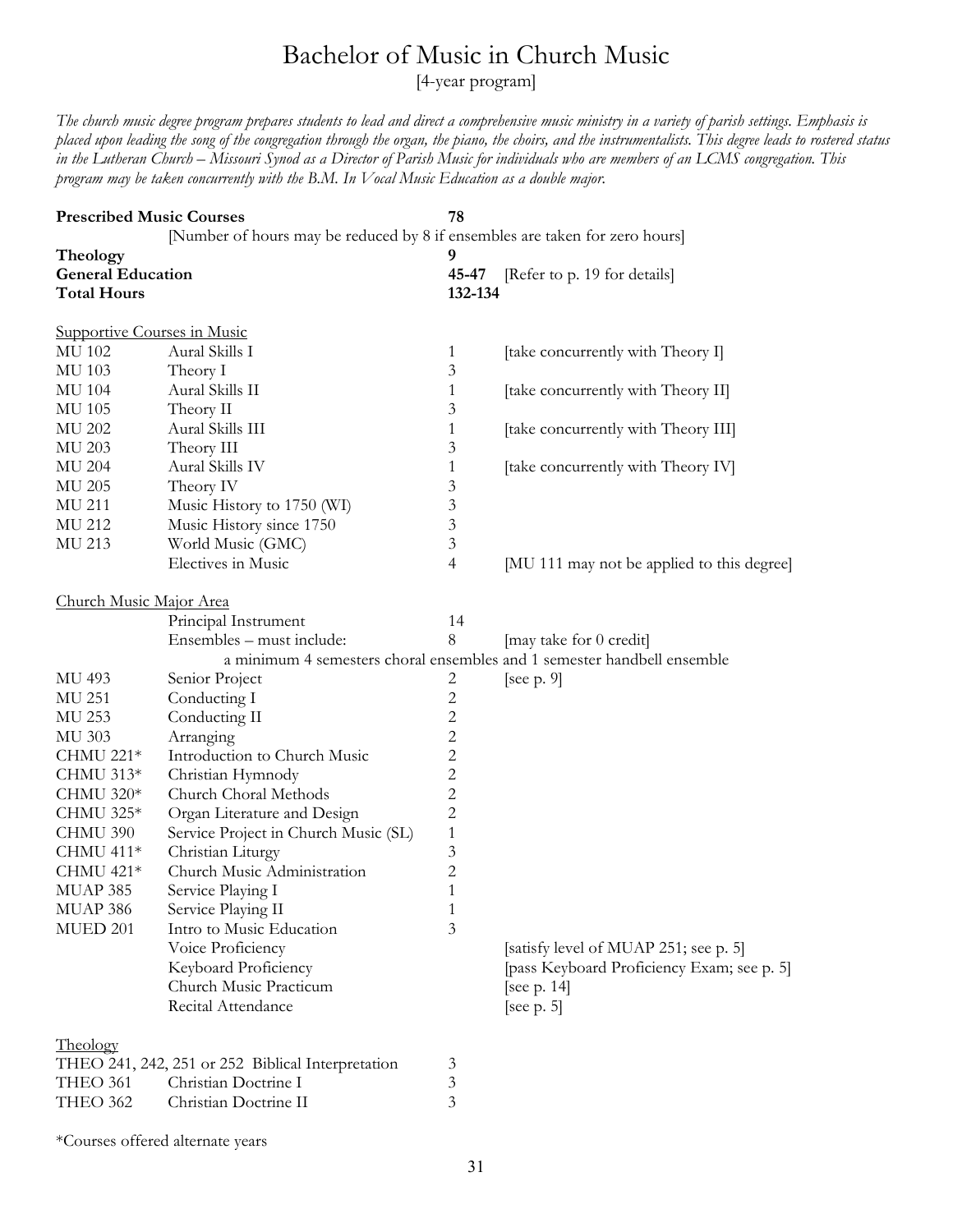#### **Bachelor of Music in Church Music| 4-year Course Plan**

| (Students entering in odd-numbered years)                                                                                                                                                                                                                                                                                                                                     |                                                                                                                                                                                                                                                                         | (Students entering in even-numbered years)                                                                                                                                                                                                                                                                                                                                    |                                                                                                                                                                                                                                                                                                                           |
|-------------------------------------------------------------------------------------------------------------------------------------------------------------------------------------------------------------------------------------------------------------------------------------------------------------------------------------------------------------------------------|-------------------------------------------------------------------------------------------------------------------------------------------------------------------------------------------------------------------------------------------------------------------------|-------------------------------------------------------------------------------------------------------------------------------------------------------------------------------------------------------------------------------------------------------------------------------------------------------------------------------------------------------------------------------|---------------------------------------------------------------------------------------------------------------------------------------------------------------------------------------------------------------------------------------------------------------------------------------------------------------------------|
| Year 1, Fall Semester<br>• MU 102-Aural Skills I (1)<br>• MU 103-Music Theory I (3)<br>• Principal Instrument (1)<br>• MUED 201-Intro to Music<br>Education (3)<br>$\bullet$ Students with little/no<br>keyboard-MUAP 171; otherwise<br>MUAP 272-Keyboard Skills (1)<br>in preparation for Keyboard<br>Proficiency Exam<br>• Ensemble (0 or 1; see p. 31 for<br>requirements) | Year 1, Spring Semester<br>• MU 104-Aural Skills II (1)<br>• MU 105-Music Theory II (3)<br>• Principal Instrument (1)<br>· MUAP 272-Keyboard Skills (1)<br>taken until Keyboard<br>Proficiency Exam completed<br>• Ensemble (0 or 1; see p. 31 for<br>requirements)     | Year 1, Fall Semester<br>• MU 102-Aural Skills I (1)<br>• MU 103-Music Theory I (3)<br>• Principal Instrument (1)<br>• MUED 201-Intro to Music<br>Education (3)<br>$\bullet$ Students with little/no<br>keyboard-MUAP 171; otherwise<br>MUAP 272-Keyboard Skills (1)<br>in preparation for Keyboard<br>Proficiency Exam<br>• Ensemble (0 or 1; see p. 31 for<br>requirements) | Year 1, Spring Semester<br>• MU 104-Aural Skills II (1)<br>• MU 105-Music Theory II (3)<br>• CHMU 221*-Intro to Church<br>Music $(2)$<br>• Principal Instrument (1)<br>· MUAP 272-Keyboard Skills<br>(1) taken until Keyboard<br>Proficiency Exam completed<br>$\bullet$ Ensemble (0 or 1; see p. 31 for<br>requirements) |
| Year 2, Fall Semester<br>• MU 202-Aural Skills III (1)<br>• MU 203-Music Theory III (3)<br>• MU 251-Conducting I $(2)$<br>• Principal Instrument (2)<br>• Ensemble (0 or 1; see p. 31 for<br>requirements)                                                                                                                                                                    | Year 2, Spring Semester<br>$\bullet$ MU 204-Aural Skills IV (1)<br>• MU 205-Music Theory IV (3)<br>• MU 253-Conducting II (2)<br>• CHMU 221*-Intro to Church<br>Music $(2)$<br>· Principal Instrument (2)<br>$\bullet$ Ensemble (0 or 1; see p. 31 for<br>requirements) | Year 2, Fall Semester<br>• MU 202-Aural Skills III (1)<br>• MU 203-Music Theory III (3)<br>$\bullet$ MU 251-Conducting I (2)<br>Principal Instrument (2)<br>$\bullet$ Ensemble (0 or 1; see p. 31 for<br>requirements)                                                                                                                                                        | Year 2, Spring Semester<br>• MU 204-Aural Skills IV (1)<br>• MU 205-Music Theory IV (3)<br>• MU 253-Conducting II (2)<br>· Principal Instrument (2)<br>$\bullet$ Ensemble (0 or 1; see p. 31 for<br>requirements)                                                                                                         |
| Year 3, Fall Semester<br>• MU 211-Music Hist. to 1750 (3)<br>• MUAP 385–Service Playing I (1)<br>• CHMU 320*-Church Choral<br>Methods (2)<br>• CHMU 411*-Christian Liturgy<br>(3)<br>• Principal Instrument (2)<br>• Ensemble (0 or 1; see p. 31 for<br>requirements)<br>• THEO 241, 242, 251 or 252 (3)                                                                      | Year 3, Spring Semester<br>• MU 212-Music History since<br>1750(3)<br>• MU 213-World Music (3)<br>$\bullet$ MU 303-Arranging (2)<br>• MUAP 386-Service Playing II<br>(1)<br>• Principal Instrument (2)<br>• Ensemble (0 or 1; see p. 31 for<br>requirements)            | Year 3, Fall Semester<br>• MU 211-Music Hist. to 1750 (3)<br>• CHMU 313*-Christian<br>Hymnody (2)<br>• MUAP 385-Service Playing I (1)<br>• CHMU 325*-Organ Lit &<br>Design (2)<br>• Principal Instrument (2)<br>$\bullet$ Ensemble (0 or 1; see p. 31 for<br>requirements)<br>• THEO 241, 242, 251 or 252 (3)                                                                 | Year 3, Spring Semester<br>• MU 212-Music History since<br>1750(3)<br>$\bullet$ MU 213-World Music (3)<br>• MU 303-Arranging (2)<br>• CHMU 421*-Church Music<br>Admin (2)<br>• MUAP 386-Service Playing II<br>(1)<br>· Principal Instrument (2)<br>$\bullet$ Ensemble (0 or 1; see p. 31 for<br>requirements)             |
| Year 4, Fall Semester<br>• CHMU 313*-Christian<br>Hymnody (2)<br>• CHMU 325*-Organ Lit &<br>Design (2)<br>• CHMU 390-Service Project in<br>Church Music (1)<br>• Principal Instrument (2)<br>• Ensemble (0 or 1; see p. 31 for<br>requirements)<br>• THEO 361-Christian Doctrine I<br>(3)                                                                                     | Year 4, Spring Semester<br>• CHMU 421*-Church Music<br>Admin (2)<br>• MU 493-Senior Project (2)<br>· Principal Instrument-400<br>$level** (2)$<br>$\bullet$ Ensemble (0 or 1; see p. 31 for<br>requirements)<br>· THEO 362-Christian Doctrine<br>II $(3)$               | Year 4, Fall Semester<br>• CHMU 320*-Church Choral<br>Methods (2)<br>• CHMU 390-Service Project in<br>Church Music (1)<br>• CHMU 411*-Christian Liturgy<br>(3)<br>• Principal Instrument (2)<br>• Ensemble (0 or 1; see p. 31 for<br>requirements)<br>• THEO 361-Christian Doctrine<br>(3)                                                                                    | Year 4, Spring Semester<br>· MU 493-Senior Project (2)<br>• Principal Instrument-400<br>$level** (2)$<br>$\bullet$ Ensemble (0 or 1; see p. 31 for<br>requirements)<br>· THEO 362-Christian Doctrine<br>II $(3)$                                                                                                          |

\* Course offered in alternate years.

\*\* Must complete 300-level principal instrument before registering for 400-level.

NOTE: Taking courses in a different progression may require additional semesters.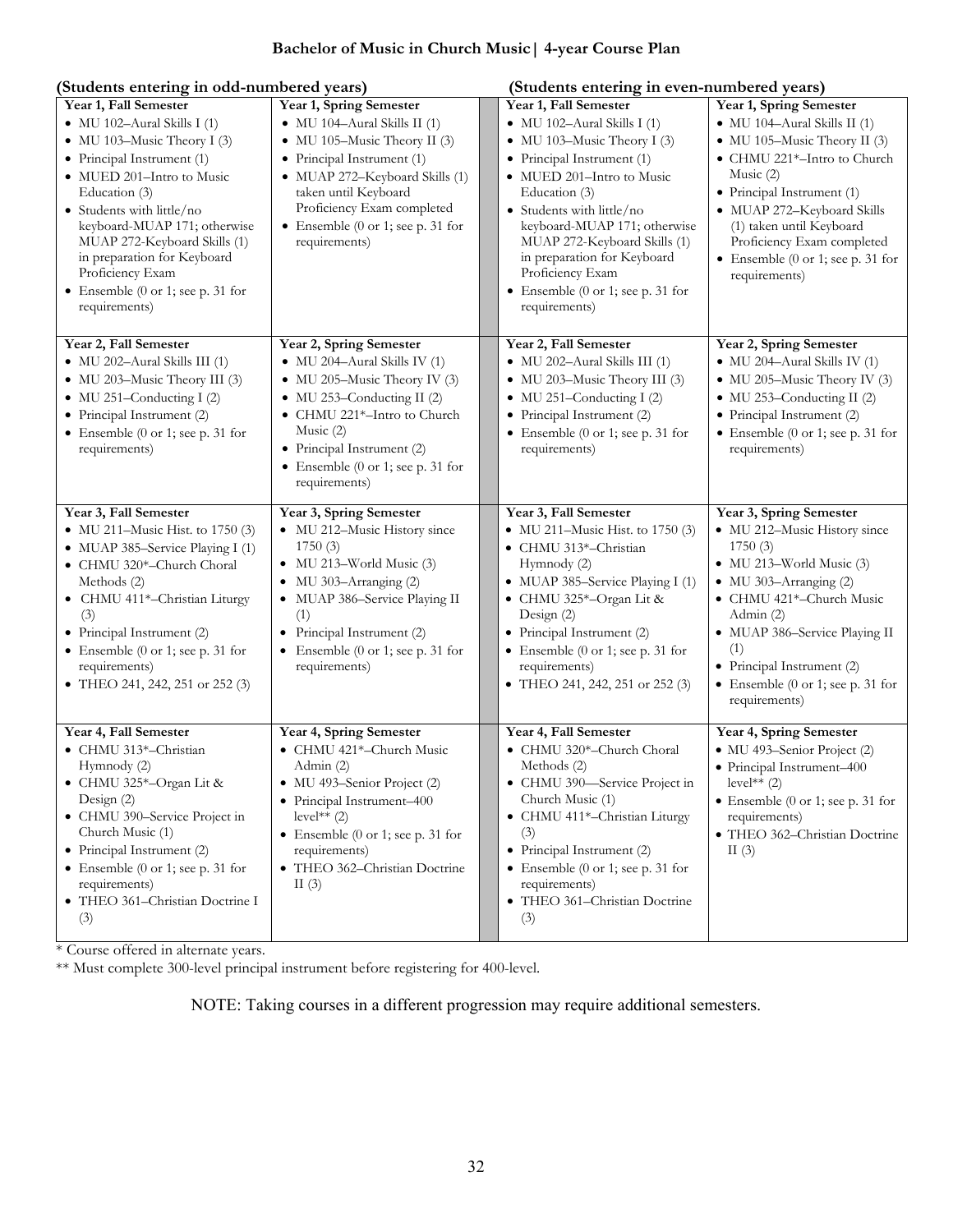### Bachelor of Music in Music Education

[4-year program]

*Intended for those who wish teach vocal and instrumental music in public or private school systems, this degree program includes skill development in the common core of musicianship as well as studies in music education which will allow the student to apply educational principles to their everyday work in the classroom. This degree leads to a music teaching endorsement (PK-12) in the state of Nebraska.* 

| <b>Prescribed Music Courses</b>            |                                               |                | 60 (62-63 for LTD)                                                                          |  |  |
|--------------------------------------------|-----------------------------------------------|----------------|---------------------------------------------------------------------------------------------|--|--|
| <b>Professional Education Requirements</b> |                                               | 24-33          |                                                                                             |  |  |
| <b>General Education</b>                   |                                               |                | 40-42 [Refer to p. 20 for details]                                                          |  |  |
| <b>Total Hours</b>                         |                                               | 124-138        |                                                                                             |  |  |
| Musicianship and Performance               |                                               |                |                                                                                             |  |  |
| <b>MU 102</b>                              | Aural Skills I                                | $\mathbf{1}$   | [take concurrently with Theory I]                                                           |  |  |
| <b>MU 103</b>                              | Theory I                                      | $\mathfrak{Z}$ |                                                                                             |  |  |
| <b>MU 104</b>                              | Aural Skills II                               | 1              | [take concurrently with Theory II]                                                          |  |  |
| <b>MU 105</b>                              | Theory II                                     | $\mathfrak{Z}$ |                                                                                             |  |  |
| <b>MU 202</b>                              | Aural Skills III                              | $\mathbf{1}$   | [take concurrently with Theory III]                                                         |  |  |
| <b>MU 203</b>                              | Theory III                                    | 3              |                                                                                             |  |  |
| <b>MU 204</b>                              | Aural Skills IV                               | $\mathbf{1}$   | [take concurrently with Theory IV]                                                          |  |  |
| <b>MU 205</b>                              | Theory IV                                     | 3              |                                                                                             |  |  |
| <b>MU 211</b>                              | Music History to 1750 (WI)                    | 3              |                                                                                             |  |  |
| <b>MU 212</b>                              | Music History since 1750                      | 3              |                                                                                             |  |  |
| MU 213                                     | World Music (GMC)                             | $\mathfrak{Z}$ |                                                                                             |  |  |
| <b>MU 303</b>                              | Arranging                                     | 2              |                                                                                             |  |  |
|                                            | Principal Instrument                          | 10             |                                                                                             |  |  |
| MU 493                                     | Senior Project                                | 1              | [see $p. 9$ ]                                                                               |  |  |
|                                            | Ensembles - at least 7 semesters              | $\theta$       | [take for 0 credit]                                                                         |  |  |
|                                            | Select option a or b:                         |                |                                                                                             |  |  |
|                                            |                                               |                | a. Choral ensembles - 4 semesters; Symphonic Band and/or Chamber Orchestra - 2 semesters;   |  |  |
|                                            | Any ensemble $-1$ semester                    |                |                                                                                             |  |  |
|                                            |                                               |                | b. Symphonic Band and/or Chamber Orchestra $-4$ semesters; Choral ensembles $-2$ semesters; |  |  |
|                                            | Any ensemble $-1$ semester                    |                |                                                                                             |  |  |
| <b>Music Education Courses</b>             |                                               |                |                                                                                             |  |  |
| MUED 201                                   | Introduction to Music Education               | 3              |                                                                                             |  |  |
| <b>MU 251</b>                              | Conducting I                                  | $\overline{c}$ |                                                                                             |  |  |
| MU 253                                     | Conducting II                                 | $\overline{c}$ |                                                                                             |  |  |
| MUED 301                                   | <b>Elementary Music Methods</b>               | 3              |                                                                                             |  |  |
| MUED 302                                   | <b>Instrumental Music Methods</b>             | 3              |                                                                                             |  |  |
| MUED 303                                   | Choral Music Methods                          | $\mathfrak{Z}$ |                                                                                             |  |  |
| MUED 221                                   | Woodwind Techniques                           | 1              |                                                                                             |  |  |
| MUED 222                                   | <b>Brass Techniques</b>                       | 1              |                                                                                             |  |  |
| MUED 223                                   | Percussion Techniques                         | 1              |                                                                                             |  |  |
| MUED 224                                   | <b>String Techniques</b>                      | 1              |                                                                                             |  |  |
| MUED 401                                   | Org. and Administration                       | $\overline{c}$ |                                                                                             |  |  |
| MUED 451                                   | Student Teaching Seminar (SL)                 | $\overline{0}$ | [professional semester]                                                                     |  |  |
| LTD only: (choose one)                     |                                               | $2 - 3$        |                                                                                             |  |  |
|                                            | CHMU 313* - Christian Hymnody (2)             |                |                                                                                             |  |  |
|                                            | CHMU 411 <sup>*</sup> – Christian Liturgy (3) |                |                                                                                             |  |  |
| Additional music requirements              |                                               |                |                                                                                             |  |  |
|                                            | Keyboard Proficiency                          |                | [pass Keyboard Proficiency Exam; see p. 5]                                                  |  |  |
|                                            | Voice Proficiency                             |                | [satisfy level of MUAP 151; see p. 5]                                                       |  |  |
|                                            | Recital Attendance                            |                | [see $p. 5$ ]                                                                               |  |  |

\*Course offered alternate years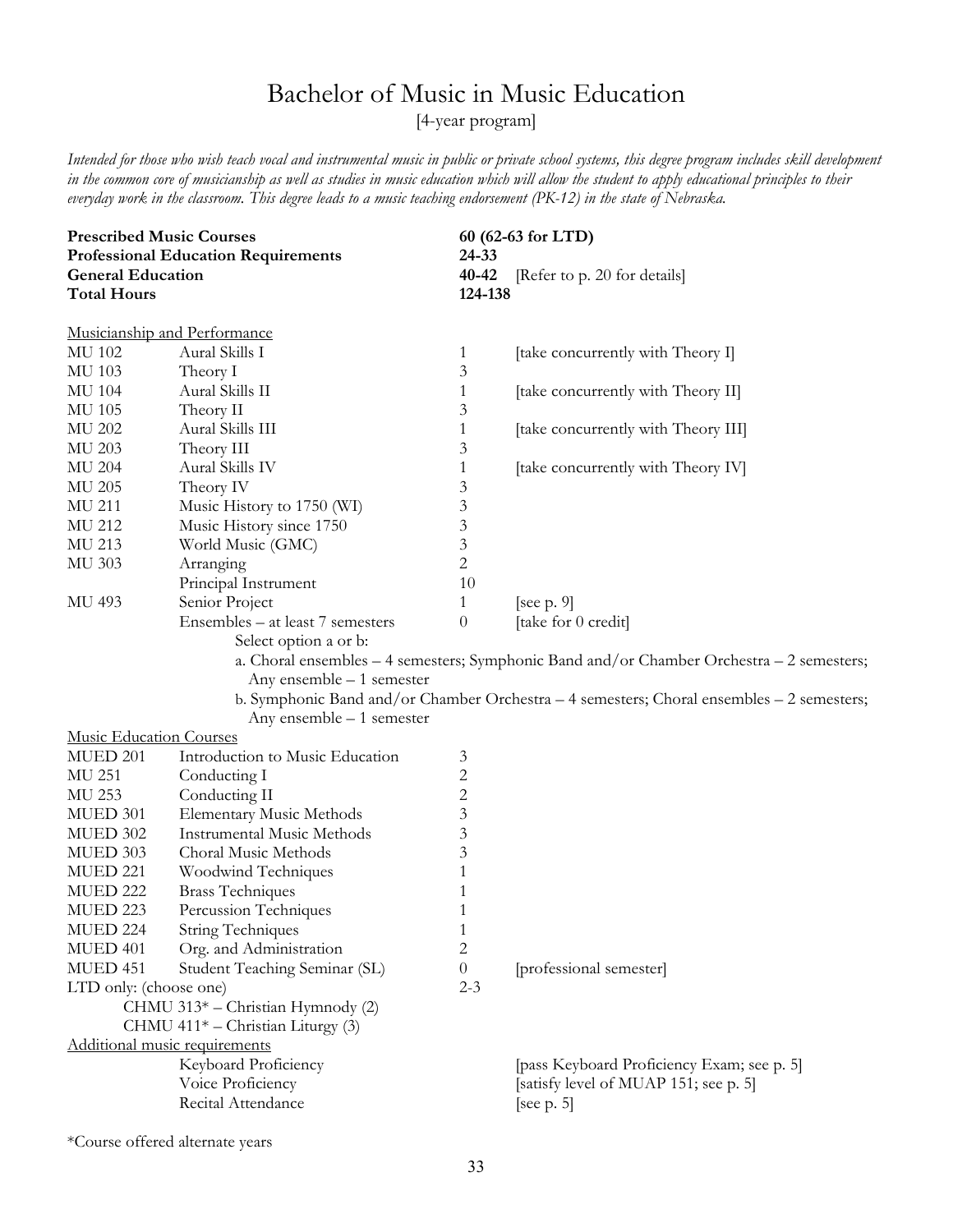| Professional Education Core                         |   | Professional Semester                     |                |
|-----------------------------------------------------|---|-------------------------------------------|----------------|
| EDPS 210 - Educational Psyc. & Child Dev.           | 3 | EDUC 436 - PK-12 Student Teaching Seminar | $\overline{1}$ |
| EDUC 224 – Teaching Exceptional Learners (GMC)      | 3 | EDUC 476A - PK-12 Student Teaching I      | 6              |
| EDUC 225 – Diverse Classrooms & Human Rel (GMC) 3   |   | EDUC 476B - PK-12 Student Teaching II     | 6              |
|                                                     |   |                                           |                |
| choose one:                                         |   |                                           |                |
| THEO 381 – Christian Teacher's Ministry (LTD/CTD) 2 |   |                                           |                |
| EDUC 351 – Service in Public Schools                |   |                                           |                |
|                                                     |   |                                           |                |

Students adding the optional Lutheran Teacher Diploma also take Theo 241/242/251/252 Biblical Interpretation (3 hours); Theo 361 Christian Doctrine I (3 hours); and Theo 362 Christian Doctrine II (3 hours).

Students adding the optional Christian Teacher Diploma select 9 hours from the courses listed in the "Secondary and PK-12 Education Programs" section of the Undergraduate Catalog.

#### **Bachelor of Music in Music Education| 4-year Course Plan**

| Year 1, Fall Semester<br>· MU 102-Aural Skills I (1)<br>• MU 103-Music Theory I (3)<br>• MUED 201-Intro to Music Edu (3)<br>• Principal Instrument (1)<br>• Students with little/no keyboard-MUAP 171; otherwise<br>MUAP 272-Keyboard Skills (1) in preparation for Keyboard<br>Proficiency Exam<br>$\bullet$ Ensemble (0 or 1; see p. 33 for requirements) | Year 1, Spring Semester<br>· MU 104-Aural Skills II (1)<br>• MU 105-Music Theory II (3)<br>• Principal Instrument (1)<br>· MUAP 272-Keyboard Skills (1) taken until Keyboard<br>Proficiency Exam is passed<br>• Ensemble (0 or 1; see p. 33 for requirements)<br>• EDPS 210-Educational Psych and Child Dev. (3)                                                            |
|-------------------------------------------------------------------------------------------------------------------------------------------------------------------------------------------------------------------------------------------------------------------------------------------------------------------------------------------------------------|-----------------------------------------------------------------------------------------------------------------------------------------------------------------------------------------------------------------------------------------------------------------------------------------------------------------------------------------------------------------------------|
| Year 2, Fall Semester<br>• MU 202-Aural Skills III (1)<br>• MU 203-Music Theory III (3)<br>• MU 251-Conducting I (2)<br>• MUED 221-Woodwind Tech (1)<br>• Principal Instrument (1)<br>$\bullet$ Ensemble (0 or 1; see p. 33 for requirements)<br>• EDUC 224-Teaching Exceptional Learners (3)                                                               | Year 2, Spring Semester<br>• MU 204-Aural Skills IV (1)<br>• MU 205-Music Theory IV (3)<br>• MU 253-Conducting II (2)<br>· MUED 222-Brass Tech (1)<br>· MUED 301-Elem Music Methods (3) [Pre-req: must be<br>admitted to the education program]<br>• Principal Instrument (1)<br>• Ensemble (0 or 1; see p. 33 for requirements)<br>• EDUC 225-Diverse Classroom and HR (3) |
| Year 3, Fall Semester                                                                                                                                                                                                                                                                                                                                       | Year 3, Spring Semester                                                                                                                                                                                                                                                                                                                                                     |
| • MU 211-Music History to 1750 (3)                                                                                                                                                                                                                                                                                                                          | • MU 212-Music History since 1750 (3)                                                                                                                                                                                                                                                                                                                                       |
| • MUED 224-String Tech (1)                                                                                                                                                                                                                                                                                                                                  | • MU 213-World Music (3)                                                                                                                                                                                                                                                                                                                                                    |
| • MUED 302-Instrumental Methods (3) ) [Pre-req: must be                                                                                                                                                                                                                                                                                                     | · MU 303-Arranging (2)                                                                                                                                                                                                                                                                                                                                                      |
| admitted to the education program]                                                                                                                                                                                                                                                                                                                          | • MUED 223-Percussion Tech (1)                                                                                                                                                                                                                                                                                                                                              |
| · Principal Instrument (2)                                                                                                                                                                                                                                                                                                                                  | • MUED 303-Choral Methods (3) ) [Pre-req: must be admitted                                                                                                                                                                                                                                                                                                                  |
| • Ensemble $(0 \text{ or } 1; \text{ see } p. 33 \text{ for requirements})$                                                                                                                                                                                                                                                                                 | to the education program]                                                                                                                                                                                                                                                                                                                                                   |
| • EDUC 351-Service in Public Schools (2)                                                                                                                                                                                                                                                                                                                    | • Principal Instrument (2)                                                                                                                                                                                                                                                                                                                                                  |
| <b>OR</b> THEO 381-Christian Teacher (2)                                                                                                                                                                                                                                                                                                                    | $\bullet$ Ensemble (0 or 1; see p. 33 for requirements)                                                                                                                                                                                                                                                                                                                     |
| Year 4, Fall Semester                                                                                                                                                                                                                                                                                                                                       | Year 4, Spring Semester                                                                                                                                                                                                                                                                                                                                                     |
| • MU 493-Senior Project (1)                                                                                                                                                                                                                                                                                                                                 | PROFESSIONAL SEMESTER:                                                                                                                                                                                                                                                                                                                                                      |
| • MUED 401-Org and Admin (2) ) [Pre-req: must be admitted                                                                                                                                                                                                                                                                                                   | • MUED 451–Student Teaching Seminar (0                                                                                                                                                                                                                                                                                                                                      |
| to the education program]                                                                                                                                                                                                                                                                                                                                   | · EDUC 436-PK-12 Student Teaching Seminar (1)                                                                                                                                                                                                                                                                                                                               |
| · Principal Instrument-400 level* (2)                                                                                                                                                                                                                                                                                                                       | • EDUC 476A-K-12 Student Teaching I (6)                                                                                                                                                                                                                                                                                                                                     |
| • Ensemble $(0 \text{ or } 1)$ ; see p. 33 for requirements)                                                                                                                                                                                                                                                                                                | • EDUC 476B-K-12 Student Teaching II (6)                                                                                                                                                                                                                                                                                                                                    |

\* Must complete 300-level principal instrument before registering for 400-level.

NOTE: Taking courses in a different progression may require additional semesters.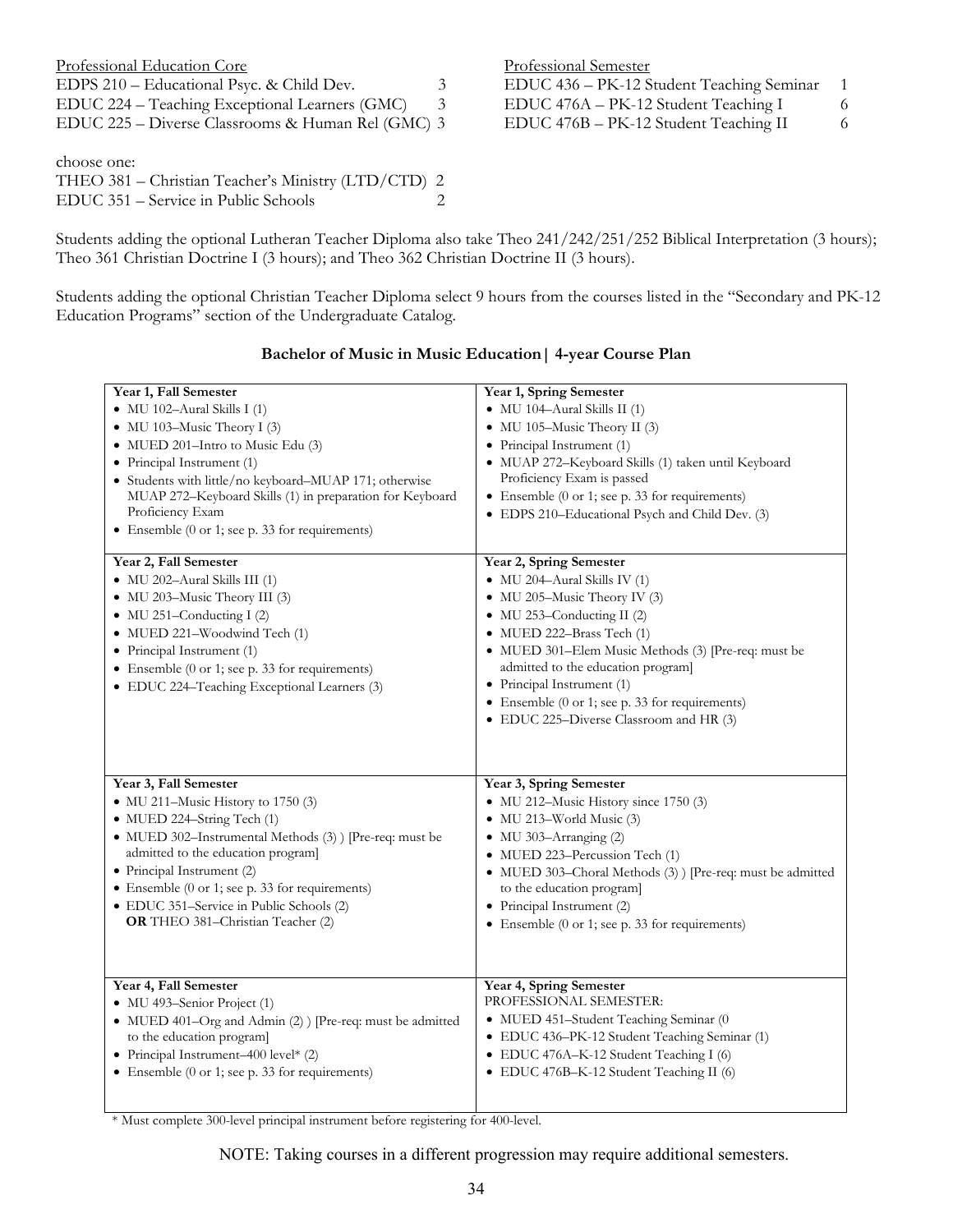### Bachelor of Music in Vocal Music Education

[4-year program]

*Intended for those who wish teach vocal music in public or private school systems, this degree program includes skill development in the common core of musicianship as well as studies in music education which will allow the student to apply educational principles to their everyday work in the classroom. This degree leads to a vocal music teaching endorsement (PK-12) in the state of Nebraska.* 

| <b>Prescribed Music Courses</b>            |                                                     | 60 (62-63 for LTD) |                                                |  |
|--------------------------------------------|-----------------------------------------------------|--------------------|------------------------------------------------|--|
| <b>Professional Education Requirements</b> |                                                     | 24-33              |                                                |  |
| <b>General Education</b>                   |                                                     | 40-42              | [Refer to p. 20 for details]                   |  |
| <b>Total Hours</b>                         |                                                     | 124-138            |                                                |  |
| Musicianship and Performance               |                                                     |                    |                                                |  |
| <b>MU 102</b>                              | Aural Skills I                                      | $\mathbf{1}$       | [take concurrently with Theory I]              |  |
| <b>MU 103</b>                              | Theory I                                            | $\mathfrak{Z}$     |                                                |  |
| <b>MU 104</b>                              | Aural Skills II                                     | $\mathbf{1}$       | [take concurrently with Theory II]             |  |
| <b>MU 105</b>                              | Theory II                                           | $\mathfrak{Z}$     |                                                |  |
| <b>MU 202</b>                              | Aural Skills III                                    | $\mathbf{1}$       | [take concurrently with Theory III]            |  |
| <b>MU 203</b>                              | Theory III                                          | $\mathfrak{Z}$     |                                                |  |
| <b>MU 204</b>                              | Aural Skills IV                                     | $\mathbf{1}$       | [take concurrently with Theory IV]             |  |
| <b>MU 205</b>                              | Theory IV                                           | 3                  |                                                |  |
| <b>MU 211</b>                              | Music History to 1750 (WI)                          | 3                  |                                                |  |
| <b>MU 212</b>                              | Music History since 1750                            | 3                  |                                                |  |
| MU 213                                     | World Music (GMC)                                   | $\mathfrak{Z}$     |                                                |  |
| <b>MU 303</b>                              | Arranging                                           | $\overline{c}$     |                                                |  |
|                                            | Principal Instrument                                | 10                 |                                                |  |
| MU 493                                     | Senior Project                                      | 1                  | [see $p. 9$ ]                                  |  |
|                                            | Choral Ensembles - 7 semesters                      | $\theta$           | [take for 0 credit]                            |  |
|                                            |                                                     |                    |                                                |  |
| <b>Music Education Courses</b>             |                                                     |                    |                                                |  |
| MUED 201                                   | Introduction to Music Education                     | 3                  |                                                |  |
| <b>MU 251</b>                              | Conducting I                                        | $\overline{c}$     |                                                |  |
| <b>MU 253</b>                              | Conducting II                                       | $\overline{c}$     |                                                |  |
| MUED 301                                   | <b>Elementary Music Methods</b>                     | $\mathfrak{Z}$     |                                                |  |
| MUED 303                                   | Choral Music Methods                                | $\mathfrak{Z}$     |                                                |  |
| MUED 401                                   | Org. and Administration                             | 2                  |                                                |  |
| MUED 451                                   | Student Teaching Seminar (SL)                       | $\boldsymbol{0}$   | [professional semester]                        |  |
| LTD only: (choose one)                     |                                                     | $2 - 3$            |                                                |  |
|                                            | CHMU 313* - Christian Hymnody (2)                   |                    |                                                |  |
|                                            | CHMU 411 <sup>*</sup> - Christian Liturgy (3)       |                    |                                                |  |
|                                            |                                                     |                    |                                                |  |
| Electives in Music                         |                                                     | $\overline{7}$     | [MU 111 may not be applied to this degree]     |  |
| Additional music requirements              |                                                     |                    |                                                |  |
|                                            | Keyboard Proficiency                                |                    | [pass Keyboard Proficiency Exam; see p. 5]     |  |
|                                            | Voice Proficiency                                   |                    | [satisfy level of MUAP 251; see p. 5]          |  |
|                                            | Recital Attendance                                  |                    | [see $p. 5$ ]                                  |  |
|                                            |                                                     |                    |                                                |  |
| Professional Education Core                |                                                     |                    | <b>Professional Semester</b>                   |  |
|                                            | EDPS 210 - Educational Psyc. & Child Dev.           | 3                  | EDUC 436 - PK-12 Student Teaching Seminar<br>1 |  |
|                                            | EDUC 224 - Teaching Exceptional Learners (GMC)      | 3                  | EDUC 476A - PK-12 Student Teaching I<br>6      |  |
|                                            | EDUC 225 - Diverse Classrooms & Human Rel (GMC) 3   |                    | EDUC 476B - PK-12 Student Teaching II<br>6     |  |
| choose one:                                |                                                     |                    |                                                |  |
|                                            | THEO 381 - Christian Teacher's Ministry (LTD/CTD) 2 |                    |                                                |  |
|                                            | EDUC 351 - Service in Public Schools                | 2                  | *Course offered alternate years                |  |

*Student may choose to add the Lutheran Teacher Diploma or Christian Teacher Diploma – see Undergraduate Catalog for details.*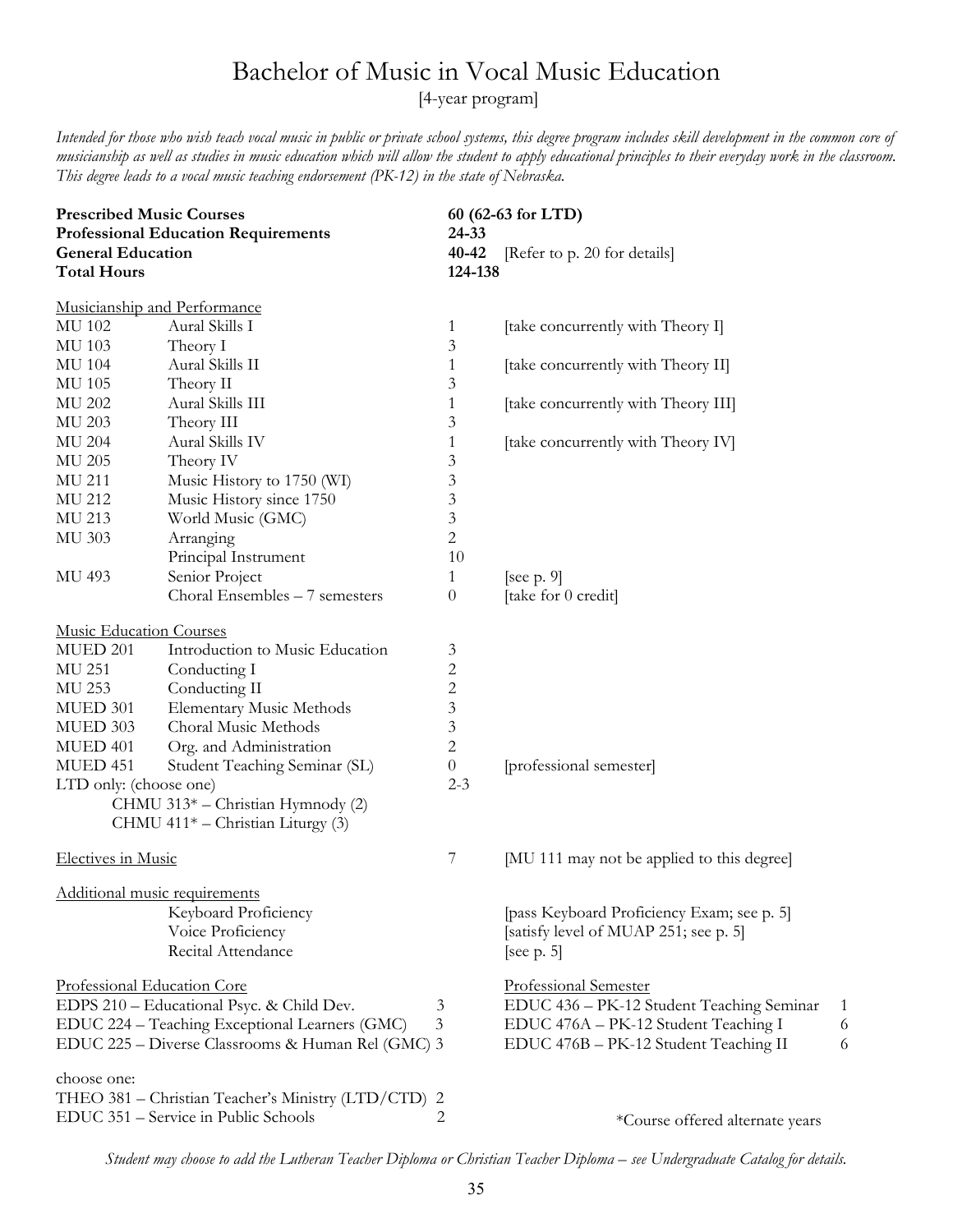#### **Bachelor of Music in Vocal Music Education| 4-year Course Plan**

| Year 1, Fall Semester<br>• MU 102-Aural Skills I (1)<br>• MU 103-Music Theory I $(3)$<br>• MUED 201-Intro to Music Ed (3)<br>• Principal Instrument (1)<br>• Students with little/no keyboard-MUAP 171; otherwise<br>MUAP 272-Keyboard Skills (1) in preparation for Keyboard<br>Proficiency Exam<br>$\bullet$ Choral Ensemble (0 or 1) | Year 1, Spring Semester<br>• MU 104-Aural Skills II (1)<br>• MU 105-Music Theory II (3)<br>· Principal Instrument (1)<br>· MUAP 272-Keyboard Skills (1) taken until Keyboard<br>Proficiency Exam is passed<br>• Choral Ensemble (0 or 1)<br>• EDPS 210-Educational Psych. and Child Dev. (3)                                         |
|-----------------------------------------------------------------------------------------------------------------------------------------------------------------------------------------------------------------------------------------------------------------------------------------------------------------------------------------|--------------------------------------------------------------------------------------------------------------------------------------------------------------------------------------------------------------------------------------------------------------------------------------------------------------------------------------|
| Year 2, Fall Semester<br>• MU 202-Aural Skills III (1)<br>• MU 203-Music Theory III (3)<br>$\bullet$ MU 251-Conducting I (2)<br>• Principal Instrument (1)<br>• Choral Ensemble $(0 \text{ or } 1)$<br>• EDUC 224-Teaching Exceptional Learners (3)                                                                                     | Year 2, Spring Semester<br>• MU 204-Aural Skills IV (1)<br>• MU 205-Music Theory IV (3)<br>• MU 253-Conducting II (2)<br>· MUED 301-Elem Music Methods (3) [Pre-req: must be<br>admitted to the education program]<br>• Principal Instrument (1)<br>• Choral Ensemble $(0 \text{ or } 1)$<br>• EDUC 225-Diverse Classroom and HR (3) |
| Year 3, Fall Semester<br>• MU 211-Music History to 1750 (3)<br>· Principal Instrument (2)<br>$\bullet$ Choral Ensemble (0 or 1)<br>• EDUC 351-Service in Public Schools (2)<br>OR THEO 381-Christian Teacher (2)                                                                                                                        | Year 3, Spring Semester<br>• MU 212-Music History since 1750 (3)<br>• MU 213-World Music (3)<br>$\bullet$ MU 303-Arranging (2)<br>· MUED 303-Choral Methods (3) [Pre-req: must be admitted<br>to the education program]<br>· Principal Instrument (2)<br>• Choral Ensemble $(0 \text{ or } 1)$                                       |
| Year 4, Fall Semester<br>• MU 493-Senior Project (1)<br>• MUED 401-Org and Admin (2) [Pre-req: must be<br>admitted to the education program]<br>· Principal Instrument-400 level* (2)<br>• Choral Ensemble (0 or 1)                                                                                                                     | Year 4, Spring Semester<br>PROFESSIONAL SEMESTER:<br>· MUED 451-Student Teaching Seminar (0<br>• EDUC 436 - PK-12 Student Teaching Seminar (1)<br>• EDUC 476A-PK-12 Student Teaching I (6)<br>• EDUC 476B-PK-12 Student Teaching II (6)                                                                                              |

\* Must complete 300-level principal instrument before registering for 400-level.

.

NOTE: Taking courses in a different progression may require additional semesters.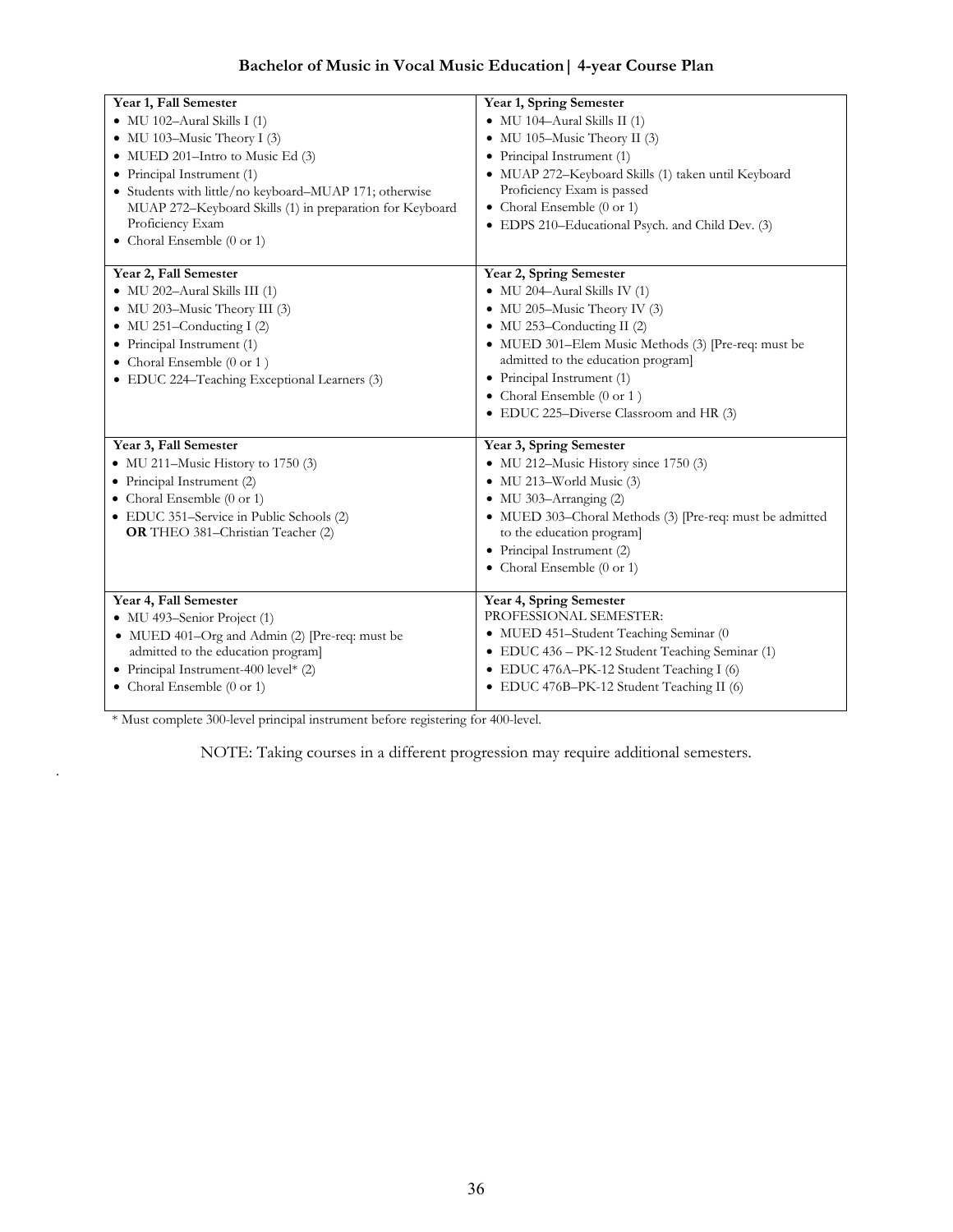#### Bachelor of Music in Music Therapy  **[4.5-year program]**

*The Music Therapy program prepares students to provide professional music therapy services for individuals of all ages with physical, mental, and emotional needs. Completion of this degree leads to eligibility to sit for the CBMT Board Certification Examination and earn the credential MT-BC (Music Therapist Board Certified). Board-Certified Music Therapists work in a variety of clinical settings including hospitals, schools, nursing homes, hospices, mental health facilities, and private practice.* 

| <b>Music Foundations</b><br><b>MU 102</b><br>Aural Skills I<br>$\mathbf{1}$<br>[take concurrently with Theory I]<br>$\mathfrak{Z}$<br><b>MU 103</b><br>Theory I<br><b>MU 104</b><br>Aural Skills II<br>$\mathbf{1}$<br>[take concurrently with Theory II]<br>$\mathfrak{Z}$<br>Theory II<br><b>MU 105</b><br><b>MU 202</b><br>Aural Skills III<br>$\mathbf{1}$<br>[take concurrently with Theory III]<br>$\mathfrak{Z}$<br><b>MU 203</b><br>Theory III<br>$\mathbf{1}$<br><b>MU 204</b><br>Aural Skills IV<br>[take concurrently with Theory IV]<br>Theory IV<br>$\mathfrak{Z}$<br><b>MU 205</b><br>$\mathfrak{Z}$<br><b>MU 211</b><br>Music History to 1750<br>$\mathfrak{Z}$<br><b>MU 212</b><br>Music History since 1750<br>$\mathfrak{Z}$<br>World Music<br>MU 213<br>$\overline{c}$<br>Conducting I<br><b>MU 251</b><br>MUED 223<br>Percussion Techniques<br>$\mathbf{1}$<br>Principal Instrument<br>10<br>$Ensembles - 8 semesters$<br>$\theta$<br>[take for 0 credit]<br>[Choral ensemble, Symphonic Band or Chamber Orchestra]<br>$3**$<br>MUAP x71<br>Applied Piano<br>$2**$<br>MUAP x61<br>Applied Guitar<br>Applied Voice<br>$1**$<br>MUAP x51<br>Senior Project<br>MU 493<br>[see $p.9$ ]<br>** For students whose principal instrument is piano, guitar, or voice, these credits may be filled by music electives.<br>Additional music requirements<br>Keyboard Proficiency<br>[pass Keyboard Proficiency Exam; see p. 5]<br>Recital Attendance<br>[see $p. 5$ ]<br>Music Therapy<br><b>MT</b> 161<br><b>Clinical Foundations</b><br>Introduction to Music Therapy<br>3<br>$\mathfrak{Z}$<br><b>MT</b> 166<br>Foundations of Music Therapy<br><b>PSY 101</b><br>Intro to Psychology<br>$\mathfrak{Z}$<br>MT 266<br>Pre-Practicum<br>1<br><b>PSY 221</b><br>Lifespan Development<br>$\mathfrak{Z}$<br>Methods of Music Therapy: Physical Goals 3<br><b>MT 268</b><br>EDUC <sub>224</sub><br>Teaching Exceptional Learners<br>3<br>Methods of Music Therapy: Comm Goals<br>3<br><b>PSY 341</b><br>Group Techniques<br>3<br>MT 366<br>MT 368<br>Methods of Music Therapy: Psych Goals 3<br>3<br><b>PSY 445</b><br>Abnormal Psychology<br>Professional Dev. For Music Therapists<br>3<br>MT 466<br>3<br><b>PSY 442</b><br>Intro to Counseling<br>MT 468<br>Program Dev for Music Therapists<br>3<br><b>BIO 243</b><br>Elements of Anatomy & Physiology<br>$\overline{4}$<br>MT 360<br>$\overline{c}$<br>3<br>Songwriting and Improvisation<br><b>BIO 371</b><br>Biology of the Brain<br>MT 269<br>Practicum I: Physical Goals<br>Medical Terminology<br>2<br>1<br><b>BIO 251</b><br>Practicum II: Communication Goals<br>MT 367<br>1<br>MT 369<br>Practicum III: Psychological Goals<br>1<br>MT 467<br>Practicum IV: Competency Dev<br>1<br>Students declaring the music therapy major must<br>complete all MT courses with a grade of B- or higher<br>MT 469<br>Practicum V: Internship Prep<br>1<br>MT 494<br>to register for the next semester of MT courses.<br>Internship<br>$\theta$ | <b>Music Foundations</b><br><b>General Education</b><br><b>Total Hours</b> | <b>Music Therapy/Clinical Foundations</b> | 56-59<br>45<br>38-41<br>139-145 | [Refer to p. 20 for details] |  |
|-----------------------------------------------------------------------------------------------------------------------------------------------------------------------------------------------------------------------------------------------------------------------------------------------------------------------------------------------------------------------------------------------------------------------------------------------------------------------------------------------------------------------------------------------------------------------------------------------------------------------------------------------------------------------------------------------------------------------------------------------------------------------------------------------------------------------------------------------------------------------------------------------------------------------------------------------------------------------------------------------------------------------------------------------------------------------------------------------------------------------------------------------------------------------------------------------------------------------------------------------------------------------------------------------------------------------------------------------------------------------------------------------------------------------------------------------------------------------------------------------------------------------------------------------------------------------------------------------------------------------------------------------------------------------------------------------------------------------------------------------------------------------------------------------------------------------------------------------------------------------------------------------------------------------------------------------------------------------------------------------------------------------------------------------------------------------------------------------------------------------------------------------------------------------------------------------------------------------------------------------------------------------------------------------------------------------------------------------------------------------------------------------------------------------------------------------------------------------------------------------------------------------------------------------------------------------------------------------------------------------------------------------------------------------------------------------------------------------------------------------------------------------------------------------------------------------------------------------------------------------------------------------------------------------------------------------------------------------------------------------------|----------------------------------------------------------------------------|-------------------------------------------|---------------------------------|------------------------------|--|
|                                                                                                                                                                                                                                                                                                                                                                                                                                                                                                                                                                                                                                                                                                                                                                                                                                                                                                                                                                                                                                                                                                                                                                                                                                                                                                                                                                                                                                                                                                                                                                                                                                                                                                                                                                                                                                                                                                                                                                                                                                                                                                                                                                                                                                                                                                                                                                                                                                                                                                                                                                                                                                                                                                                                                                                                                                                                                                                                                                                                     |                                                                            |                                           |                                 |                              |  |
|                                                                                                                                                                                                                                                                                                                                                                                                                                                                                                                                                                                                                                                                                                                                                                                                                                                                                                                                                                                                                                                                                                                                                                                                                                                                                                                                                                                                                                                                                                                                                                                                                                                                                                                                                                                                                                                                                                                                                                                                                                                                                                                                                                                                                                                                                                                                                                                                                                                                                                                                                                                                                                                                                                                                                                                                                                                                                                                                                                                                     |                                                                            |                                           |                                 |                              |  |
|                                                                                                                                                                                                                                                                                                                                                                                                                                                                                                                                                                                                                                                                                                                                                                                                                                                                                                                                                                                                                                                                                                                                                                                                                                                                                                                                                                                                                                                                                                                                                                                                                                                                                                                                                                                                                                                                                                                                                                                                                                                                                                                                                                                                                                                                                                                                                                                                                                                                                                                                                                                                                                                                                                                                                                                                                                                                                                                                                                                                     |                                                                            |                                           |                                 |                              |  |
|                                                                                                                                                                                                                                                                                                                                                                                                                                                                                                                                                                                                                                                                                                                                                                                                                                                                                                                                                                                                                                                                                                                                                                                                                                                                                                                                                                                                                                                                                                                                                                                                                                                                                                                                                                                                                                                                                                                                                                                                                                                                                                                                                                                                                                                                                                                                                                                                                                                                                                                                                                                                                                                                                                                                                                                                                                                                                                                                                                                                     |                                                                            |                                           |                                 |                              |  |
|                                                                                                                                                                                                                                                                                                                                                                                                                                                                                                                                                                                                                                                                                                                                                                                                                                                                                                                                                                                                                                                                                                                                                                                                                                                                                                                                                                                                                                                                                                                                                                                                                                                                                                                                                                                                                                                                                                                                                                                                                                                                                                                                                                                                                                                                                                                                                                                                                                                                                                                                                                                                                                                                                                                                                                                                                                                                                                                                                                                                     |                                                                            |                                           |                                 |                              |  |
|                                                                                                                                                                                                                                                                                                                                                                                                                                                                                                                                                                                                                                                                                                                                                                                                                                                                                                                                                                                                                                                                                                                                                                                                                                                                                                                                                                                                                                                                                                                                                                                                                                                                                                                                                                                                                                                                                                                                                                                                                                                                                                                                                                                                                                                                                                                                                                                                                                                                                                                                                                                                                                                                                                                                                                                                                                                                                                                                                                                                     |                                                                            |                                           |                                 |                              |  |
|                                                                                                                                                                                                                                                                                                                                                                                                                                                                                                                                                                                                                                                                                                                                                                                                                                                                                                                                                                                                                                                                                                                                                                                                                                                                                                                                                                                                                                                                                                                                                                                                                                                                                                                                                                                                                                                                                                                                                                                                                                                                                                                                                                                                                                                                                                                                                                                                                                                                                                                                                                                                                                                                                                                                                                                                                                                                                                                                                                                                     |                                                                            |                                           |                                 |                              |  |
|                                                                                                                                                                                                                                                                                                                                                                                                                                                                                                                                                                                                                                                                                                                                                                                                                                                                                                                                                                                                                                                                                                                                                                                                                                                                                                                                                                                                                                                                                                                                                                                                                                                                                                                                                                                                                                                                                                                                                                                                                                                                                                                                                                                                                                                                                                                                                                                                                                                                                                                                                                                                                                                                                                                                                                                                                                                                                                                                                                                                     |                                                                            |                                           |                                 |                              |  |
|                                                                                                                                                                                                                                                                                                                                                                                                                                                                                                                                                                                                                                                                                                                                                                                                                                                                                                                                                                                                                                                                                                                                                                                                                                                                                                                                                                                                                                                                                                                                                                                                                                                                                                                                                                                                                                                                                                                                                                                                                                                                                                                                                                                                                                                                                                                                                                                                                                                                                                                                                                                                                                                                                                                                                                                                                                                                                                                                                                                                     |                                                                            |                                           |                                 |                              |  |
|                                                                                                                                                                                                                                                                                                                                                                                                                                                                                                                                                                                                                                                                                                                                                                                                                                                                                                                                                                                                                                                                                                                                                                                                                                                                                                                                                                                                                                                                                                                                                                                                                                                                                                                                                                                                                                                                                                                                                                                                                                                                                                                                                                                                                                                                                                                                                                                                                                                                                                                                                                                                                                                                                                                                                                                                                                                                                                                                                                                                     |                                                                            |                                           |                                 |                              |  |
|                                                                                                                                                                                                                                                                                                                                                                                                                                                                                                                                                                                                                                                                                                                                                                                                                                                                                                                                                                                                                                                                                                                                                                                                                                                                                                                                                                                                                                                                                                                                                                                                                                                                                                                                                                                                                                                                                                                                                                                                                                                                                                                                                                                                                                                                                                                                                                                                                                                                                                                                                                                                                                                                                                                                                                                                                                                                                                                                                                                                     |                                                                            |                                           |                                 |                              |  |
|                                                                                                                                                                                                                                                                                                                                                                                                                                                                                                                                                                                                                                                                                                                                                                                                                                                                                                                                                                                                                                                                                                                                                                                                                                                                                                                                                                                                                                                                                                                                                                                                                                                                                                                                                                                                                                                                                                                                                                                                                                                                                                                                                                                                                                                                                                                                                                                                                                                                                                                                                                                                                                                                                                                                                                                                                                                                                                                                                                                                     |                                                                            |                                           |                                 |                              |  |
|                                                                                                                                                                                                                                                                                                                                                                                                                                                                                                                                                                                                                                                                                                                                                                                                                                                                                                                                                                                                                                                                                                                                                                                                                                                                                                                                                                                                                                                                                                                                                                                                                                                                                                                                                                                                                                                                                                                                                                                                                                                                                                                                                                                                                                                                                                                                                                                                                                                                                                                                                                                                                                                                                                                                                                                                                                                                                                                                                                                                     |                                                                            |                                           |                                 |                              |  |
|                                                                                                                                                                                                                                                                                                                                                                                                                                                                                                                                                                                                                                                                                                                                                                                                                                                                                                                                                                                                                                                                                                                                                                                                                                                                                                                                                                                                                                                                                                                                                                                                                                                                                                                                                                                                                                                                                                                                                                                                                                                                                                                                                                                                                                                                                                                                                                                                                                                                                                                                                                                                                                                                                                                                                                                                                                                                                                                                                                                                     |                                                                            |                                           |                                 |                              |  |
|                                                                                                                                                                                                                                                                                                                                                                                                                                                                                                                                                                                                                                                                                                                                                                                                                                                                                                                                                                                                                                                                                                                                                                                                                                                                                                                                                                                                                                                                                                                                                                                                                                                                                                                                                                                                                                                                                                                                                                                                                                                                                                                                                                                                                                                                                                                                                                                                                                                                                                                                                                                                                                                                                                                                                                                                                                                                                                                                                                                                     |                                                                            |                                           |                                 |                              |  |
|                                                                                                                                                                                                                                                                                                                                                                                                                                                                                                                                                                                                                                                                                                                                                                                                                                                                                                                                                                                                                                                                                                                                                                                                                                                                                                                                                                                                                                                                                                                                                                                                                                                                                                                                                                                                                                                                                                                                                                                                                                                                                                                                                                                                                                                                                                                                                                                                                                                                                                                                                                                                                                                                                                                                                                                                                                                                                                                                                                                                     |                                                                            |                                           |                                 |                              |  |
|                                                                                                                                                                                                                                                                                                                                                                                                                                                                                                                                                                                                                                                                                                                                                                                                                                                                                                                                                                                                                                                                                                                                                                                                                                                                                                                                                                                                                                                                                                                                                                                                                                                                                                                                                                                                                                                                                                                                                                                                                                                                                                                                                                                                                                                                                                                                                                                                                                                                                                                                                                                                                                                                                                                                                                                                                                                                                                                                                                                                     |                                                                            |                                           |                                 |                              |  |
|                                                                                                                                                                                                                                                                                                                                                                                                                                                                                                                                                                                                                                                                                                                                                                                                                                                                                                                                                                                                                                                                                                                                                                                                                                                                                                                                                                                                                                                                                                                                                                                                                                                                                                                                                                                                                                                                                                                                                                                                                                                                                                                                                                                                                                                                                                                                                                                                                                                                                                                                                                                                                                                                                                                                                                                                                                                                                                                                                                                                     |                                                                            |                                           |                                 |                              |  |
|                                                                                                                                                                                                                                                                                                                                                                                                                                                                                                                                                                                                                                                                                                                                                                                                                                                                                                                                                                                                                                                                                                                                                                                                                                                                                                                                                                                                                                                                                                                                                                                                                                                                                                                                                                                                                                                                                                                                                                                                                                                                                                                                                                                                                                                                                                                                                                                                                                                                                                                                                                                                                                                                                                                                                                                                                                                                                                                                                                                                     |                                                                            |                                           |                                 |                              |  |
|                                                                                                                                                                                                                                                                                                                                                                                                                                                                                                                                                                                                                                                                                                                                                                                                                                                                                                                                                                                                                                                                                                                                                                                                                                                                                                                                                                                                                                                                                                                                                                                                                                                                                                                                                                                                                                                                                                                                                                                                                                                                                                                                                                                                                                                                                                                                                                                                                                                                                                                                                                                                                                                                                                                                                                                                                                                                                                                                                                                                     |                                                                            |                                           |                                 |                              |  |
|                                                                                                                                                                                                                                                                                                                                                                                                                                                                                                                                                                                                                                                                                                                                                                                                                                                                                                                                                                                                                                                                                                                                                                                                                                                                                                                                                                                                                                                                                                                                                                                                                                                                                                                                                                                                                                                                                                                                                                                                                                                                                                                                                                                                                                                                                                                                                                                                                                                                                                                                                                                                                                                                                                                                                                                                                                                                                                                                                                                                     |                                                                            |                                           |                                 |                              |  |
|                                                                                                                                                                                                                                                                                                                                                                                                                                                                                                                                                                                                                                                                                                                                                                                                                                                                                                                                                                                                                                                                                                                                                                                                                                                                                                                                                                                                                                                                                                                                                                                                                                                                                                                                                                                                                                                                                                                                                                                                                                                                                                                                                                                                                                                                                                                                                                                                                                                                                                                                                                                                                                                                                                                                                                                                                                                                                                                                                                                                     |                                                                            |                                           |                                 |                              |  |
|                                                                                                                                                                                                                                                                                                                                                                                                                                                                                                                                                                                                                                                                                                                                                                                                                                                                                                                                                                                                                                                                                                                                                                                                                                                                                                                                                                                                                                                                                                                                                                                                                                                                                                                                                                                                                                                                                                                                                                                                                                                                                                                                                                                                                                                                                                                                                                                                                                                                                                                                                                                                                                                                                                                                                                                                                                                                                                                                                                                                     |                                                                            |                                           |                                 |                              |  |
|                                                                                                                                                                                                                                                                                                                                                                                                                                                                                                                                                                                                                                                                                                                                                                                                                                                                                                                                                                                                                                                                                                                                                                                                                                                                                                                                                                                                                                                                                                                                                                                                                                                                                                                                                                                                                                                                                                                                                                                                                                                                                                                                                                                                                                                                                                                                                                                                                                                                                                                                                                                                                                                                                                                                                                                                                                                                                                                                                                                                     |                                                                            |                                           |                                 |                              |  |
|                                                                                                                                                                                                                                                                                                                                                                                                                                                                                                                                                                                                                                                                                                                                                                                                                                                                                                                                                                                                                                                                                                                                                                                                                                                                                                                                                                                                                                                                                                                                                                                                                                                                                                                                                                                                                                                                                                                                                                                                                                                                                                                                                                                                                                                                                                                                                                                                                                                                                                                                                                                                                                                                                                                                                                                                                                                                                                                                                                                                     |                                                                            |                                           |                                 |                              |  |
|                                                                                                                                                                                                                                                                                                                                                                                                                                                                                                                                                                                                                                                                                                                                                                                                                                                                                                                                                                                                                                                                                                                                                                                                                                                                                                                                                                                                                                                                                                                                                                                                                                                                                                                                                                                                                                                                                                                                                                                                                                                                                                                                                                                                                                                                                                                                                                                                                                                                                                                                                                                                                                                                                                                                                                                                                                                                                                                                                                                                     |                                                                            |                                           |                                 |                              |  |
|                                                                                                                                                                                                                                                                                                                                                                                                                                                                                                                                                                                                                                                                                                                                                                                                                                                                                                                                                                                                                                                                                                                                                                                                                                                                                                                                                                                                                                                                                                                                                                                                                                                                                                                                                                                                                                                                                                                                                                                                                                                                                                                                                                                                                                                                                                                                                                                                                                                                                                                                                                                                                                                                                                                                                                                                                                                                                                                                                                                                     |                                                                            |                                           |                                 |                              |  |
|                                                                                                                                                                                                                                                                                                                                                                                                                                                                                                                                                                                                                                                                                                                                                                                                                                                                                                                                                                                                                                                                                                                                                                                                                                                                                                                                                                                                                                                                                                                                                                                                                                                                                                                                                                                                                                                                                                                                                                                                                                                                                                                                                                                                                                                                                                                                                                                                                                                                                                                                                                                                                                                                                                                                                                                                                                                                                                                                                                                                     |                                                                            |                                           |                                 |                              |  |
|                                                                                                                                                                                                                                                                                                                                                                                                                                                                                                                                                                                                                                                                                                                                                                                                                                                                                                                                                                                                                                                                                                                                                                                                                                                                                                                                                                                                                                                                                                                                                                                                                                                                                                                                                                                                                                                                                                                                                                                                                                                                                                                                                                                                                                                                                                                                                                                                                                                                                                                                                                                                                                                                                                                                                                                                                                                                                                                                                                                                     |                                                                            |                                           |                                 |                              |  |
|                                                                                                                                                                                                                                                                                                                                                                                                                                                                                                                                                                                                                                                                                                                                                                                                                                                                                                                                                                                                                                                                                                                                                                                                                                                                                                                                                                                                                                                                                                                                                                                                                                                                                                                                                                                                                                                                                                                                                                                                                                                                                                                                                                                                                                                                                                                                                                                                                                                                                                                                                                                                                                                                                                                                                                                                                                                                                                                                                                                                     |                                                                            |                                           |                                 |                              |  |
|                                                                                                                                                                                                                                                                                                                                                                                                                                                                                                                                                                                                                                                                                                                                                                                                                                                                                                                                                                                                                                                                                                                                                                                                                                                                                                                                                                                                                                                                                                                                                                                                                                                                                                                                                                                                                                                                                                                                                                                                                                                                                                                                                                                                                                                                                                                                                                                                                                                                                                                                                                                                                                                                                                                                                                                                                                                                                                                                                                                                     |                                                                            |                                           |                                 |                              |  |
|                                                                                                                                                                                                                                                                                                                                                                                                                                                                                                                                                                                                                                                                                                                                                                                                                                                                                                                                                                                                                                                                                                                                                                                                                                                                                                                                                                                                                                                                                                                                                                                                                                                                                                                                                                                                                                                                                                                                                                                                                                                                                                                                                                                                                                                                                                                                                                                                                                                                                                                                                                                                                                                                                                                                                                                                                                                                                                                                                                                                     |                                                                            |                                           |                                 |                              |  |
|                                                                                                                                                                                                                                                                                                                                                                                                                                                                                                                                                                                                                                                                                                                                                                                                                                                                                                                                                                                                                                                                                                                                                                                                                                                                                                                                                                                                                                                                                                                                                                                                                                                                                                                                                                                                                                                                                                                                                                                                                                                                                                                                                                                                                                                                                                                                                                                                                                                                                                                                                                                                                                                                                                                                                                                                                                                                                                                                                                                                     |                                                                            |                                           |                                 |                              |  |
|                                                                                                                                                                                                                                                                                                                                                                                                                                                                                                                                                                                                                                                                                                                                                                                                                                                                                                                                                                                                                                                                                                                                                                                                                                                                                                                                                                                                                                                                                                                                                                                                                                                                                                                                                                                                                                                                                                                                                                                                                                                                                                                                                                                                                                                                                                                                                                                                                                                                                                                                                                                                                                                                                                                                                                                                                                                                                                                                                                                                     |                                                                            |                                           |                                 |                              |  |
|                                                                                                                                                                                                                                                                                                                                                                                                                                                                                                                                                                                                                                                                                                                                                                                                                                                                                                                                                                                                                                                                                                                                                                                                                                                                                                                                                                                                                                                                                                                                                                                                                                                                                                                                                                                                                                                                                                                                                                                                                                                                                                                                                                                                                                                                                                                                                                                                                                                                                                                                                                                                                                                                                                                                                                                                                                                                                                                                                                                                     |                                                                            |                                           |                                 |                              |  |
|                                                                                                                                                                                                                                                                                                                                                                                                                                                                                                                                                                                                                                                                                                                                                                                                                                                                                                                                                                                                                                                                                                                                                                                                                                                                                                                                                                                                                                                                                                                                                                                                                                                                                                                                                                                                                                                                                                                                                                                                                                                                                                                                                                                                                                                                                                                                                                                                                                                                                                                                                                                                                                                                                                                                                                                                                                                                                                                                                                                                     |                                                                            |                                           |                                 |                              |  |
|                                                                                                                                                                                                                                                                                                                                                                                                                                                                                                                                                                                                                                                                                                                                                                                                                                                                                                                                                                                                                                                                                                                                                                                                                                                                                                                                                                                                                                                                                                                                                                                                                                                                                                                                                                                                                                                                                                                                                                                                                                                                                                                                                                                                                                                                                                                                                                                                                                                                                                                                                                                                                                                                                                                                                                                                                                                                                                                                                                                                     |                                                                            |                                           |                                 |                              |  |
|                                                                                                                                                                                                                                                                                                                                                                                                                                                                                                                                                                                                                                                                                                                                                                                                                                                                                                                                                                                                                                                                                                                                                                                                                                                                                                                                                                                                                                                                                                                                                                                                                                                                                                                                                                                                                                                                                                                                                                                                                                                                                                                                                                                                                                                                                                                                                                                                                                                                                                                                                                                                                                                                                                                                                                                                                                                                                                                                                                                                     |                                                                            |                                           |                                 |                              |  |
|                                                                                                                                                                                                                                                                                                                                                                                                                                                                                                                                                                                                                                                                                                                                                                                                                                                                                                                                                                                                                                                                                                                                                                                                                                                                                                                                                                                                                                                                                                                                                                                                                                                                                                                                                                                                                                                                                                                                                                                                                                                                                                                                                                                                                                                                                                                                                                                                                                                                                                                                                                                                                                                                                                                                                                                                                                                                                                                                                                                                     |                                                                            |                                           |                                 |                              |  |
|                                                                                                                                                                                                                                                                                                                                                                                                                                                                                                                                                                                                                                                                                                                                                                                                                                                                                                                                                                                                                                                                                                                                                                                                                                                                                                                                                                                                                                                                                                                                                                                                                                                                                                                                                                                                                                                                                                                                                                                                                                                                                                                                                                                                                                                                                                                                                                                                                                                                                                                                                                                                                                                                                                                                                                                                                                                                                                                                                                                                     |                                                                            |                                           |                                 |                              |  |
|                                                                                                                                                                                                                                                                                                                                                                                                                                                                                                                                                                                                                                                                                                                                                                                                                                                                                                                                                                                                                                                                                                                                                                                                                                                                                                                                                                                                                                                                                                                                                                                                                                                                                                                                                                                                                                                                                                                                                                                                                                                                                                                                                                                                                                                                                                                                                                                                                                                                                                                                                                                                                                                                                                                                                                                                                                                                                                                                                                                                     |                                                                            |                                           |                                 |                              |  |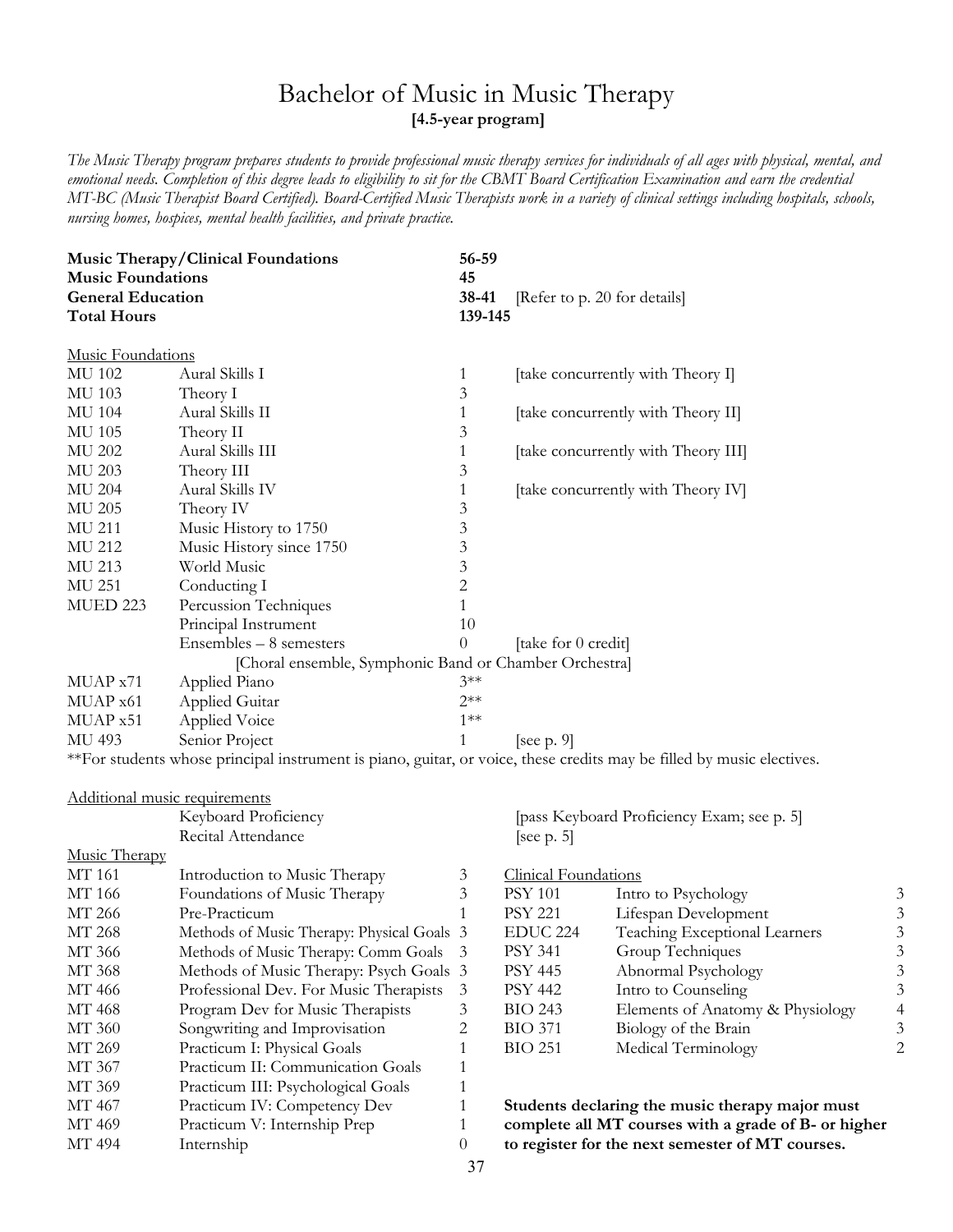| Year 1, Fall Semester                                    | Year 1, Spring Semester                             |
|----------------------------------------------------------|-----------------------------------------------------|
| $\bullet$ MU 102-Aural Skills I (1)                      | $\bullet$ MU 104-Aural Skills II (1)                |
| • MU 103-Music Theory I $(3)$                            | • MU 105-Music Theory II $(3)$                      |
| • MT 161–Intro to Music Therapy (3)                      | • MT 166-Foundations of Music Therapy (3)           |
| • PSY 101– Intro to Psychology $(3)$                     | • Principal Instrument $(1)$                        |
| • Principal Instrument (1)                               | · MUAP 272-Keyboard Skills (1) taken until Keyboard |
| • Students with little/no keyboard-MUAP 171; otherwise   | Proficiency Exam is passed; or MUAP x71-Piano       |
| MUAP 272-Keyboard Skills (1) in preparation for Keyboard | • Ensemble $(0 \text{ or } 1)$                      |
| Proficiency Exam                                         |                                                     |
| • Ensemble $(0 \text{ or } 1)$                           |                                                     |
|                                                          |                                                     |
| Year 2, Fall Semester                                    | Year 2, Spring Semester                             |
| $\bullet$ MU 202-Aural Skills III (1)                    | • MU 204-Aural Skills IV (1)                        |
| • MU 203–Music Theory III $(3)$                          | • MU 205–Music Theory IV $(3)$                      |
| • MT 266-Pre-Practicum (1)                               | • MUED 223-Percussion Tech (1)                      |
| $\bullet$ MUAP ** – applied music                        | • MT 268–Methods: Physical Goals (3)                |
| • BIO 243–Elements of Anatomy & Phys (4)                 | • MT 269-Practicum I $(1)$                          |
| • Principal Instrument (1)                               | • MUAP $**$ – applied music                         |
| $\bullet$ Ensemble (0 or 1)                              | • PSY 221-Lifespan Development (3)                  |
|                                                          | • BIO 251-Medical Terminology (2)                   |
|                                                          | • Principal Instrument (1)                          |
|                                                          | • Ensemble $(0 \text{ or } 1)$                      |
|                                                          |                                                     |
| Year 3, Fall Semester                                    | Year 3, Spring Semester                             |
| • MU 211-Music History to 1750 (3)                       | • MU 212-Music History since 1750 (3)               |
| • MU 251-Conducting I $(2)$                              | • MU 213-World Music $(3)$                          |
| • MT 366–Methods: Communication (3)                      | · MT 368-Methods: Psychological (3)                 |
| • MT 367–Practicum II $(1)$                              | • MT 369-Practicum III (1)                          |
| $\bullet$ MUAP ** – applied music                        | $\bullet$ MUAP ** – applied music                   |
| EDUC 224-Teaching Exceptional Learners (3)               | • BIO 371-Biology of the Brain (3)                  |
| Principal Instrument (1)                                 | • Principal Instrument (1)                          |
| • Ensemble $(0 \text{ or } 1)$                           | • Ensemble $(0 \text{ or } 1)$                      |
|                                                          |                                                     |
| Year 4, Fall Semester                                    | Year 4, Spring Semester                             |
| • MT 360-Songwriting & Improv (2)                        | • MU 493–Senior Project (1)                         |
| • MT 466–Prof Dev $f/Music$ Therapists (3)               | • MT 468–Prog Dev $f/Music$ Therapists (3)          |
| • MT 467-Practicum IV (1)                                | • MT 469-Practicum V (1)                            |
| • PSY 341–Group Techniques (3)                           | • PSY 442-Intro to Counseling (3)                   |
|                                                          |                                                     |
|                                                          |                                                     |
| • Principal Instrument (2)                               | · PSY 445-Abnormal Psychology (3)                   |
| • Ensemble $(0 \text{ or } 1)$                           | • Principal instrument-400 level* $(2)$             |
|                                                          | • Ensemble $(0 \text{ or } 1)$                      |
|                                                          |                                                     |
| Summer/Fall                                              |                                                     |
| $MT$ 494–Internship (0-3)                                |                                                     |

\* Must complete 300-level principal instrument before registering for 400-level.

\*\*The following courses will vary depending on background in each instrument – include in course plan as directed by advisor. MUAP x51, Applied Voice – 1 credit hour

MUAP x61, Applied Guitar – 2 credit hours MUAP x71, Applied Piano – 3 credit hours

NOTE: Taking courses in a different progression may require additional semesters.

**Students declaring the music therapy major must complete all MT courses with a grade of B- or higher to register for the next semester of MT courses.**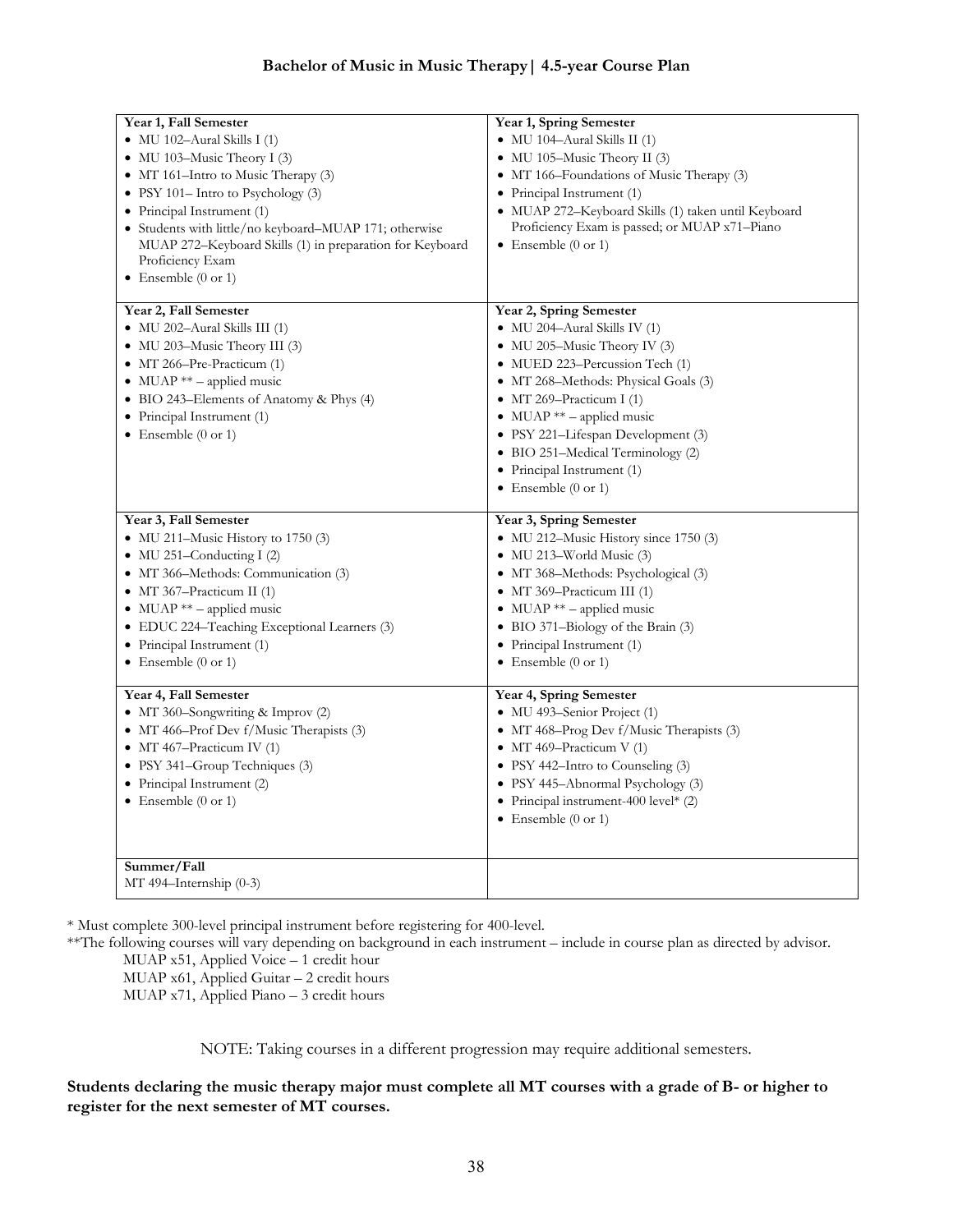### Bachelor of Arts – Music Minor

*This program is designed for the student who would like to advance and integrate musical knowledge and skills. It is primarily intended for students with a substantial background in music who intend to pursue careers in other fields.* 

#### **Prescribed Music Courses and Music Electives 24 hours**

[Number of hours is reduced by up to 4 if ensembles are taken for zero hours]

| MU 102      | Aural Skills I                    |   | [take concurrently with Theory I]  |
|-------------|-----------------------------------|---|------------------------------------|
| MU 103      | Theory I                          | 3 |                                    |
| MU 104      | Aural Skills II                   | 1 | [take concurrently with Theory II] |
| MU 105      | Theory II                         | 3 |                                    |
| MU 251      | Conducting I                      | 2 |                                    |
| Choose one: |                                   | 3 |                                    |
|             | MU 211 - Music History to 1750    |   |                                    |
|             | MU 212 - Music History since 1750 |   |                                    |
|             | MU 213 - World Music              |   |                                    |
|             | Applied Music                     | 4 | [in one area]                      |
|             | Ensembles                         | 4 | [may take for 0 or 1 credit]       |
|             | Music Electives                   | 3 |                                    |
|             |                                   |   |                                    |

### Bachelor of Arts – Church Music Minor

*This minor is for the student who would like to advance their musical skills to enable them to take a leadership role in worship.* 

|              | <b>Prescribed Music Courses and Music Electives</b> |   | 23 hours                     |
|--------------|-----------------------------------------------------|---|------------------------------|
| MU 102       | Aural Skills I                                      |   |                              |
| MU 103       | Music Theory I                                      | 3 |                              |
| MU 104       | Aural Skills II                                     |   |                              |
| MU 105       | Music Theory II                                     | 3 |                              |
| CHMU 221 $*$ | Introduction to Church Music                        | 2 |                              |
| CHMU $313*$  | Christian Hymnody                                   | 2 |                              |
| CHMU $411*$  | Christian Liturgy                                   | 3 |                              |
|              | Applied Music                                       | 4 | in one area]                 |
|              | Ensembles                                           | 4 | [may take for 0 or 1 credit] |
|              |                                                     |   |                              |

\*Course offered alternate years.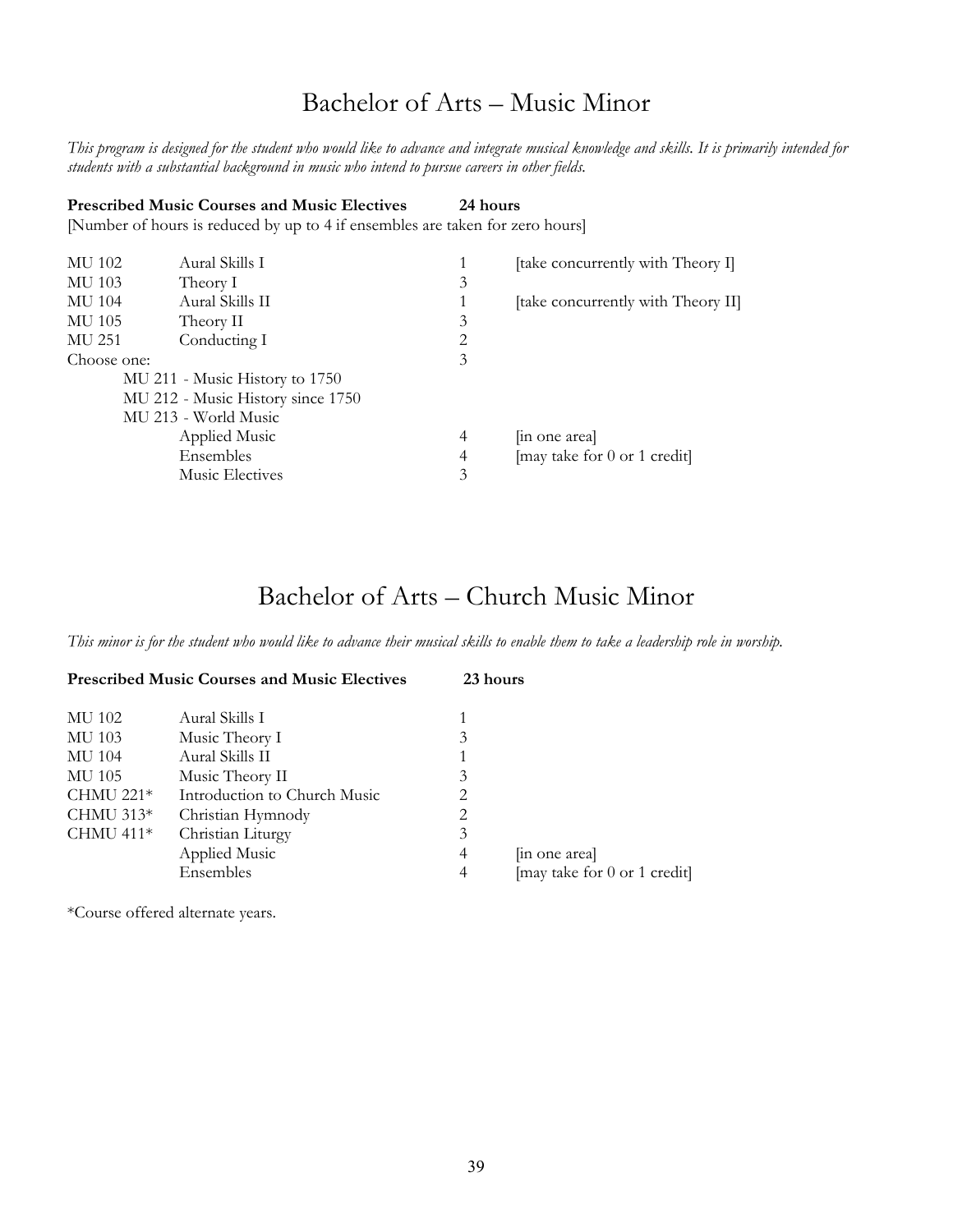#### Bachelor of Science in Education – Elementary School Subject Concentration **Music Minor Program**

*This program is for students in the Bachelor of Science in Education program (Elementary) who enjoy music and wish to increase their skills and knowledge, but who do not wish to teach music. Note: The elementary concentration does not lead to music teacher certification.*

|                         | <b>Prescribed Music Courses and Electives</b> |                | 19 hours                           |
|-------------------------|-----------------------------------------------|----------------|------------------------------------|
| MU 102                  | Aural Skills I                                | 1              | [take concurrently with Theory I]  |
| <b>MU 103</b>           | Music Theory I                                | 3              |                                    |
| <b>MU 104</b>           | Aural Skills II                               | 1              | [take concurrently with Theory II] |
| <b>MU 105</b>           | Music Theory II                               | 3              |                                    |
| MU 251                  | Conducting I                                  | $\overline{2}$ |                                    |
| MUED 201                | Introduction to Music Education               | 3              |                                    |
| MUED $301*$             | <b>Elementary Music Methods</b>               | 3              |                                    |
| Applied Music:          |                                               |                |                                    |
| Piano                   |                                               | $\overline{c}$ |                                    |
| Voice                   |                                               | 1              |                                    |
| Ensembles (4 semesters) |                                               | $\theta$       | [take for 0 credit hour]           |
| choose from:            |                                               |                |                                    |
|                         | MU 232 - Male Chorus                          |                |                                    |
|                         | MU 233 – Cantamus                             |                |                                    |
|                         | MU 234 – Mixed Chorus                         |                |                                    |
|                         | MU 236 – University A Cappella Choir          |                |                                    |
|                         | MU 241 - University Symphonic Band            |                |                                    |

\*Elementary Education Students may substitute MUED 301 for EDUC 303 by completing the course substitution form available from the Registrar's office.

### Director of Christian Education – Parish Music Emphasis **Music Minor Program**

| <b>Prescribed Music Courses and Electives</b> |                                    | $19-20$ hours          |                                    |
|-----------------------------------------------|------------------------------------|------------------------|------------------------------------|
| <b>MU 102</b>                                 | Aural Skills I                     |                        | [take concurrently with Theory I]  |
| MU 103                                        | Theory I                           | 3                      |                                    |
| <b>MU 104</b>                                 | Aural Skills II                    |                        | [take concurrently with Theory II] |
| MU 105                                        | Theory II                          | 3                      |                                    |
| MU 251                                        | Conducting I                       | 2                      |                                    |
| <b>CHMU 221</b>                               | Introduction to Church Music       | $\mathfrak{D}_{\cdot}$ |                                    |
| Choose one:                                   |                                    |                        |                                    |
|                                               | CHMU 313* Christian Hymnody (2)    |                        |                                    |
|                                               | CHMU 411 $*$ Christian Liturgy (3) |                        |                                    |
|                                               | Ensembles or Applied Music         | 5                      |                                    |
|                                               | *Course offered alternate years.   |                        |                                    |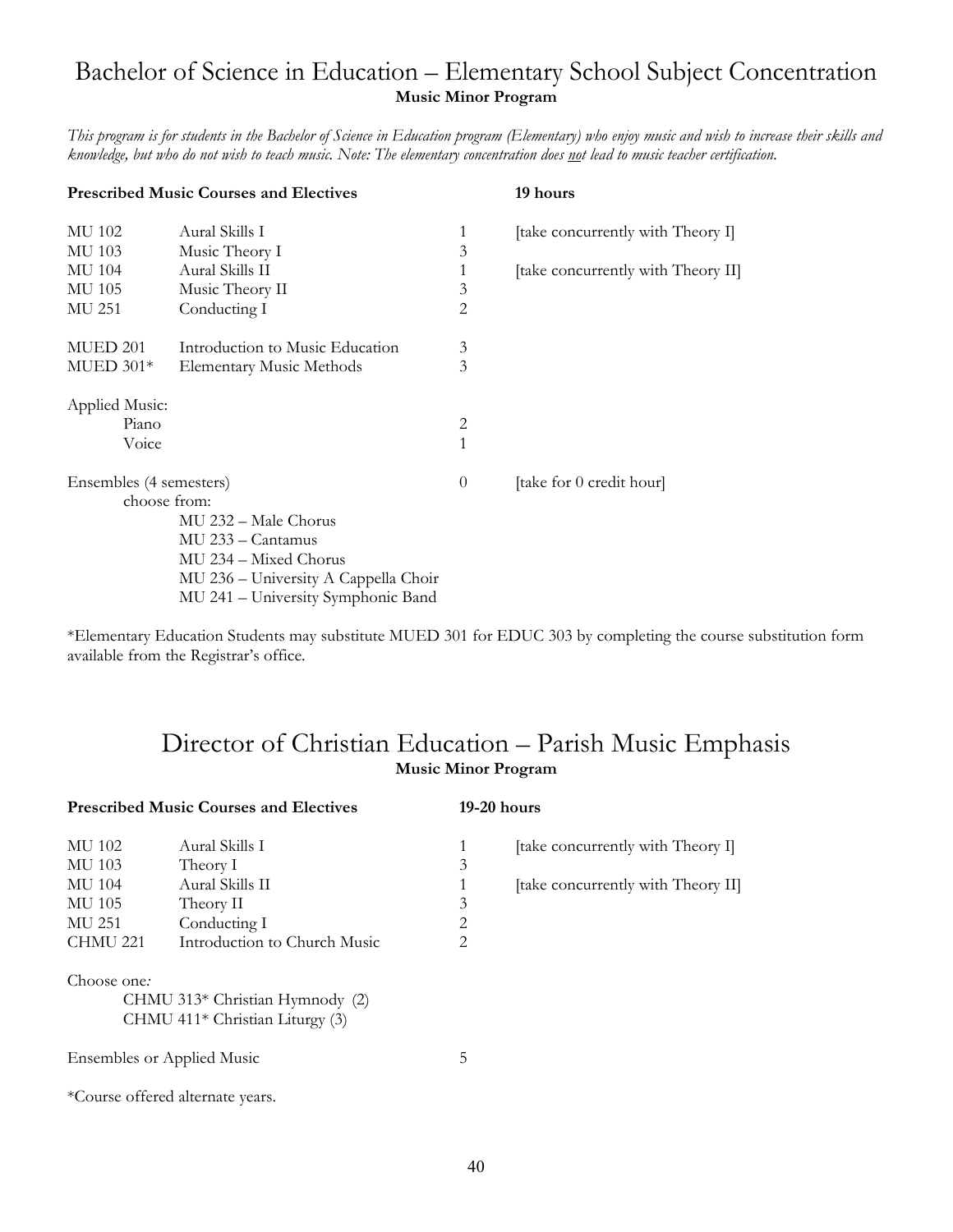# Additional Information

### Accompanists

Recognizing the need for quality collaborations, the music department will provide a professional accompanist for music majors performing on student recitals, for students who are required to perform a jury, and for all students on the Honor Recital. The music must be to the accompanist at least two weeks in advance to guarantee your performance. For end of semester juries, music must be submitted even further in advance – this deadline will be posted on the Jesse main floor bulletin board. Rehearsals with the accompanist will be as follows:

- Juries ONE rehearsal during the week/weekend prior to juries.
- Student Recitals TWO rehearsals. The first in an office or studio, approximately one week before the recital. The second, in the Recital Hall, approximately one to two days before the recital.
- Honor Recital
	- o ONE rehearsal during the week prior to auditions.
	- o For students chosen to perform ONE rehearsal in the Recital Hall in the week prior to the recital.

Music must be completely learned for ALL rehearsals. Sign-up sheets will be posted on the door of Dr. Grimpo's office (Jesse 206). Practicing with recorded accompaniment, studying the score, or listening to recordings of the piece is strongly encouraged prior to meeting with the accompanist. Students may, if they prefer, make other arrangements for accompanying and compensate their alternate accompanist out of personal funds. In this case, be sure to inform Dr. Grimpo or the music office that music will not be submitted.

Students must secure and compensate their own accompanist for their Senior Recital. (*see p. 9 for additional information on preparing for a Senior Recitals)*

### Applied lesson teaching assignments

Teaching assignments for applied lessons are based on the scheduling availability of the teacher and student. Students typically retain the same teacher throughout their study at Concordia, although the music faculty reserves the right to make reassignments as necessary. If students wish to change teachers, they may, with the knowledge of their current teacher, request a reassignment via email to the Music Department administrative assistant, clearly stating a reason for the requested change. Such requests are not automatically guaranteed but will be accommodated when possible. Applied lesson information (day, time, and instructor) will be **sent via cune.org email** prior to the beginning of each semester. Be sure to check your inbox for this information so you don't miss your first lesson.

### Building access

Academic buildings are generally unlocked during normal building hours. Students may be granted card access to a building if they are in a class or lesson requiring it. Hours for card access are set by each building manager, not by the music department. There may be some delay in obtaining card access at the beginning of each semester. Please contact the music office if you need card access for a class/lesson and do not have it.

### Calendar

The Music Department's calendar and upcoming weekly events are posted on the bulletin board on the main floor of Jesse Hall. The calendar will be updated throughout the year. Check this space for concerts, recitals, and other music events.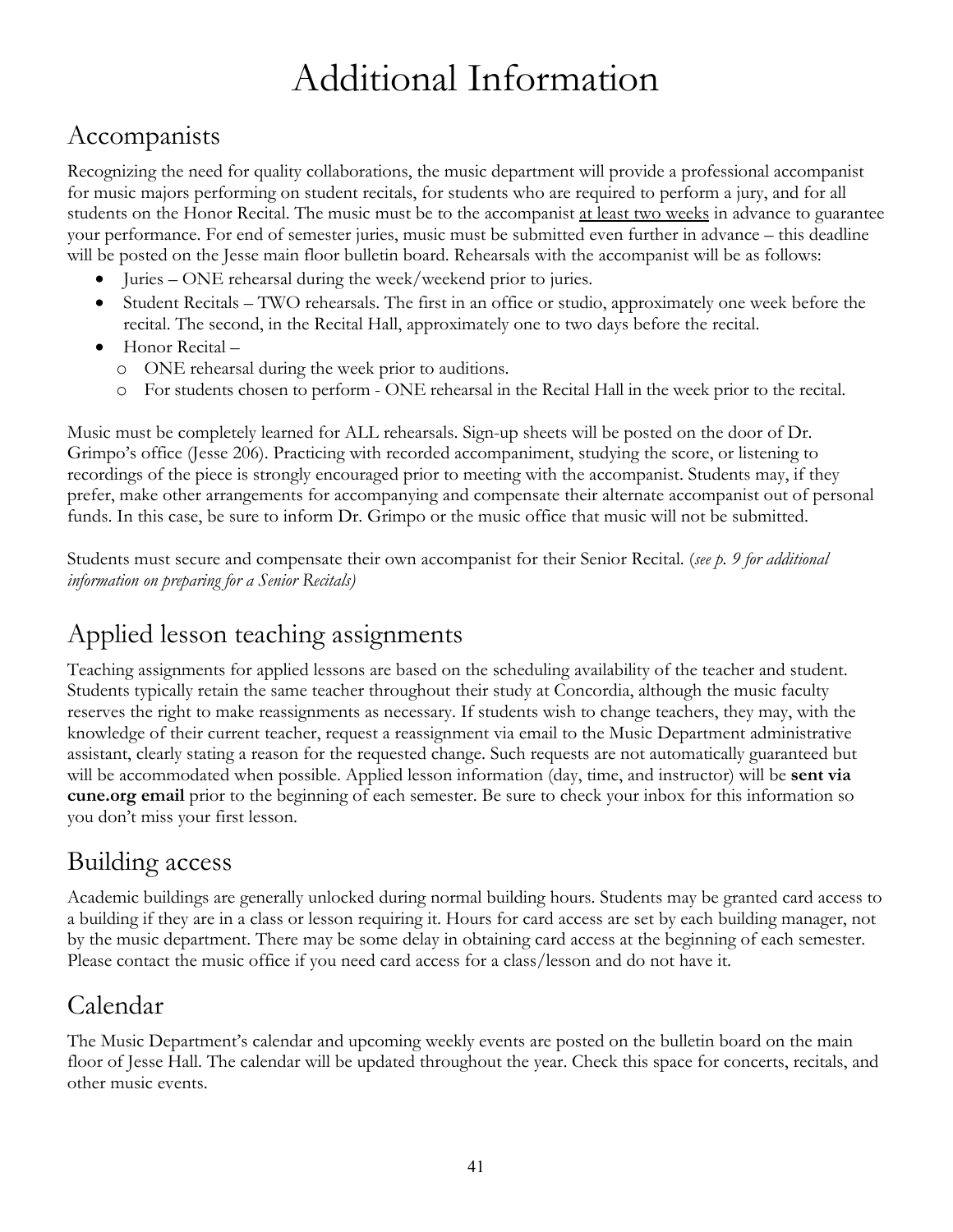### Concert attendance etiquette (For Performance Etiquette, see p. 8)

- Turn phones off or silence all ringtones and vibrate functions.
- Unless there is an emergency, enter and leave only between pieces during applause.
- Applaud only at the expected places. Do not applaud between movements of a single work or between songs or other pieces grouped together as a unit. You can usually tell from the program which pieces are so grouped because their titles are placed closer together. When in doubt, watch the performer. If he or she does not relax to acknowledge applause, then it is not appropriate at that time.

### Copyright policy

The Music Department abides by the United States Copyright Law and will neither condone nor tolerate illegally copied musical scores or recordings. **Students are expected to purchase their own music for use in private study just as they are expected to purchase textbooks for classes.** The National Association for Music Education (NAfME) has an explanation to copyright law as it applies to musicians on its website: http://www.nafme.org/my-classroom/use-by-educators/. (Use by Educators)

The following are prohibited:

- copying to avoid purchase
- copying music for use in any kind of performance (copying is allowed in emergency situations to replace a lost score provided the score is purchased and replaced in due course)
- copying without including a copyright notice
- copying to create anthologies or compilations

Examples of illegal copying include: copying an entire piece out of an anthology for a student's use; performing from illegally copied music; and copying a CD or other recording to avoid purchasing it.

### Digital Music Lab

The university provides two computers in the Music Lab (Link 133). Each workstations is equipped with internet access, notation software, and sound editing software. Keyboard controllers can be connected to university computers or personal computers but must not be removed from the Lab. For the 2021-2022 academic year, the Music Lab will be open for the same hours as Link Library.

#### **Digital music lab rules:**

- Students must bring their own earbuds or headphones  $(1/8)$  jack) to be used in the lab.
- The lab is for music students only.
- Student must use headphones when listening to or working with audio.
- Students may not save documents on the computer desktop/hard drives. Use your own flash drive or Google docs, iCloud, email, etc, as files saved on the hard drives are regularly deleted.
- When finished at your workstation, please leave the workstation in an orderly manner.
	- o Put computer into sleep mode.
	- o Disconnect the keyboard controller and return it to the back of the classroom.
	- o Push the chair under the desk.
	- o Neatly arrange keyboard and mouse.
- Do not reconfigure the computer in *any* way.
- Use of the instructor workstation, the SMART Board, the audio equipment, and the LCD projector are prohibited unless you have permission from Dr. Herl or Dr. Blersch.
- Be considerate of other users. Do not carry on conversations while others are trying to work.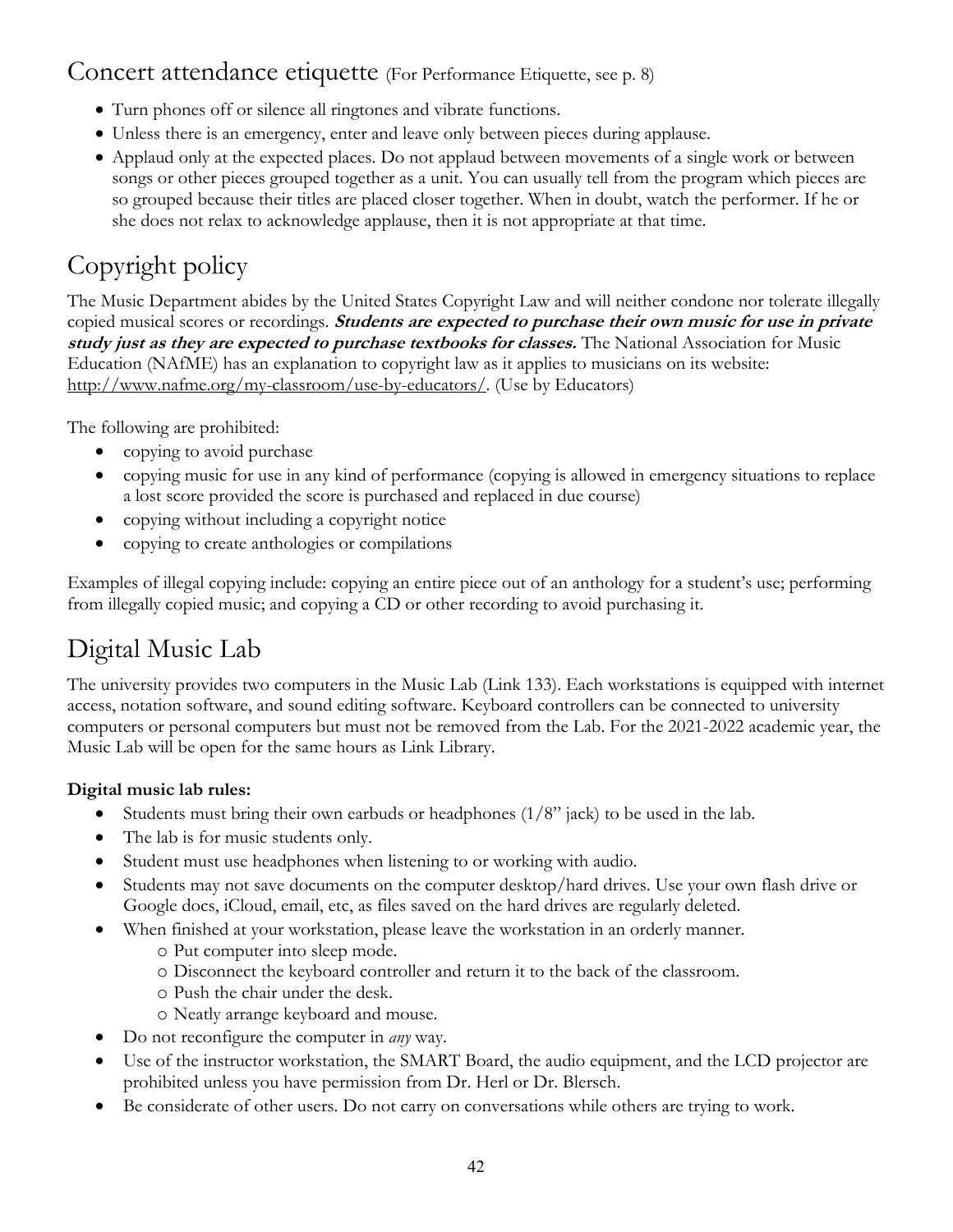### Email communication

The Department of Music follows the university's policy of using students' cune.org email accounts. All students should check their university email account frequently for messages from faculty and staff.

### Hearing, neuromusculoskeletal and vocal health

The Department of Music, in agreement with Concordia University's safety protocols, strives to provide an educational environment that protects the hearing and voices of our faculty and students and that fosters healthy performance habits and technique. In so doing, we wish to instill in our students awareness of medical problems that commonly plague musicians, including loss of hearing functions, so that they may continue to enjoy the benefits of music making throughout their lifetime.

Each fall during the music student orientation meeting, the department will discuss key issues with students using documents developed jointly by the National Association of Schools of Music (NASM) and the Performing Arts Medicine Association (PAMA) referenced below.

All students in Concert Band, University Band or Bulldog Pep Band must purchase a set of Etymotic ETY earplugs and use them during all rehearsals.

Any student concerned at any time about excessive sound volumes in rehearsal or practice rooms should first discuss the matter with their instructor and then with the department chair so that decibel levels may be monitored and a solution may be reached.

If a student begins experiencing pain or inability to use the body fully in performing, the student should bring the situation to the attention of his/her private instructor immediately and seek the counsel of the campus trainer or physician.

The Concordia University Safety Plan is found on the Campus Life tab of the portal.

NASM-PAMA advisory papers on hearing health: nasm.arts-accredit.org/publications/brochures-advisories/nasm-pama-hearing-health/

NASM-PAMA advisory papers on neuromusculoskeletal and vocal health: nasm.arts-accredit.org/publications/brochures-advisories/nasm-pama-nms-vocal-health/

### Instrument checkout

Instruments owned by the university may be checked out on a semester-by-semester basis. A checkout form is filled out after approval by your ensemble director or applied music instructor.

### Lied Center discount tickets

The Department of Music provides half-price tickets for music majors for events at the Lied Center for Performing Arts, Lincoln's major venue for professional-level concerts. To purchase half-price tickets, you must first pick up a voucher from the music office in advance of the event. Present this voucher at the Lied Center box office along with your Concordia ID to receive the discounted price. The Lied Center will grant half-price single tickets (the Music Department pays the other half) to most events, unless such a discount is not allowed by contract with a specific artist or performance.